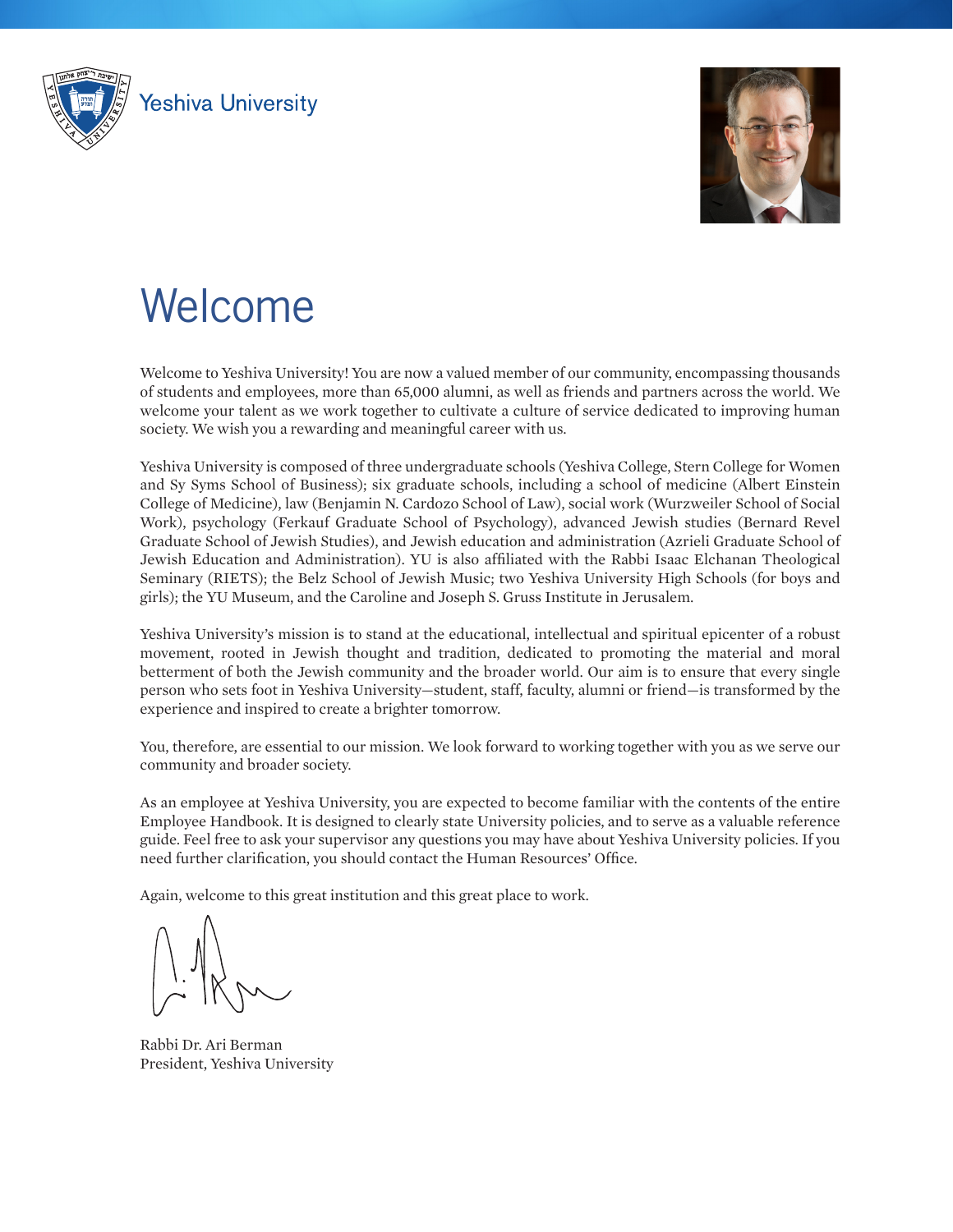# **Table of Contents**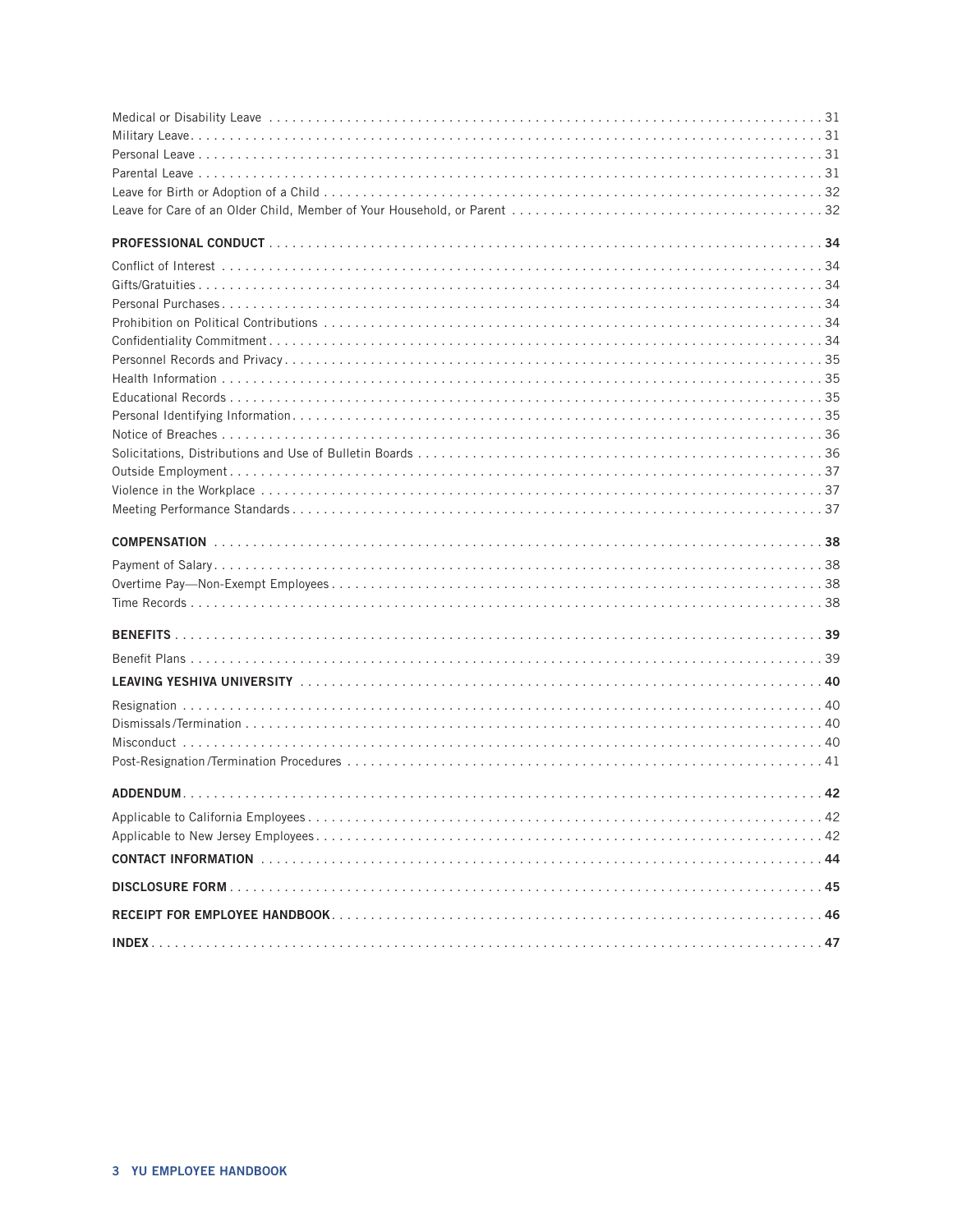# <span id="page-3-0"></span>Introduction

Whether you are a new employee or have been with us for a while, we are delighted to have you as a member of our team. We take pride in making Yeshiva a dynamic and rewarding place to work and grow. We expect that you will take advantage of the many opportunities you find here while helping us continue to teach the knowledge and values that bring wisdom to life.

We have prepared this Handbook to ensure that your association with us is as productive as possible. We consider you our most valuable resource and will do all we can to help you enjoy a successful and rewarding career.

As you read through this Handbook, it will be helpful to keep a few things in mind. First, it contains general information of importance to you plus certain guidelines you need to know. It does not attempt to cover all aspects of your association with us. You can find more details in official documents. If you have any questions about a given guideline, policy or benefit, contact the **[Human Resources Department](http://www.yu.edu/hr/)**. They will be more than happy to provide you with the answers you need.

Second, the procedures, practices and policies described here may be modified or discontinued at any time. If and when they are, we will make every effort to let you know.

Third, if you are a represented employee and there is any conflict between what is written here and the collective bargaining agreement that may cover you, the collective bargaining agreement always prevails.

Finally, nothing in this Handbook confers any contractual right—either expressed or implied—to an employee of the University. Nor does it guarantee any fixed terms or conditions of employment.

If you are a Non-tenured employee, your employment with us is not for any specific length of time (unless your employment is subject to the terms of an employment agreement that specifies the duration of your employment). You may be terminated at will, with or without cause and without prior notice. You may also leave on your own for any reason at any time. In addition, no supervisor or any other University representative (except the President, Provost, the Deans with regard to Faculty, and Human Resources for all staff employees) has the authority to enter into an employment agreement that specifies a specific period of employment or to make any agreement contrary to the above.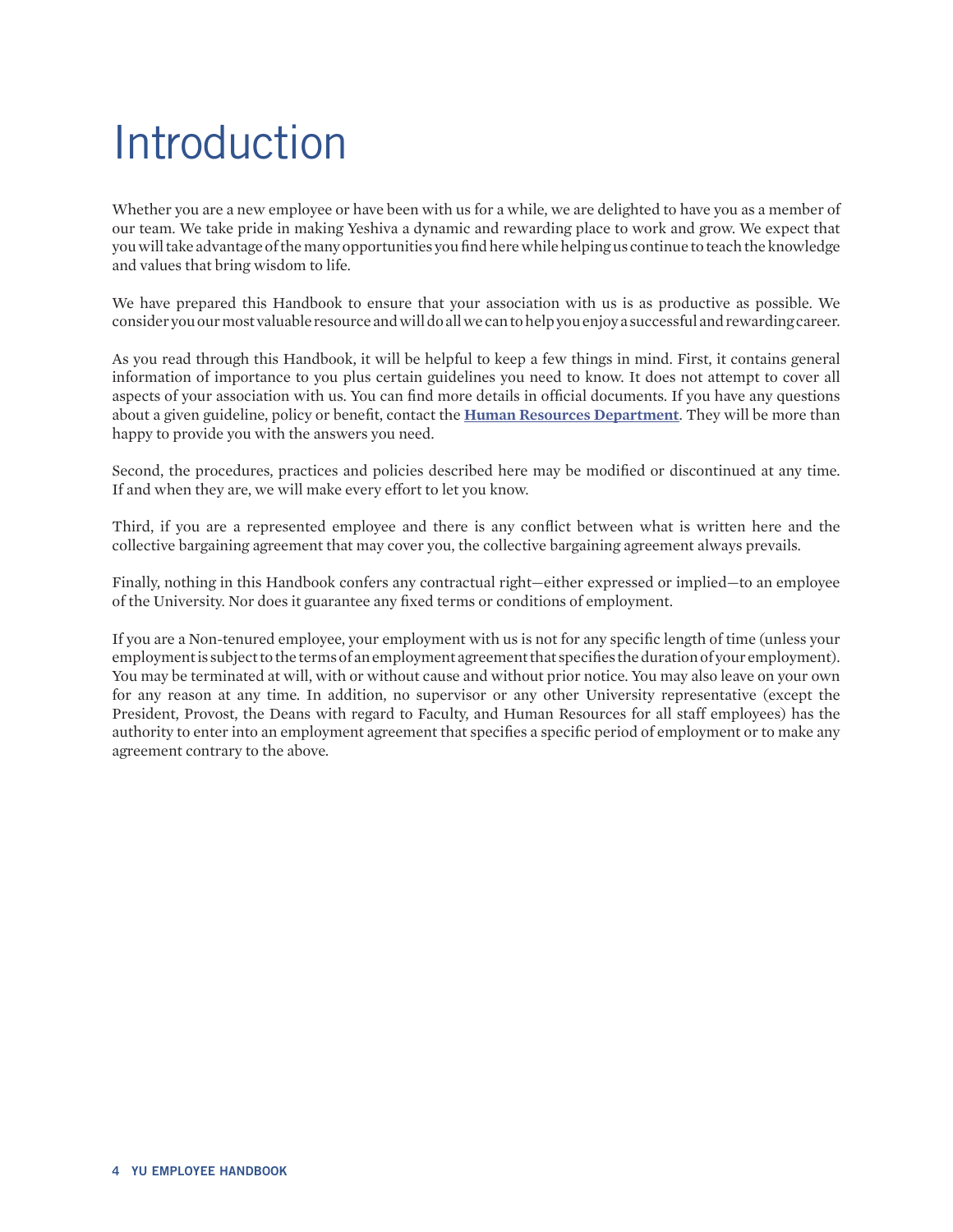# <span id="page-4-0"></span>Mission Statement

Yeshiva University is a leading global educational institution requiring competitive human resources programs to attract, develop and retain excellent employees. Yeshiva's staff serves as strategic partners in creating a positive and supportive working and learning environment that aims to sustain a high-quality experience for our constituents and embraces the University's mission to enable and ennoble the community.

## **For Undergraduate Students**

We bring wisdom to life by combining the finest, contemporary academic education with the timeless teachings of Torah. It is Yeshiva's unique dual curriculum, which teaches knowledge enlightened by values that helps our students gain the wisdom to make their lives both a secular and spiritual success.

## **For Graduate Students**

Yeshiva brings wisdom to life by not only teaching the knowledge and skills to be highly accomplished scholars and professionals, but by teaching the ethical and moral values that will make them truly admirable people. It is our dual emphasis on professional excellence and personal ethics that gives our graduate students the wisdom to succeed in both their professions and their lives.

## **For Faculty**

Yeshiva helps our professors bring their own wisdom to life by providing the encouragement, resources and intellectual freedom to pursue their own academic ideals. And they, in turn, share their wisdom with our students, our society and the world at large.

## **For Alumni and Supporters**

To bring wisdom to life is Yeshiva's service to humanity and a worthy mission shared in spirit and practice by all associated with the University.

## **For the Jewish Community**

In America, Israel and around the world, our mission to bring wisdom to life will foster greater understanding and appreciation of the heritage, traditions and values we all hold so dear.

## **For Society and the World**

Yeshiva University serves as a wellspring of wisdom.

Our students learn and go forth, as both educated and ethical people, to share their own special talents and wisdom with society.

Our faculty's research, academic work and scholarly writings help bring wisdom to many of the most pressing social, political, medical, legal and human rights issues facing the world today.

Our University serves as a platform to bring Yeshiva's collective wisdom to the world through our community outreach, publications, seminars and broad range of academic programs.

At Yeshiva University, teaching the knowledge and values that bring wisdom to life is not only our mission, it is our proud tradition.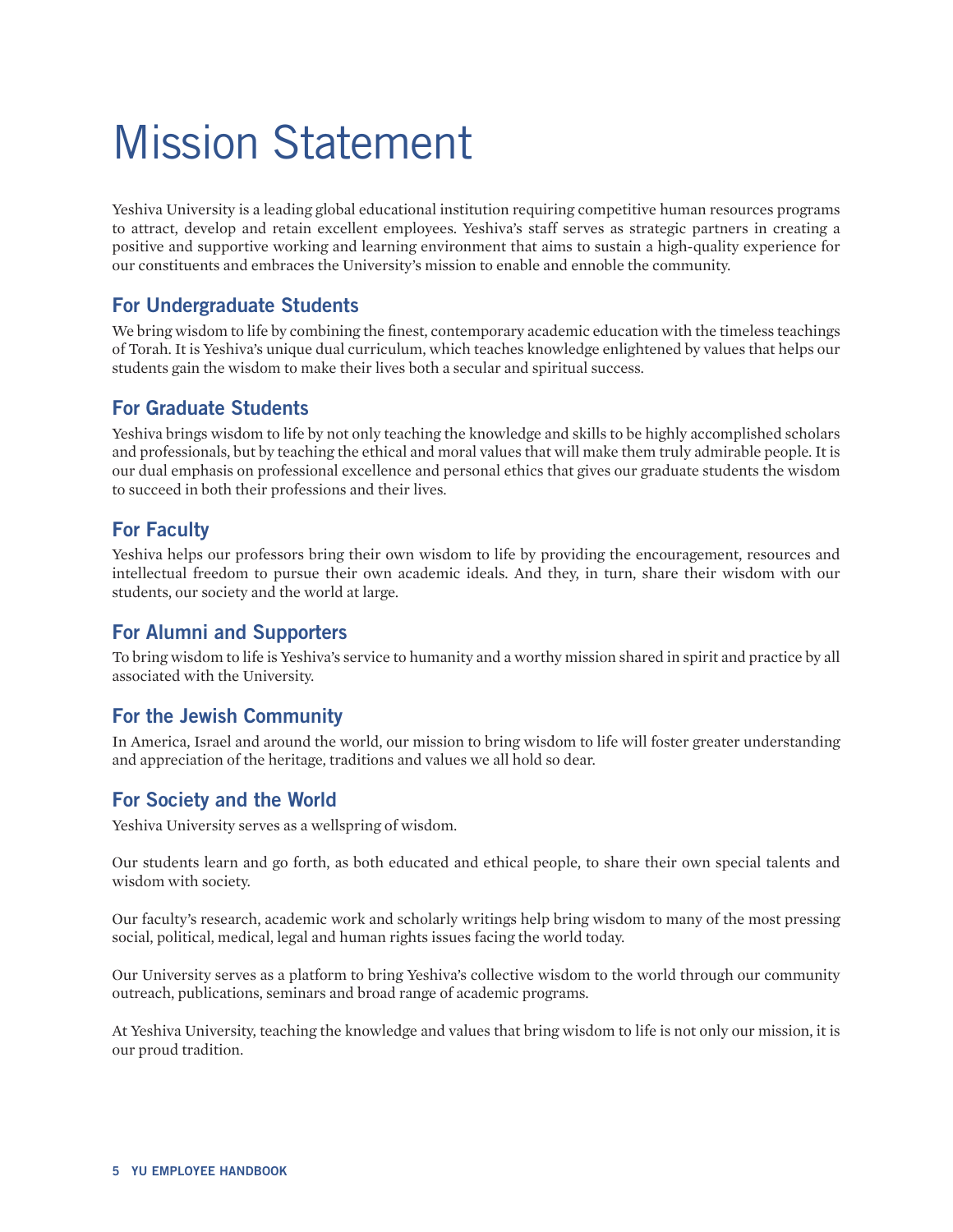# <span id="page-5-0"></span>Employment-at-Will

University employees not represented for collective bargaining—and who have not signed a contract of employment—are "employees-at-will." This means that no one has a contractual right, express or implied, to remain in the University's employ. The University may terminate an employee's employment, without cause, and with or without notice, at any time for any reason.

As a University employee you agree that your employment relationship with Yeshiva is governed by, and construed in accordance with, applicable federal, New York State and New York City law, and such substantive law shall apply to all disputes between you and Yeshiva in any forum, except as provided otherwise in a duly executed employment contract.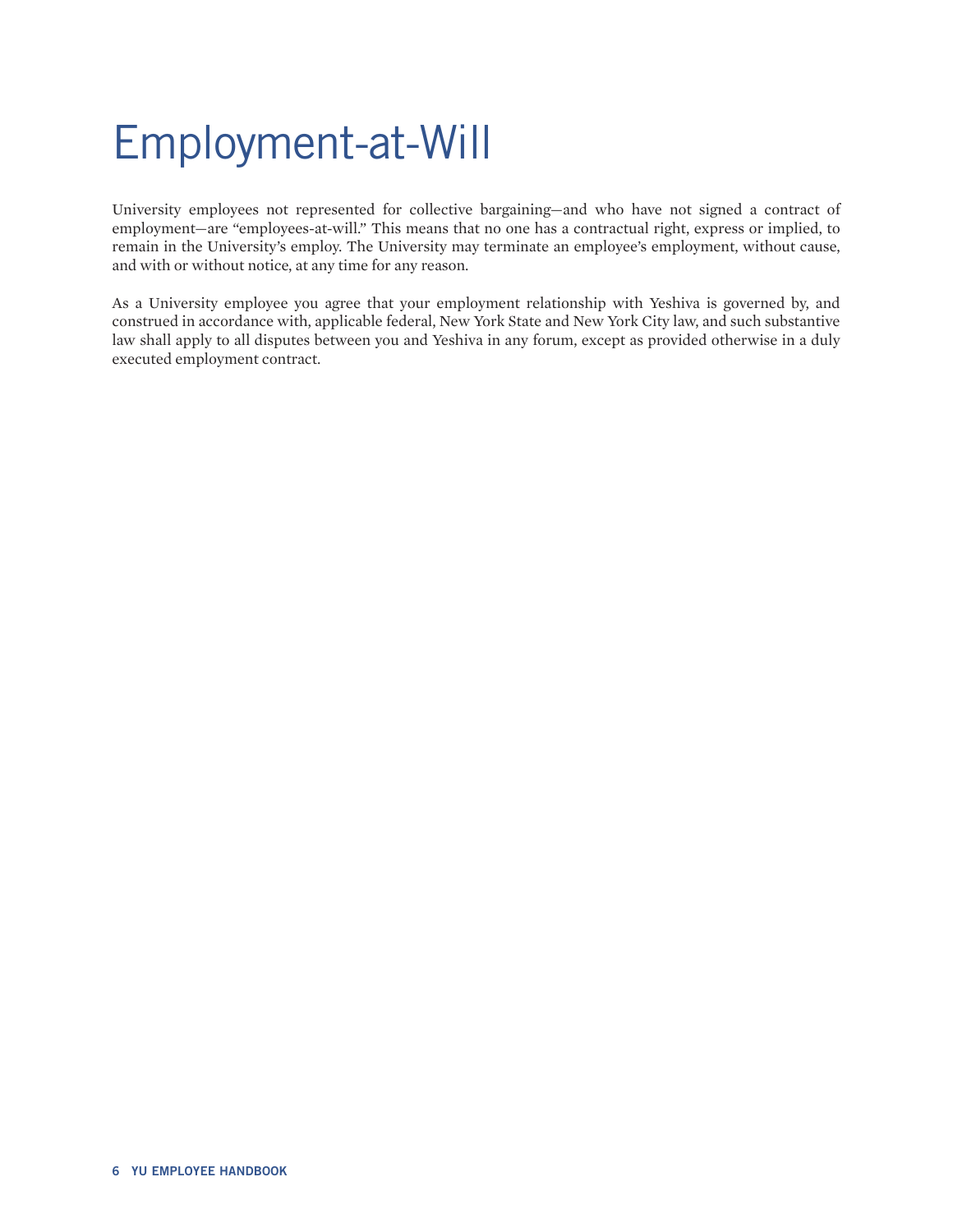# <span id="page-6-0"></span>Equal Employment Opportunity Statement

Equal employment opportunity has and will continue to be a fundamental principle at Yeshiva. This policy applies to recruiting, hiring, pay and benefits, terminations and all other terms of employment.

Yeshiva bases employment on personal capabilities and qualifications. We do not discriminate on the basis of race, religion, color, creed, age, national origin or ancestry, sex, marital status, physical or mental disability, veteran or disabled veteran status, genetic predisposition/carrier status, sexual orientation, gender identity, citizenship status or any other legally protected status.

In addition, Yeshiva will provide reasonable accommodations to a qualified disabled employee who has made Yeshiva aware of his or her condition. The accommodation must not impose an undue hardship on Yeshiva. If you are disabled and believe you need an accommodation to perform the essential functions of your job, please contact the **[Office of the Chief Human Resources Officer](http://www.yu.edu/hr/) (www.yu.edu/hr/).**

The Human Resources Department has overall responsibility for this policy and maintains reporting and monitoring procedures. If you have any questions, they will be glad to help you.

Appropriate disciplinary action may be taken against any employee willfully violating this policy.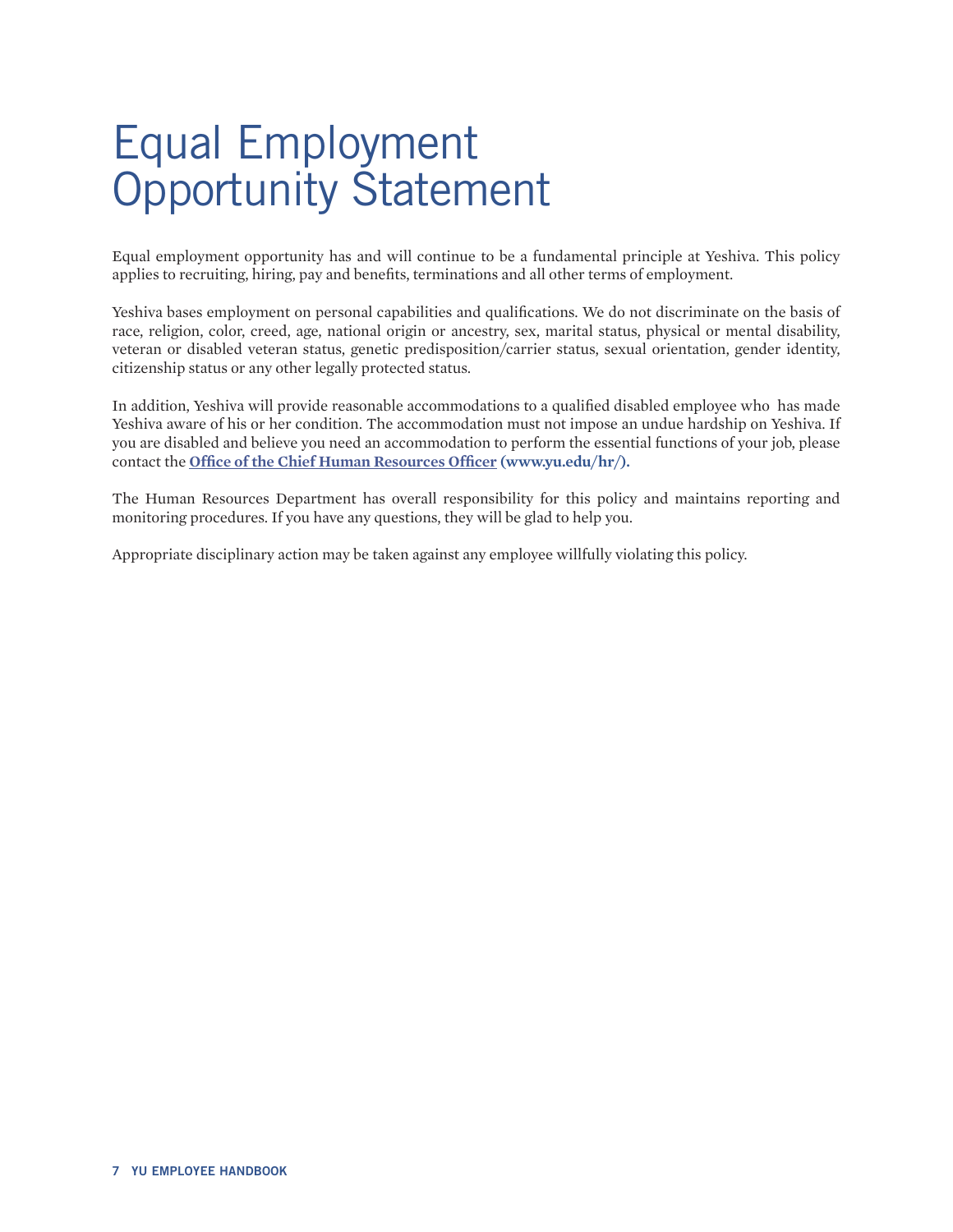# <span id="page-7-0"></span>Non-Discrimination and Anti-Harassment Policy

Yeshiva University is committed to a work environment in which all individuals are treated with respect and dignity. Each individual has the right to work in an environment that promotes equal employment opportunities and prohibits discriminatory practices, including harassment. Therefore, Yeshiva expects that all relationships among persons in the workplace will be professional and free of bias, prejudice and harassment.

## **Equal Employment Opportunity**

It is the policy of Yeshiva University to ensure equal employment opportunity without discrimination or harassment on the basis of race, religion, color, creed, age, national origin or ancestry, sex, marital status, physical or mental disability, veteran or disabled veteran status, genetic predisposition/carrier status, sexual orientation, gender identity, citizenship status, sexual and other reproductive health decisions or decision making, or any other characteristic protected by law. The University prohibits and will not tolerate any such discrimination or harassment.

## **Definitions of Harassment**

Sexual harassment constitutes discrimination and is illegal under federal, state and local laws. For the purposes of this policy, sexual harassment is defined, as in the Equal Employment Opportunity Commission Guidelines, as unwelcome sexual advances, requests for sexual favors and other verbal or physical conduct of a sexual nature when, for example: (i) submission to such conduct is made either explicitly or implicitly a term or condition of an individual's employment; (ii) submission to or rejection of such conduct by an individual is used as the basis for employment decisions affecting such individual; or (iii) such conduct has the purpose or effect of unreasonably interfering with an individual's work performance or creating an intimidating, hostile or offensive working environment.

Sexual harassment may include a range of subtle and not so subtle behaviors and may involve individuals of the same or different gender. Depending on the circumstances, these behaviors may include, but are not limited to: unwanted sexual advances or requests for sexual favors; sexual jokes and innuendo; verbal abuse of a sexual nature; commentary about an individual's body, sexual prowess or sexual deficiencies; leering, catcalls or touching; insulting or obscene comments or gestures; display or circulation in the workplace of sexually suggestive objects or pictures (including through e-mail); and other physical, verbal or visual conduct of a sexual nature. Sex-*based* harassment—that is harassment not involving sexual activity or language (e.g., male manager yells only at female employees and not males)—may also constitute discrimination if it is severe or pervasive and directed at employees *because of their sex.*

*Harassment on the basis of any other protected characteristic* is also strictly prohibited. Under this policy, harassment is verbal or physical conduct that denigrates or shows hostility or aversion toward an individual because of his/her race, color, sex, religion, national origin, age, disability, pregnancy, alienage or citizenship status, marital status, creed, genetic predisposition or carrier status, sexual orientation or any other characteristic protected by law or that of his/her relatives, friends or associates, and that: (i) has the purpose or effect of creating an intimidating, hostile or offensive work environment; (ii) has the purpose or effect of unreasonably interfering with an individual's work performance; or (iii) otherwise adversely affects an individual's employment opportunities.

Harassing conduct includes, but is not limited to: epithets, slurs or negative stereotyping; threatening, intimidating or hostile acts; denigrating jokes and display or circulation in the workplace of written or graphic material that denigrates or shows hostility or aversion toward an individual or group (including through e-mail).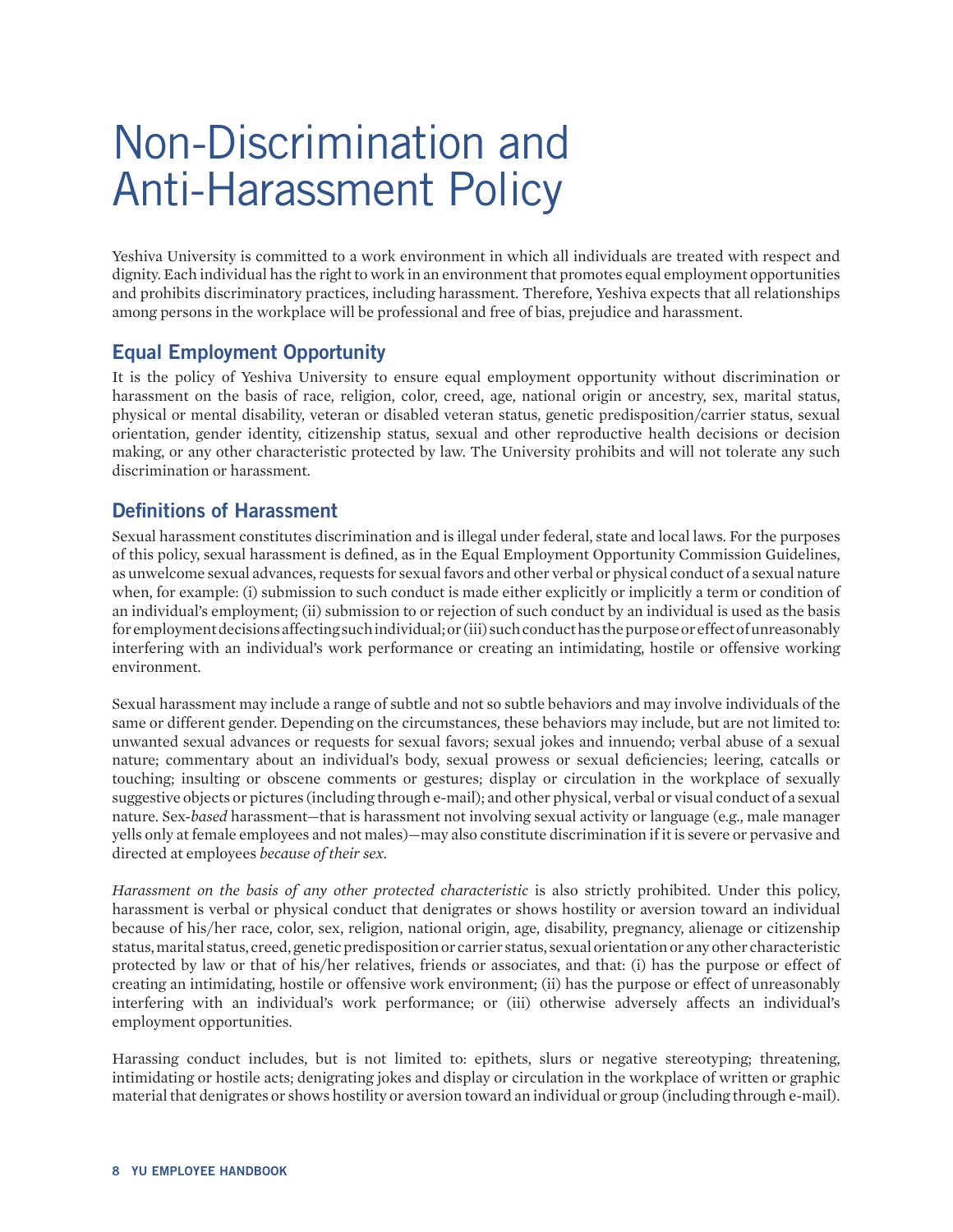## <span id="page-8-0"></span>**Individuals and Conduct Covered**

These policies apply to all applicants and employees, and prohibit harassment, discrimination and retaliation whether engaged in by fellow employees, by a supervisor or manager, or by someone not directly connected to Yeshiva (e.g., an outside vendor, consultant or customer).

Conduct prohibited by these policies is unacceptable in the workplace and in any work-related setting outside the workplace, such as during business trips, business meetings and business-related social events.

## **Retaliation Is Prohibited**

Yeshiva prohibits retaliation against any individual who reports discrimination or harassment or participates in an investigation of such reports. Retaliation against an individual for reporting harassment or discrimination or for participating in an investigation of a claim of harassment or discrimination is a serious violation of this policy and, like harassment or discrimination itself, will be subject to disciplinary action.

## **Complaint Procedure**

#### **Reporting an Incident of Harassment, Discrimination or Retaliation**

Yeshiva strongly urges the reporting of all incidents of discrimination, harassment or retaliation, regardless of the offender's identity or position. Individuals who believe they have experienced conduct that they believe is contrary to Yeshiva's policy or who have concerns about such matters should file their complaints with *their immediate supervisor, the Title IX Officer, the Chief Human Resources Officer or any member of the University's Unlawful Harassment Panel before* the conduct becomes severe or pervasive. Individuals should not feel obligated to file their complaints with their immediate supervisor before bringing the matter to the attention of one of the other Yeshiva designated representatives identified above.

### IMPORTANT NOTICE TO ALL EMPLOYEES

*Employees who have experienced conduct they believe is contrary to this policy have an obligation to take advantage of this complaint procedure. An employee's failure to fulfill this obligation could affect his or her rights in pursuing legal action. Also, please note, federal, state and local discrimination laws establish specific time frames for initiating a legal proceeding pursuant to those laws.*

Early reporting and intervention have proven to be the most effective method of resolving actual or perceived incidents of harassment. Therefore, while no fixed reporting period has been established, Yeshiva strongly urges the prompt reporting of complaints or concerns so that rapid and constructive action can be taken. Yeshiva will make every effort to stop alleged harassment before it becomes severe or pervasive, but can only do so with the cooperation of its staff/employees.

The availability of this complaint procedure does not preclude individuals who believe they are being subjected to harassing conduct from promptly advising the offender that his or her behavior is unwelcome and requesting that it be discontinued.

## **The Investigation**

Any reported allegations of harassment, discrimination or retaliation will be investigated promptly, thoroughly and impartially. The investigation may include individual interviews with the parties involved and, where necessary, with individuals who may have observed the alleged conduct or may have other relevant knowledge.

Confidentiality will be maintained throughout the investigatory process to the extent consistent with adequate investigation and appropriate corrective action.

## **Responsive Action**

Misconduct constituting harassment, discrimination or retaliation will be dealt with promptly and appropriately.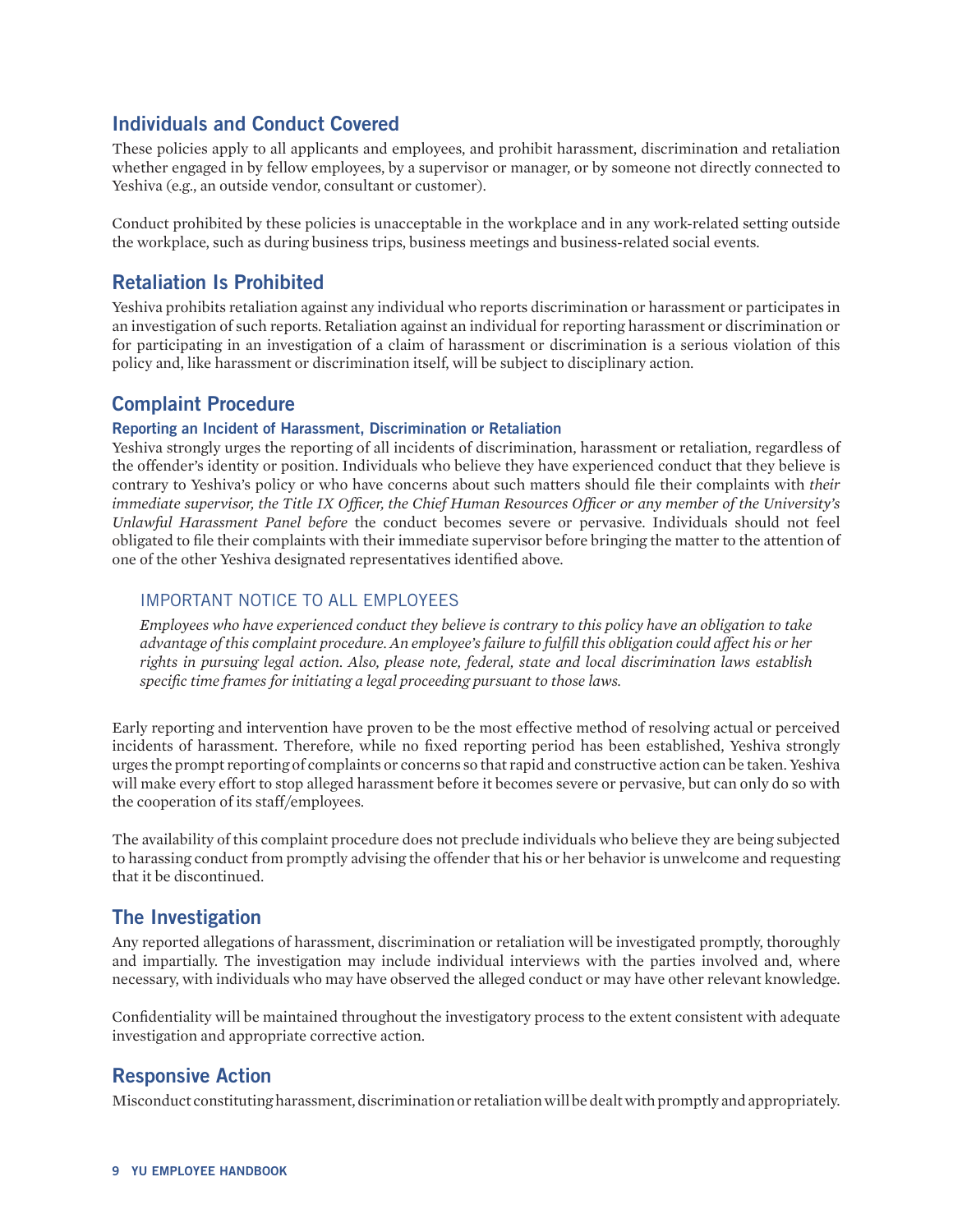Responsive action may include, for example, training, referral to counseling, monitoring of the offender and/or disciplinary action such as warning, reprimand, withholding of a promotion or pay increase, reduction of wages, demotion, reassignment, temporary suspension without pay, or termination, as Yeshiva believes appropriate under the circumstances.

Finally, these policies should not, and may not, be used as a basis for excluding or separating individuals of a particular gender, or any other protected characteristic, from participating in business or work- related social activities or discussions in order to avoid allegations of harassment. The law and the policies of Yeshiva prohibit disparate treatment on the basis of sex or any other protected characteristic, with regard to terms, conditions, privileges and perquisites of employment. The prohibitions against harassment, discrimination and retaliation are intended to complement and further these policies, not to form the basis of an exception to them.

A comprehensive copy of the University's **[Non-Discrimination & Anti-Harassment Policy & Procedures](http://www.yu.edu/hr/policies/)** and can be obtained from Human Resources located at Yeshiva University, Wilf Campus, 2495 Amsterdam Avenue, Belfer Hall, Room 204, New York, New York 10033 (646) 592-4335. A copy of the **[Non-Discrimination](http://www.yu.edu/hr/policies/) [& Anti-Harassment Policy & Procedures](http://www.yu.edu/hr/policies/)** can also be accessed at **<http://www.yu.edu/hr/policies/>**

## **Staff Policy on Protecting Athletes**

The University is committed to ensuring the well-being, safety and protection of each of its student- athletes. In light of the influence, power and position of trust wielded by coaches and other members of the athletic staff, the University believes it is important to set forth guidelines to help define appropriate behavior and conduct of its athletic staff in order to cultivate a safe and positive environment for its student-athletes. These guidelines apply to the behavior and conduct of all members of the University athletic staff, whether on-campus or off-campus.

Sexual relationships between athletic staff and student-athletes (even if consensual) are not permitted. Each member of the athletic staff should maintain professionalism and avoid any appearance of impropriety in his/ her relationships with student-athletes. Relationships of a peer-to-peer nature between an athletic staff person and a student-athlete should be avoided. The athletic staff person must recognize that he/she is always the adult and refrain from getting too close to the student-athlete.

The University prohibits, and will not tolerate, any form of sexual assault or harassment. Sexual harassment is generally defined as any unwelcome sexual advance, request for sexual favors, or other unwelcome verbal or physical conduct of a sexual nature.

Behaviors that constitute sexual harassment include, but are not limited to, the following:

- Remarks, jokes, and comments about a person's body, appearance, sex, or sexual orientation
- Inquiries or comments about a person's sexual activities
- Obscene or suggestive gestures
- Use of inappropriate or derogatory sexual language
- Inappropriate physical contact, including inappropriate touching, kissing, patting, and pinching
- Promises or threats contingent on the performance of sexual favors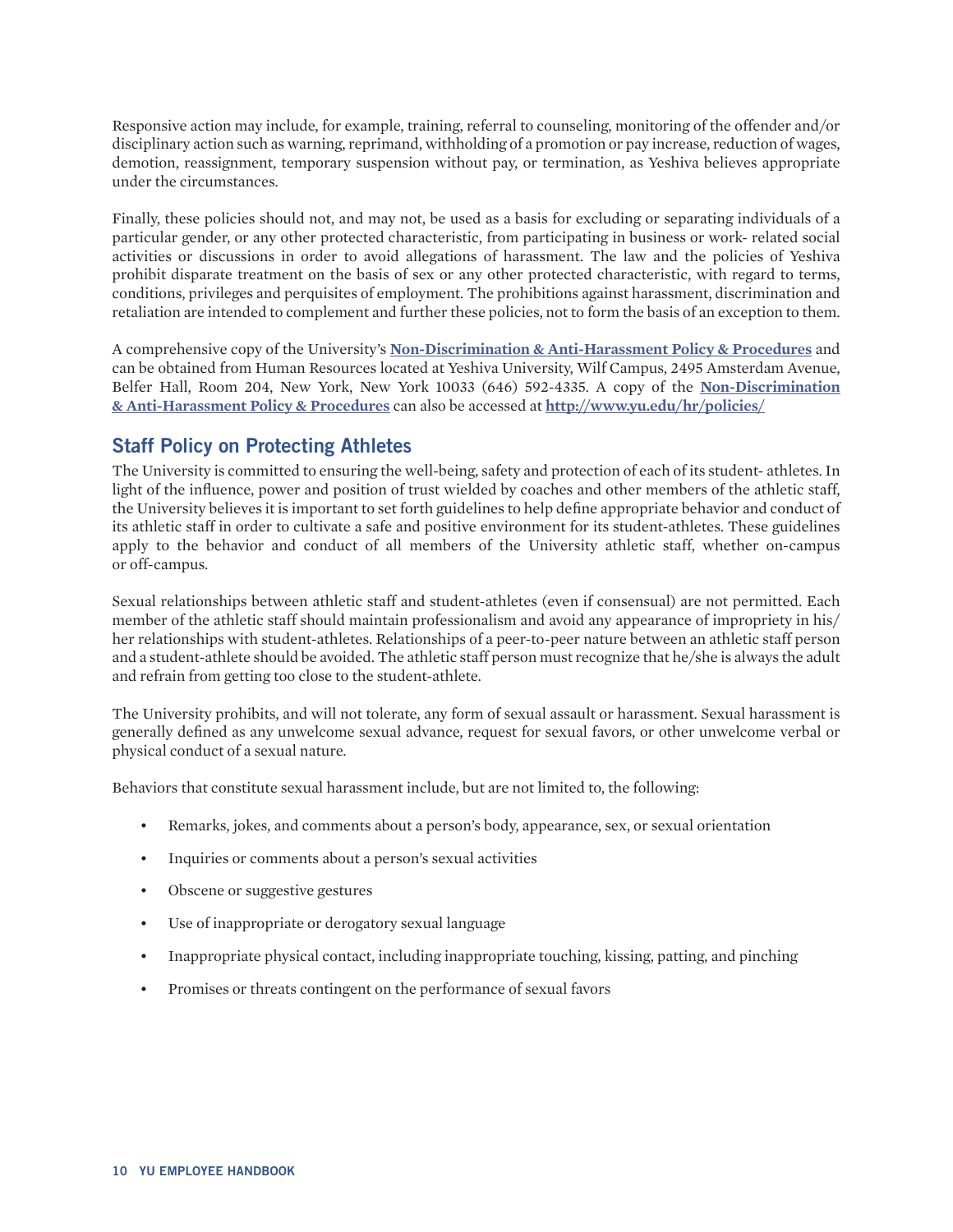Every member of the athletic staff is expected to avoid and/or report any behavior that could be considered sexual harassment, and monitor the actions of the other members of the athletic staff as well as the student-athletes. Behaviors to avoid include, but are not limited to, the following:

- Being alone with a student-athlete, especially when engaging in otherwise permitted physical contact such as when teaching a skill
- Giving a student-athlete a rubdown or massage, unless the athletic staff person is a massage or similar therapist or trainer and it is conducted in an open and public location in the presence of others
- Being in showers or locker rooms while a student-athlete is undressed
- Showering or otherwise undressing in front of a student-athlete
- Communicating with a student-athlete on any topic that is sexual or inappropriate in nature
- Engaging in horseplay, roughhousing or other inappropriate games with a student-athlete
- Giving inappropriate gifts to a student-athlete
- Providing alcohol or drugs to a student-athlete, or permitting him/her to drink alcohol or take drugs
- Promoting, providing access to and/or sharing pornographic material with a student-athlete
- Sharing a hotel room or other sleeping arrangement with a student-athlete (unless the athletic staff person is the parent, guardian, or sibling of that particular student-athlete)

The University recognizes that there may be certain circumstances where the foregoing behavior cannot be avoided, such as when the student-athlete requests privacy to discuss a confidential issue or receive medical care. In such circumstances, the athletic staff person should consult with his/her supervisor to determine the appropriate way to behave.

Every member of the athletic staff also must refrain, and prohibit others, from using audio or visual recording, including a cell phone camera, in changing areas, rest rooms or locker rooms.

Any student-athlete who believes he/she has been subject to inappropriate behavior, or others who have knowledge of or witness any possible occurrence, should report the incident immediately to the University's Title IX Officer. A report can also be made to any manager, such as a chairperson, dean, department head, supervisor or any member of the University's Unlawful Harassment Panel. The manager should then report the incident to the Title IX Officer located on the Wilf Campus, 2495 Amsterdam Avenue, Belfer Hall, Room 204, New York, New York 10033, phone number (646) 592-4335. In addition, the reporting person may use the University's confidential Compliance Hotline by calling the toll free hotline at 866-447-5052 or via the web at **[https://www. integrity-helpline.com/yu.jsp.](https://www.integrity-helpline.com/yu.jsp)**

The University also urges any victim of a sexual assault to report the crime to the local police department, and University personnel will assist the victim through the reporting process. As applicable, any suspected child abuse or maltreatment should also be reported to the Child Abuse Hotline (Mandated Reporter Hotline (800) 635-1522; Public Hotline (800) 342-3720) or other appropriate authorities.

Retaliation against any individual who filed and/or participated in the investigation of a complaint in good faith, even if the complaint is unsubstantiated, is prohibited, and the University will take reasonable action to protect individuals from retaliation or reprisal.

If an athlete initiates inappropriate behavior to a member of the athletic staff, that staff person should document the incident and report it immediately to his/her supervisor. The supervisor should then promptly report the incident to the Office of Diversity & Affirmative Action.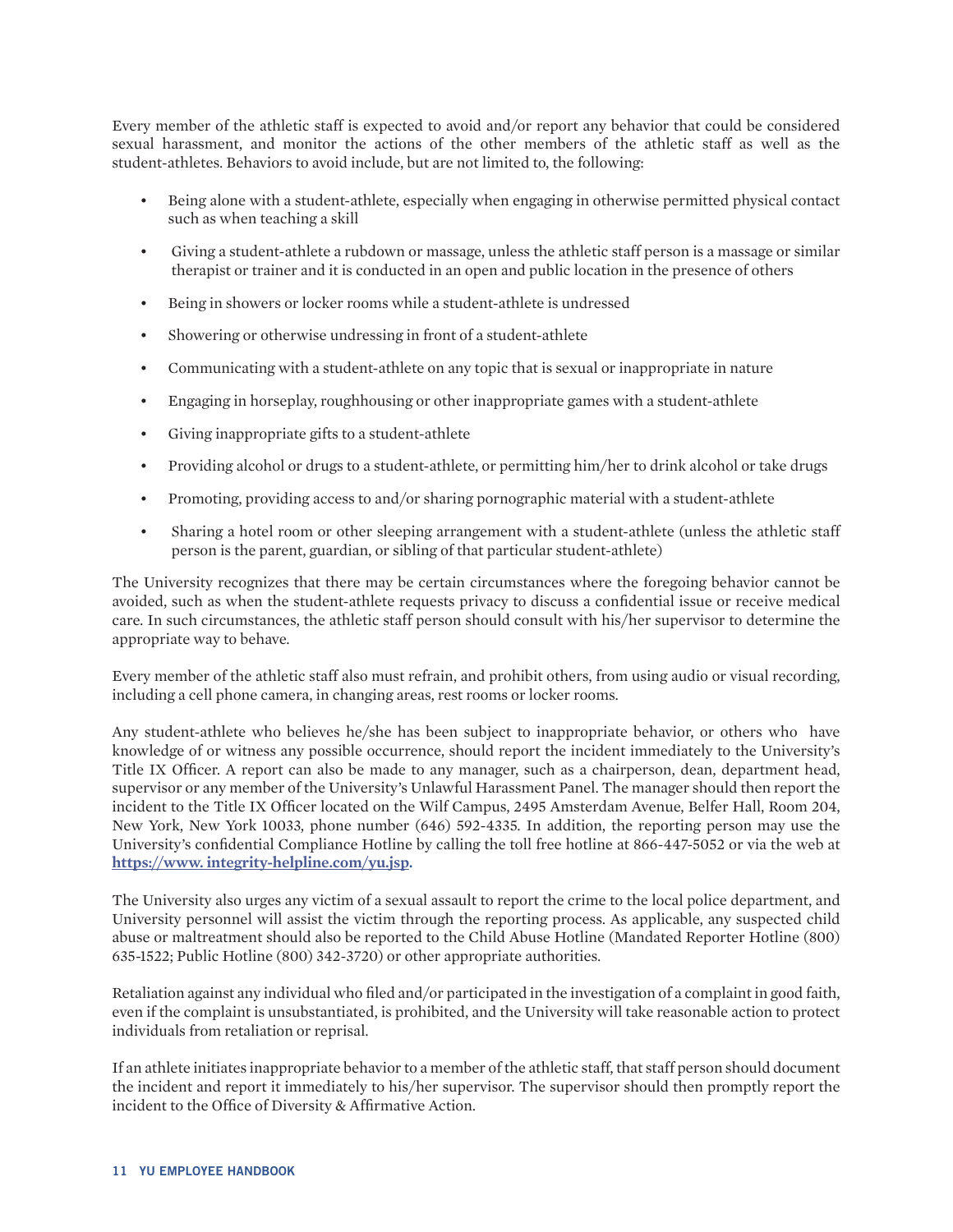The University expects its coaches and other members of the athletic staff to serve as role models and appropriate mentors to the student-athletes and facilitate their intellectual, athletic and personal growth. It will respond promptly to any report of sexual misconduct, threats, acts of violence, or acts of aggression against its student-athletes.

Any member of the athletic staff who is charged with a pending sexual offense by any local, state, federal or foreign entity should promptly report such charge to Human Resources.

Please see the University's **[Non-Discrimination & Anti-Harassment Policy](https://www.yu.edu/sites/default/files/inline-files/Non-DiscriminationandAnti-HarassmentPolicyTIX%20Policy12.31_0.pdf)** (available on-line at **[http://yu.](http://www.yu.edu/hr/policies/) [edu/hr/policies](http://www.yu.edu/hr/policies/)**) for more information on the University's harassment policy and complaint procedures. Policies regarding various other health and safety matters can also be found on such site.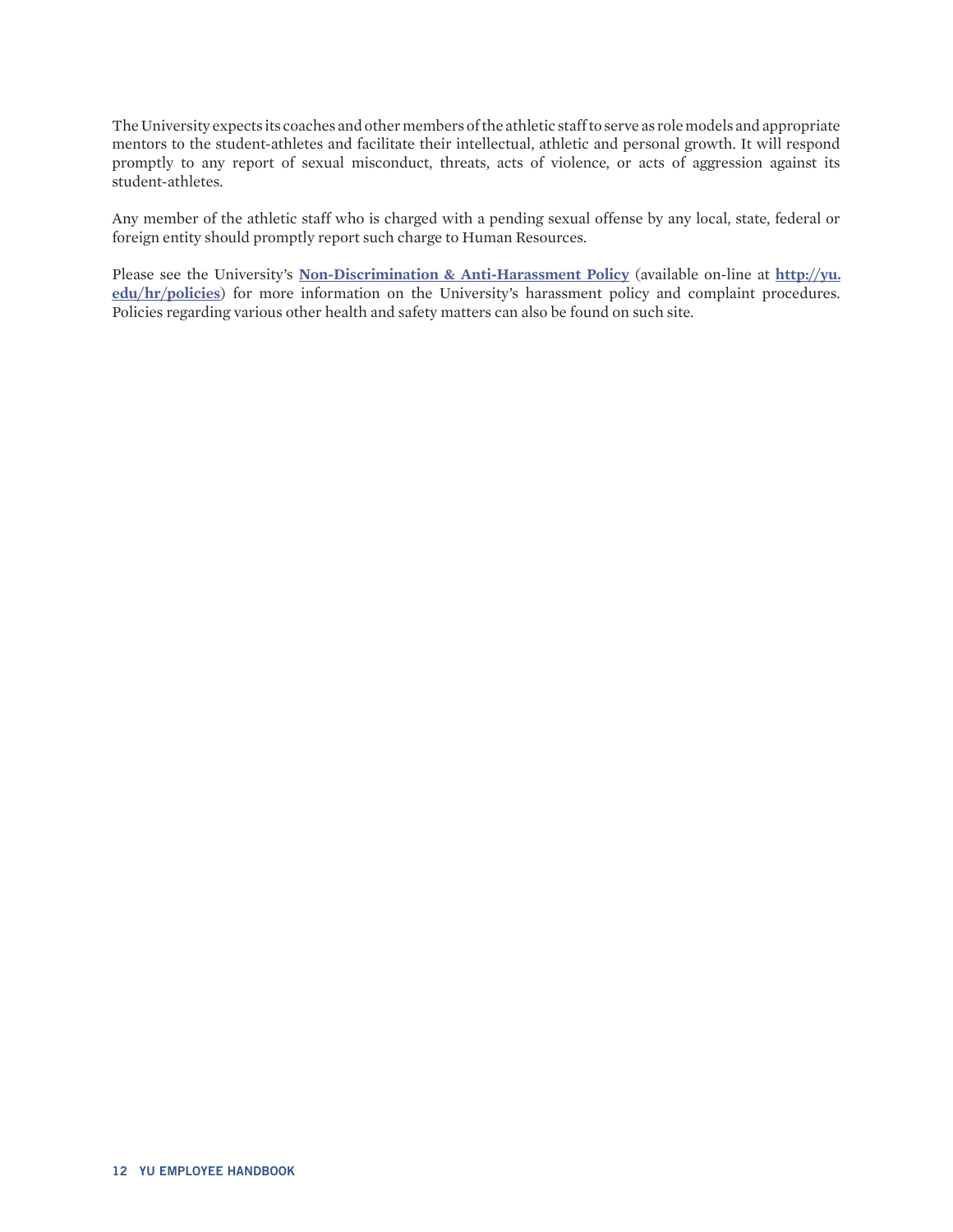# <span id="page-12-0"></span>Disability Accommodations

# **Policy**

Yeshiva University is committed to prohibiting discrimination against qualified individuals with disabilities or perceived disabilities who can perform the essential functions of the job as mandated by the Americans with Disabilities Act, the Rehabilitation Act, as well as applicable state and local laws. This policy applies to the job application process, hiring, termination, advancement, compensation, job training, and other terms, conditions and privileges of employment.

It is the policy of Yeshiva University to provide a reasonable accommodation to qualified applicants, staff and faculty members with disabilities who have made the University aware of their disability, provided such accommodation does not constitute an undue hardship on Yeshiva.

## **Scope**

This policy applies to all Yeshiva employees and to individuals applying for a job at Yeshiva.

## **Disability Accommodations Process and Procedures**

To request a reasonable accommodation, Yeshiva employees should complete and submit a Disability Accommodations Form to their immediate supervisor, Chairperson or Dean and provide a copy to the Chief Human Resources Officer. Employees can obtain this form from the Human Resources Department or on the Human Resources Web site (**[www.yu.edu/hr/](http://www.yu.edu/hr/)**). If the need for a reasonable accommodation or the form of the accommodation cannot be resolved at this level, the employee should contact the Chief Human Resources Officer.

- 1. An applicant who seeks a reasonable accommodation during the job application process should contact the Chief Human Resources Officer.
- 2. The employee must provide medical documentation via the Disability Accommodations Health Care Provider Release Form, from a certified health care provider to the Chief Human Resources Officer (see Establishing Eligibility section.)
- 3. On receipt of an accommodation request, the Chief Human Resources Officer and the employee's supervisor will meet with the employee to discuss and identify the precise limitations resulting from the disability and the potential accommodation that Yeshiva might make to help overcome those limitations.
- 4. The Chief Human Resources Officer will review all accommodation requests and supporting documentation. To the extent permitted by law, the Chief Human Resources Officer may consult with the individual's health care provider, Yeshiva's own medical professionals and other University personnel, including General Counsel, to fully evaluate the accommodations request.
- 5. Yeshiva will determine the feasibility of the requested accommodation by considering various factors, including, but not limited to the nature and cost of the accommodation, the availability of tax credits and deductions, outside funding, Yeshiva's overall financial resources and organization, and the accommodation's impact on the operation of the University, including its impact on the ability of other employees to perform their duties and on Yeshiva's ability to conduct business.

Once the Chief Human Resources Officer decides to provide a reasonable accommodation, the employee, applicant, appropriate supervisor, Chairperson or Dean will be notified. The designated department will implement the accommodation and handle its funding the same as any other departmental expenditure. If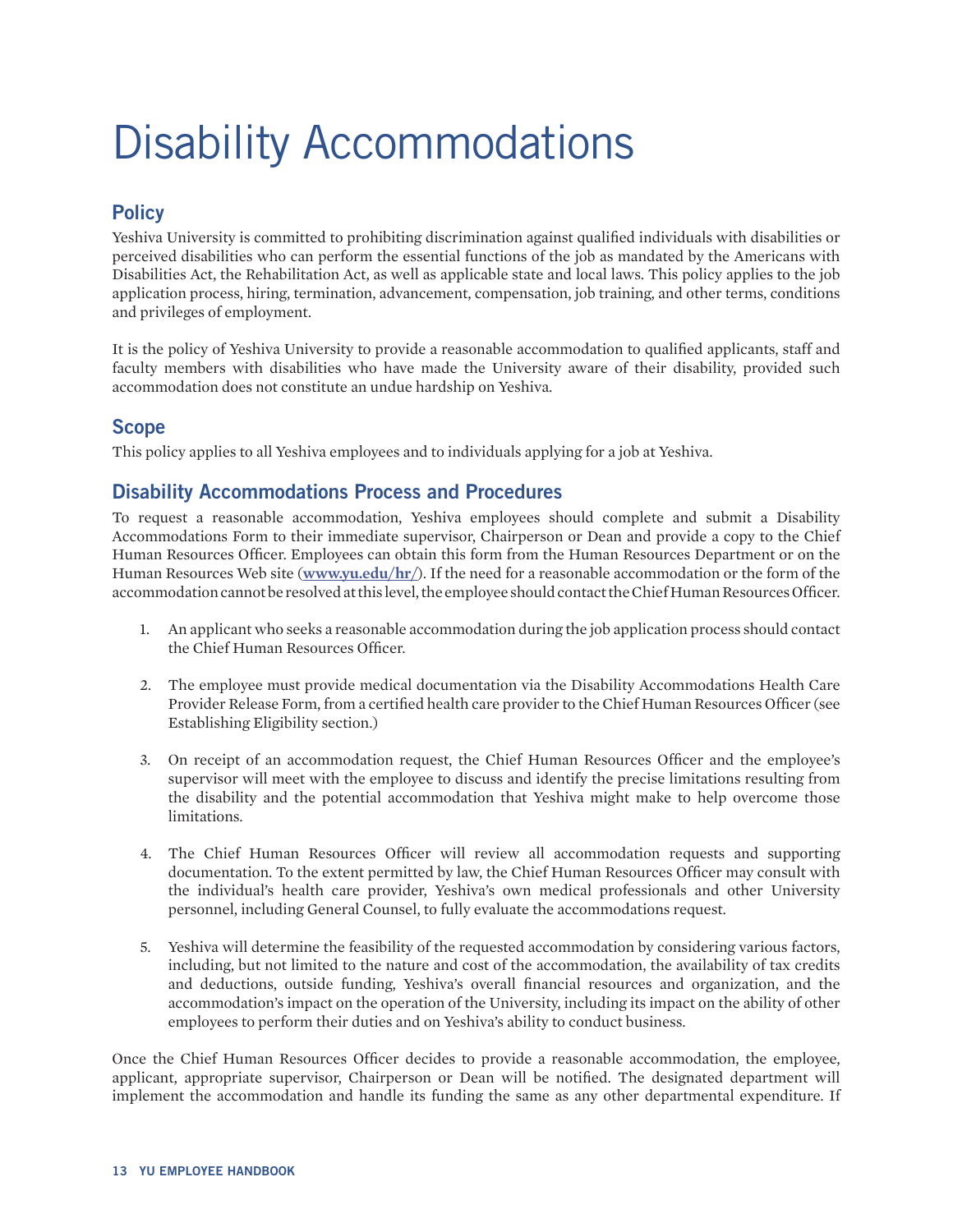<span id="page-13-0"></span>accommodations other than the one requested by the employee or applicant are determined by Yeshiva to be reasonable, Yeshiva will, as may be appropriate, consider the employee's or applicant's preference. The law does not require Yeshiva to make the best possible accommodation, to reallocate essential job functions, or to provide personal use items (i.e., eyeglasses, hearing aids, wheelchairs, etc.). If it is determined that an accommodation will not be offered, the individual will receive a written explanation.

## **Confidentiality**

All information and documentation received for a reasonable accommodation will be kept confidential to the extent practical and/or required by law.

## **Complaint Procedure**

If a Yeshiva employee believes that he or she has been discriminated against on the basis of a disability, he or she should refer to the internal complaint process set forth in the **[Non-Discrimination & Anti-Harassment Policy](https://www.yu.edu/sites/default/files/inline-files/Non-DiscriminationandAnti-HarassmentPolicyTIX%20Policy12.31_0.pdf)**, which can be found at [www.yu.edu/hr/](http://www.yu.edu/hr/). If an applicant believes that he or she has been discriminated against on the basis of a disability, a complaint may be filed with the **[Chief Human Resources Officer](https://www.yu.edu/hr/contact)**. At any time, an individual may pursue other remedies available under applicable federal, state or local law.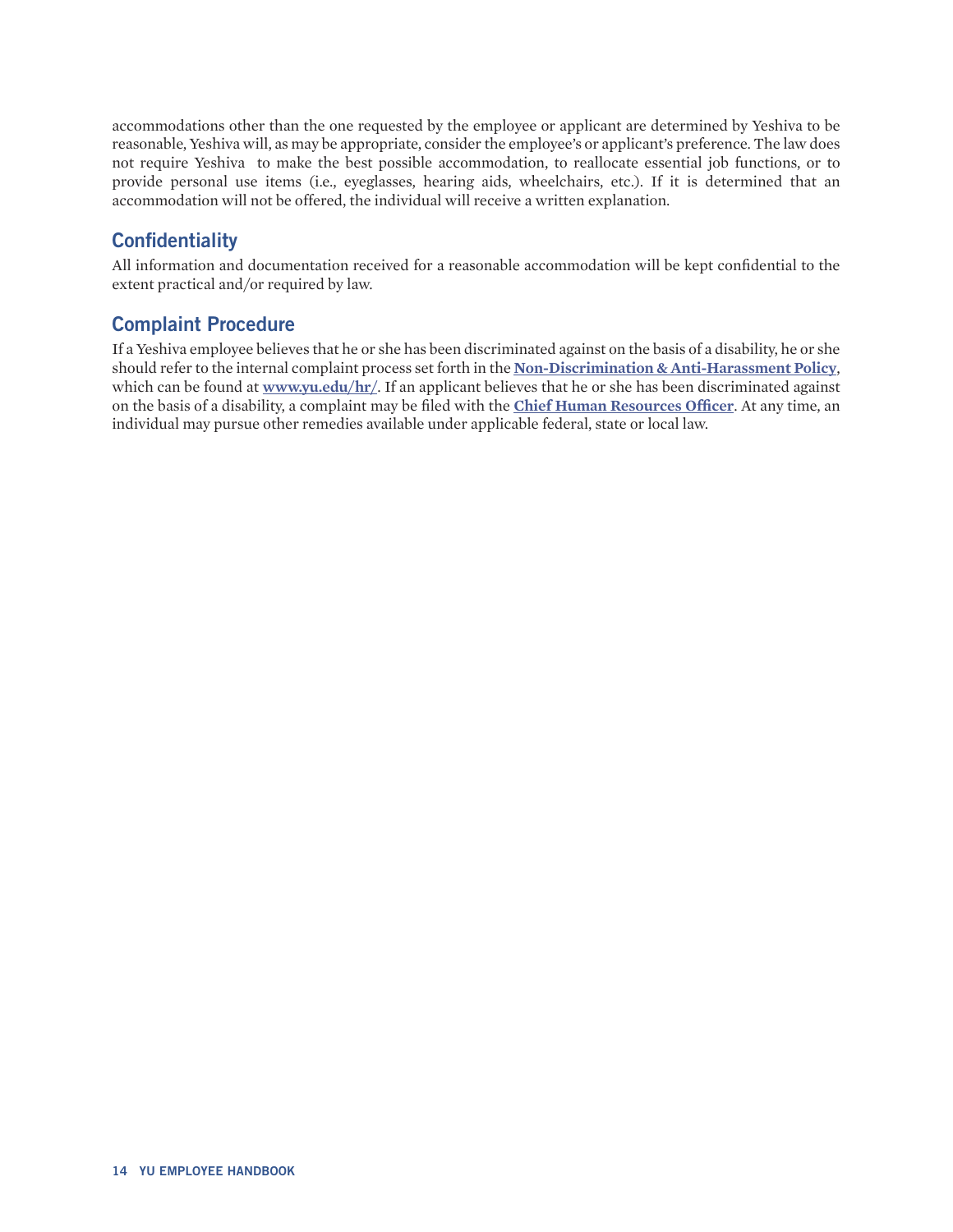# <span id="page-14-0"></span>On the Job

## **Work Schedules /Flexible Arrangements**

Yeshiva University requires that all departments observe and maintain adequate staffing during regular business hours. On the Manhattan campuses normal work hours are defined as Monday through Thursday, 9:00 a.m. to 5:30 p.m., and Friday 9:00 a.m. to 2:30 p.m. Some departments providing student or faculty services must also maintain extended workweeks and hours.

Yeshiva also recognizes that our employees may, from time to time, require adjustment to their normal work schedules to assist them in meeting personal responsibilities that may conflict with meeting their professional obligations to the University. Supervisors may permit reasonable adjustment (flextime) to the established normal arrival and departure times of the workplace, to accommodate individual employee needs such as education, child care commitments or, family or personal illness. Such adjustments should be considered on a short-term basis and are not intended to permanently change an employee's terms of employment or work obligations. We also recognize that flexible scheduling is not possible for all work areas because of the specific requirements of that workplace and that supervisors will not be able to approve a flexible schedule in response to an employee's request. This policy covers changes to work schedules that are regular and recurring and not sporadic or temporary which can be managed within the scope of a supervisor's discretion.

Supervisors considering flextime should examine staffing needs for their areas to determine if the workplace needs to be fully staffed for the entire period of the regularly scheduled workday. Where possible, arrival and departure times for individual employees can be staggered to meet both the needs of the employee and the department. Supervisors must assure that there is adequate staffing during normal business hours. Any variation from the employee's normal work schedule, e.g., working a 10-hour, four- day week, must be discussed in advance with the area Department Head, Vice President or Dean, and the Chief Human Resources Officer.

Flexible work schedules should be discussed in advance by the staff member and the supervisor. In order to receive approval for a flexible work arrangement, the supervisor must certify that the altered schedule is manageable within the operation and staffing of the department and will not adversely affect operations or services to clients. Both parties should have written copies of the agreed-to schedule. Supervisors should review the flextime needs, continuation of those arrangements, and their application on a regular basis.

There are occasions when it may be possible and practical for employees to accomplish some of their work while remaining at home. Supervisors who are considering permitting a staff member to do a portion of his or her work at home on a *regular* basis must discuss the proposed arrangement first with Chief Human Resources Officer.

## **Procedure**

#### **Employee**

- Completes **[Flexible Work Arrangement Form](http://www.yu.edu/sites/default/files/legacy/uploadedFiles/Offices_and_Services/HR/Working_at_YU/FlexibleWorkForm.pdf)** to request alternate schedule to accommodate special needs.
- If request is approved, receives written copy of schedule change.
- Notifies supervisor of any change in circumstances that may require a change or termination of the flexible schedule.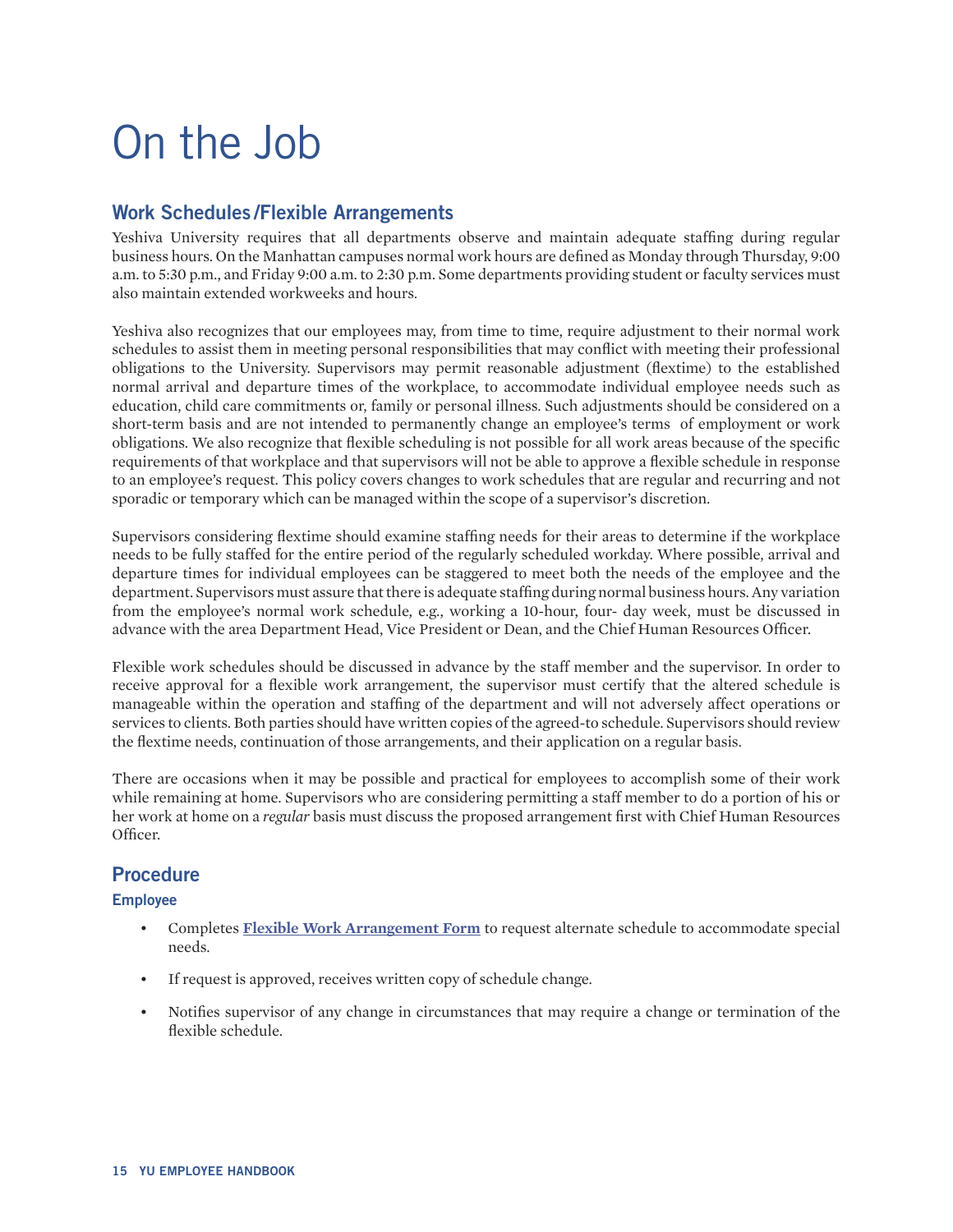#### <span id="page-15-0"></span>**Supervisor**

- Reviews workplace needs and possibilities for flexible scheduling.
- Consults with the area Department Head, Vice President or Dean, and the Chief Human Resources Officer when a change in the employee's schedule is proposed.
- Reviews and approves or disapproves employee request for flexible scheduling.
- Provides employee with written copy of schedule.
- Provides Human Resources with a written copy of schedule.
- Reviews workplace needs and flexible schedules on a regular basis.

## **Flexible Work Arrangement Strategies**

#### **Flextime**

Flextime arrangements allow employees to start and end work during some range of hours outside of the regularly scheduled workday. Flextime arrangements do not reduce the normal workload obligation.

#### **Compressed Work Week**

Compressed work schedules allow employees to work all their hours in fewer than five days per week. Common examples of this are schedules allowing employees to work 35 hours in four days per week for an extra day off per week, or 70 hours in nine days every two weeks for an extra day off every two weeks.

#### **Voluntary Reduced Time**

Voluntary reduced time allows an employee to reduce the number of hours she or he works in a week in order to have extra time to take care of personal or family needs—but only with the prior approval of the department head. Employees may voluntary reduce their work time and still maintain regular benefits accorded to full-time employees. Salary and time off benefits are pro-rated accordingly. Employees who wish to voluntarily reduce their workload will have their share of University contribution to benefits affected and should contact the University Benefits Office to determine new costs.

#### **Telecommuting**

Telecommuting is working from a site other than the normal worksite, usually at home. If approved, the employee is usually responsible for any expenses required to maintain compatible office equipment and connections in his or her home, in accordance with the University's IT network security standards and/or applicable OSHA guidelines.

## **Open Communication**

This policy is designed to ensure open communication between you and University Deans/Department Heads, managers, supervisors and Human Resources.

We want communication to be open and easy. Feel free to speak with your supervisor about any workplace issues or problems. That is often the best way to resolve any difficulty. All your concerns will receive appropriate attention. If for any reason you cannot reach your supervisor, you can contact your Department Head or the **[Human Resources Department](http://www.yu.edu/hr/) (www.yu.edu/hr/)**.

We want to ensure that every member of our community receives fair and equitable treatment from supervisors, peers and fellow employees. We are committed to working with all employees to resolve problems, differences or disputes that may arise in relation to the workplace. We want our employees to feel confident that complaints will be handled in a fair and equitable manner.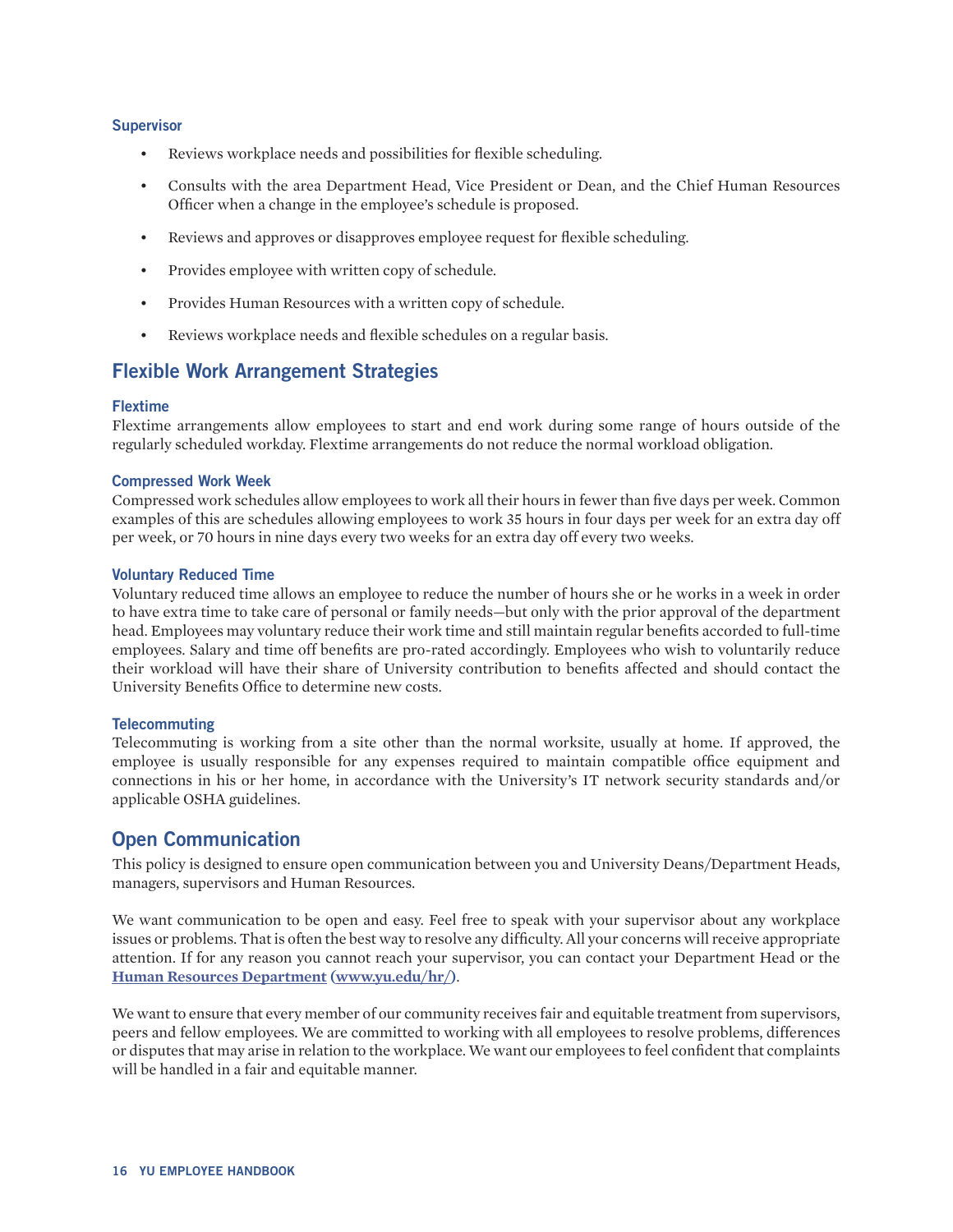## <span id="page-16-0"></span>**Background Checks**

Prior to employment, or in the case of promotion to a position of substantial responsibility, all applicants will be subject to a background check. Background checks will include, but not be limited to, a review of criminal history, verification of employment and education as well as validation of a Social Security number. A copy of the background will be provided to the applicant and/or candidate as provided by law. This background information is collected as a means of making Yeshiva a safe work environment.

## **Employment of Family Member/Members of the Household**

Yeshiva considers the most qualified individuals for its available positions. Your relatives (or members of your household) may be hired by Yeshiva and can work at the same location unless any of the following apply:

- You are directly supervising a parent, spouse, child, brother, sister or other household member.
- You are ultimately responsible for a family member where the relationship could affect the immediate supervisor's ability to objectively manage, direct or evaluate the employed family member or other household member.
- Family members are employed in positions that may cause situations involving favoritism, undue influence or a breach of confidentiality.
- You are in a position to approve the appointment of a family member or other household member to a position at Yeshiva.

If any of these issues apply, Yeshiva will try to find a suitable position to which one of you can transfer. If not, one of you will be asked to resign. It is not the purpose of this policy to alter any current employment relationships that may have been officially approved in the past.

Please direct any questions about the application of this policy to your Department Head. The Chief Human Resources Officer has final authorization to interpret and implement this policy.

## **Dress Code Guidelines**

Yeshiva wants you to be neat, well-groomed and appropriately attired while performing your duties and interacting with members of the public and the University community. Your personal appearance should reflect the University's professionalism and dignity. Refrain from wearing clothing and accessories that detract from that image.

Use good judgment in selecting clothing that is neat and appropriate for the workplace. Additionally, clothing should cover tattoos, if possible, and there should be no visible body piercings, except for earrings. Please consult with your supervisor, who has the ultimate responsibility for defining the appropriate attire for your particular work environment. Some Yeshiva personnel may be required to wear a uniform and/or protective/safety clothing on the job.

## **NY HERO Act**

The purpose of the NY HERO Act is to protect employees against exposure and disease during a future airborne infectious disease outbreak. You can view the University's Airborne Infectious Disease Exposure Prevention Plan **[here](https://www.yu.edu/sites/default/files/inline-files/Yeshiva%20University%20-%20Airborne%20Infectious%20Disease%20Exposure%20Prevention%20Plan.pdf)** or you can view the RIETS Airborne Infectious Disease Exposure plan **[here](https://www.yu.edu/sites/default/files/inline-files/RIETS%20-%20Airborne%20Infectious%20Disease%20Exposure%20Prevention%20Plan.pdf)**.

## **OSHA /Safety**

Yeshiva is committed to providing and maintaining a safe work environment for all employees and is compliant with OSHA/governmental regulations. Employees are responsible for working safely and for reporting unsafe conditions to their supervisor or to Yeshiva's Safety Specialist Juliet Ogbonnaya at (646) 592-4104 or via email juliet.ogbonnaya@yu.edu.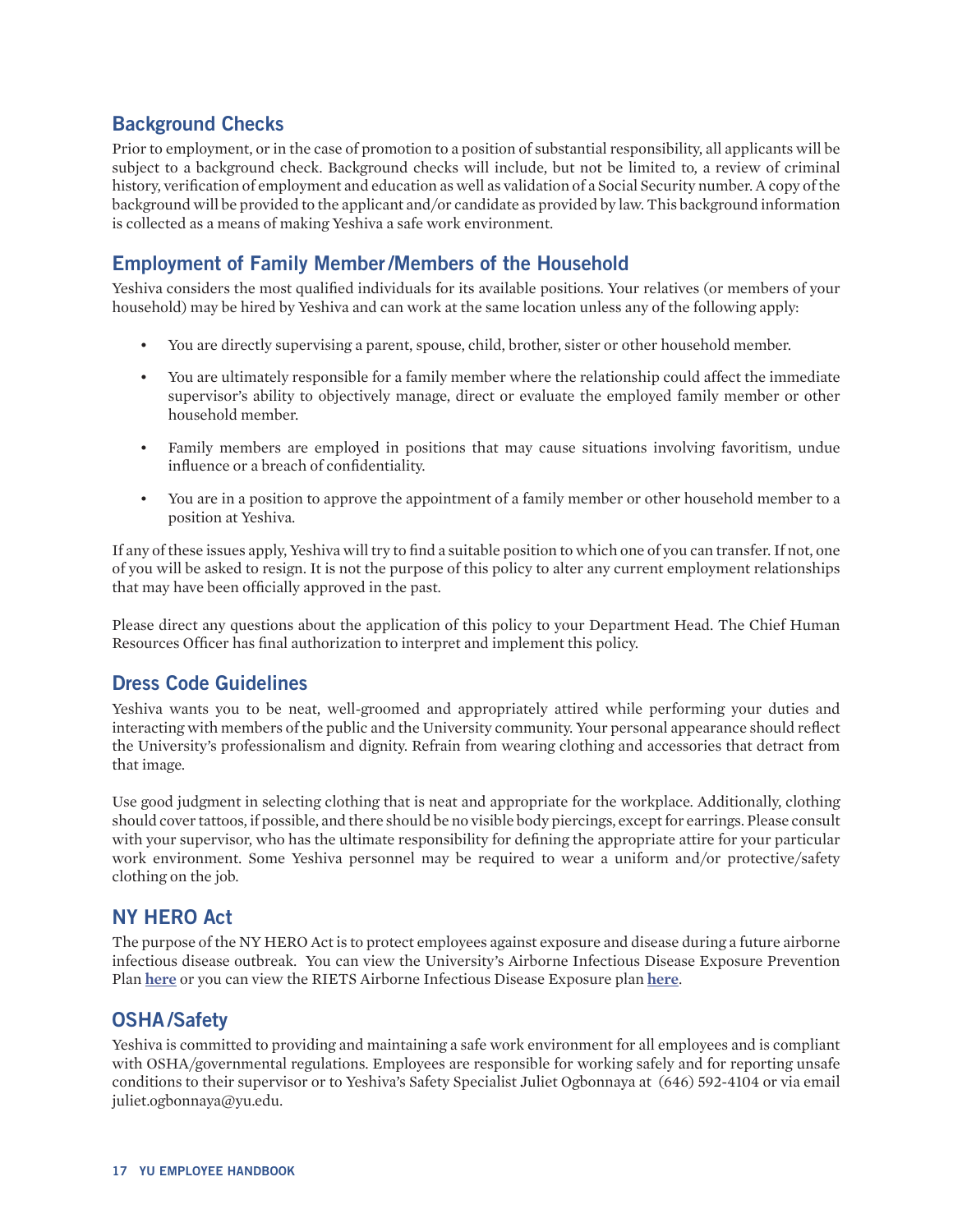<span id="page-17-0"></span>If you are injured on the job, no matter how small or insignificant the injury, you must report it to the **[Security Office](http://www.yu.edu/safety-security/)** and your immediate supervisor and/or it may be referred to the **[Workers' Compensation Unit](http://www.yu.edu/hr/workers-comp/)  [of University Benefits](http://www.yu.edu/hr/workers-comp/) (http://www.yu.edu/hr/workers-comp/)**. Also, depending on the nature of your work and assigned duties, you may be required to attend various safety training programs and to comply with the safety procedures.

## **Drug & Alcohol Use**

Yeshiva prohibits the unlawful possession, use, distribution, or manufacture of illicit drugs and unauthorized use of alcohol at any University facilities or in connection with any University activities. Any student, faculty member, staff or other employee of the University found to be in violation of this policy will be subject to appropriate disciplinary action—up to and including termination. You can access the full **[Drug & Alcohol Policy](https://www.yu.edu/sites/default/files/legacy//uploadedFiles/Offices_and_Services/HR/Working_at_YU/policies/DrugPolicy9232014.pdf)** on the Human Resources Web site **[\(www.yu.edu/hr/](http://www.yu.edu/hr/))**.

## **Smoke-Free Workplace**

In compliance with government regulations, Yeshiva prohibits smoking throughout its workplace.

#### **I. Purpose and background**

In order to provide employees, students and others with a smoke-free environment and to comply with New York State and New York City smoking regulations and statutes, it is the policy of Yeshiva to prohibit smoking in all Yeshiva owned or leased buildings, facilities, and property.

#### **II. Policy**

- A. Smoking is prohibited in all indoor areas of Yeshiva buildings and facilities except within the privacy of residential apartments, unless otherwise prohibited.
- B. Smoking is prohibited in Yeshiva vehicles.
- C. "No-Smoking" signs are prominently and conspicuously posted in all appropriate locations of the work place in accordance with the Smoke-Free Air Act.
- D. Outdoor Smoking Locations: All campus entryways and landscaped areas have been designated as SMOKE-FREE areas and where possible, designated smoking areas have been assigned. Please contact Security to determine the outdoor smoking locations at your campus.
- E. All employees are expected to comply with this policy. The enforcement of this policy is to the responsibility of the Security Office.
- F. Inquiries, complaints or disputes about smoking in the workplace should be directed to the **[Campus](https://www.yu.edu/safety-security/contact) [Security Director](https://www.yu.edu/safety-security/contact)** (212) 960-5221 or the **[Human Resources Department](https://www.yu.edu/hr/contact)**, at (646) 592-4335.
- G. Employees and applicants for employment who exercise or attempt to exercise any rights granted under the Smoke-Free Air Act and/or the smoking policy are protected from retaliatory adverse personnel action as defined in these regulations. If employees or applicants feel any such adverse employment action has been taken against them for exercising their rights under the Smoke-Free Air Act and/or this policy, they should contact Human Resources at (646) 590-4335,
- H. Yeshiva will provide a written copy of this smoking policy upon request to any employee or prospective employee.
- I. A copy of this smoking policy will be provided upon request to interested and appropriate regulatory agencies.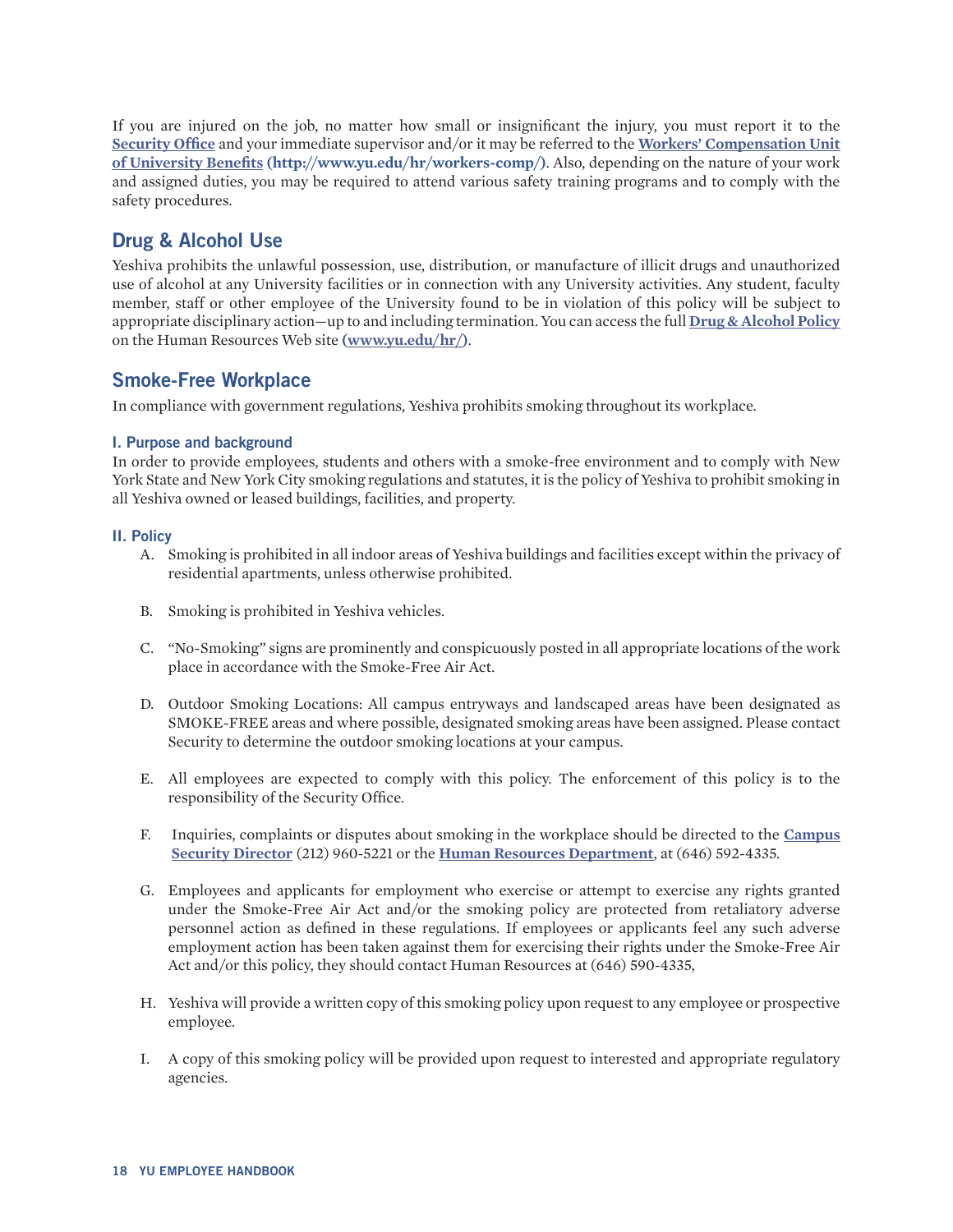### **Computer Systems /Network**

#### **Use Limited to Business Purposes**

Yeshiva provides computer systems to conduct University business which are to be used for Yeshiva purposes only. All communications and information transmitted by, received from, or stored in these systems are Yeshiva records and property of the University. Use of the computer systems for personal purposes other than occasional use is prohibited.

#### **No Expectation of Privacy**

Employees have no reasonable expectation of personal privacy with respect to anything stored in, created, received or sent over the computer systems. Yeshiva may monitor or review any and all files, documents or other information contained or accessible through the computer systems for any reason without employee permission. This includes possible monitoring of Web sites visited by employees, chat and news groups, e-mail, and blogs, plus review of all electronic/deleted files, metadata and other electronic information stored on Yeshiva's central backup system or otherwise available as part of its data management. Using passwords or other security measures does not give an employee a right to privacy.

#### **Professional Use of Computer Systems Required**

All Yeshiva's policies with respect to workplace conduct apply equally to its computer systems. This includes, but is by no means limited to, Yeshiva's policies against discrimination and harassment, sexual or otherwise, its non-solicitation policy, and its policies against disclosure of trade secrets or other confidential business or proprietary information. Employees may not use Yeshiva's Computer Systems to download or copy copyrighted materials or another company's trade secrets or confidential, proprietary information.

Creation, solicitation, posting or distribution of offensive e-mail messages, computer "wallpaper" and the like violate Yeshiva's policies against harassment and discrimination. Although Yeshiva may employ filters or other screening devices to block offensive, sexually explicit or inappropriate material, it generally is not possible to block out all such offensive content. If you encounter or receive this kind of material, you should immediately report the incident to the Title IX Officer at (646) 592-4336 or the University's Compliance Hotline (866) 447-5052 or **<https://www.integrity-helpline.com/yu.jsp>**

#### **Be Courteous and Considerate of Others**

You are reminded to be courteous to other users of the system and always conduct yourself in a professional manner. E-mails, in particular, are sometimes misdirected or forwarded and may be viewed by persons other than the intended recipient. You should write e-mail communications with no less care, judgment and responsibility than you use for letters or internal memoranda written on Yeshiva letterhead. You are not authorized to retrieve or read any e-mail messages that are not sent to you, absent prior approval from Yeshiva management. Finally, you may not send unsolicited e-mail to persons with whom you do not have a prior relationship without the express permission of your supervisor.

#### **Limitations on Internet Use**

Although Yeshiva recognizes that the Internet may have useful applications to Yeshiva's business, you may not engage in random Internet use ("surfing the Net," playing games, shopping, blogging or accessing or downloading entertainment software) during work time. Management approval is required before anyone can use the Yeshiva's computer systems to post any information on commercial online systems or the Internet. Any approved posted material should contain all proper copyright and trademark notices.

#### **Online Representations with Respect to the University and Its Information**

You need approval from Yeshiva to act as an official representative. If you make reference, on the Internet (including on a blog) to Yeshiva, its employees or customers, you *must* include a disclaimer indicating that the opinions expressed are yours and not necessarily those of Yeshiva.

You may not disclose trade secrets, confidential business information (e.g., business plans, strategies, customer information, etc.) or other proprietary information of Yeshiva or its customers through blogs and other Internet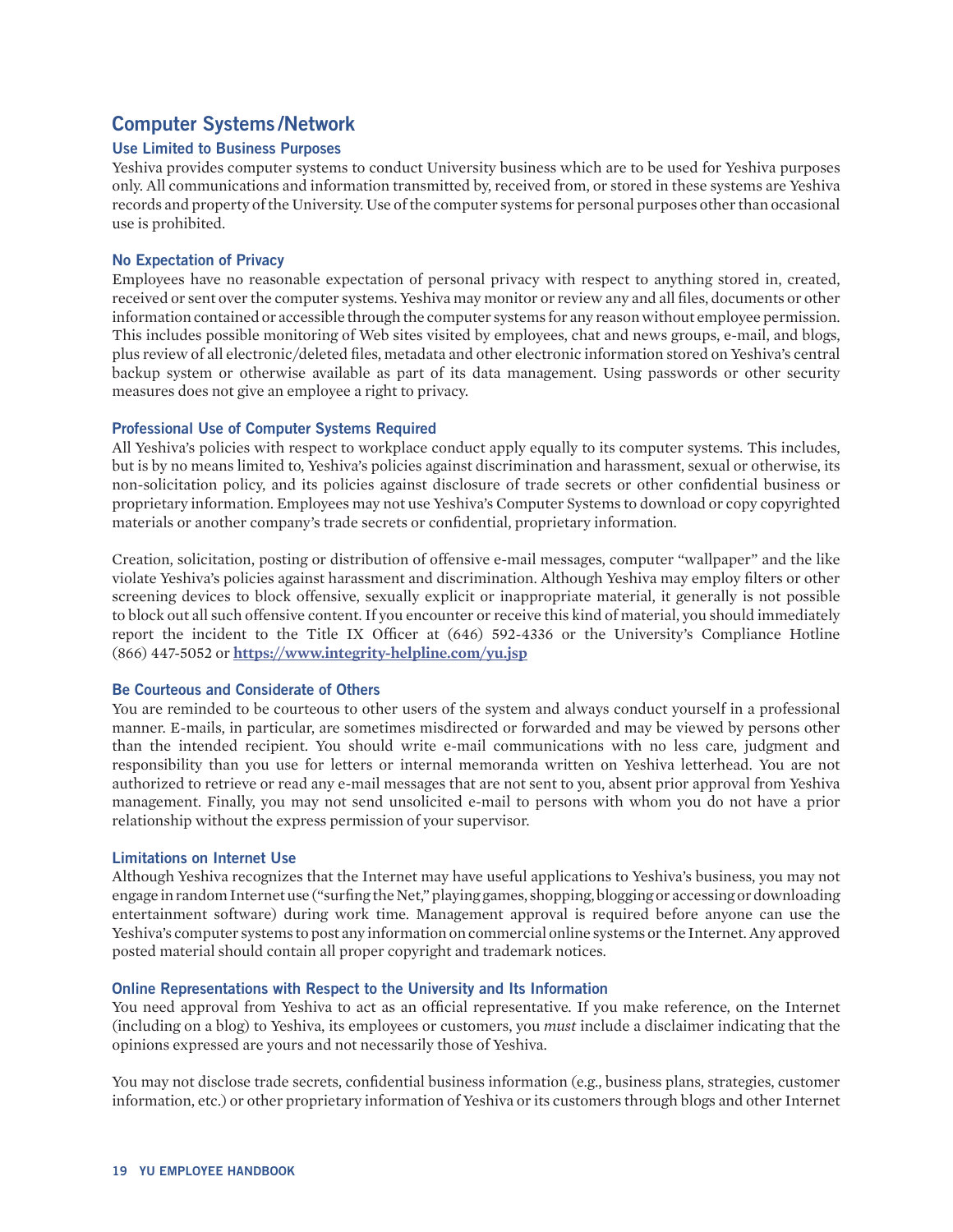<span id="page-19-0"></span>postings. In addition, you must not disclose certain University financial information in violation of securities laws or regulations.

Violation of any these provisions regarding online representations (even if posted by the employee outside of work hours and through non-Yeshiva computer systems) is grounds for disciplinary action, up to and including termination.

#### **Using YU Systems and Violations of IT Policy**

All users should refer to and abide by the IT policies found in the IT handbook. This document can be found on the ITS portal.

Any employee who discovers misuse of any YU computer, server, or network use should immediately contact ITS Information Security at **[abuse@yu.edu](mailto:abuse%40yu.edu?subject=)**. Violations of the IT Handbook's policies may result in disciplinary action up to and including termination.

If you have any IT questions or problems, please contact the ITS Help Desk at 646-592-4357 or **[helpdesk@yu.edu](mailto:helpdesk%40yu.edu?subject=)**.

### **Whistle-Blower/Compliance Hotline**

#### **Introduction**

Ethics and integrity are among the core values of Yeshiva University. We expect our faculty and staff to fulfill their duties with integrity and in full compliance with existing law, regulations and the University's own operating policies and procedures. To that end, the University is introducing a compliance hotline as an additional method for reporting violations of policy, improper conduct and compliance concerns.

#### **Reporting Responsibility**

It is the ethical responsibility of all faculty and staff to report violations or suspected violations.

#### **No Retaliation**

No faculty or staff member who in good faith reports a violation of policy, improper conduct or compliance concerns shall suffer harassment, retaliation or adverse employment consequence as a result of having made such report. An employee who retaliates against someone because such person has reported a violation in good faith is subject to discipline up to and including termination of employment. This policy is intended to encourage and enable employees and others to raise legitimate concerns.

#### **Reporting Violations**

This policy recommends that employees share their questions, concerns, suggestions or complaints with someone who can address them properly. In most cases, an employee's supervisor is in the best position to address an area of concern. However, if you are not comfortable speaking with your supervisor or you are not satisfied with your supervisor's response, you are encouraged to speak with someone in the Human Resources Department or anyone in management whom you are comfortable in approaching. Supervisors and managers are expected to report suspected improper conduct to Human Resources or to the University's Compliance Hotline. An employee may submit a report to the Hotline by calling toll free at (866) 447-5052 or via the Web at **<https://www.integrity-helpline.com/yu.jsp>**

#### **Hotline Committee**

The Hotline will be managed by an independent third party, Global Compliance, and reports will be forwarded to the University's Director of Internal Audit. The Director of Internal Audit shall refer all complaints to the University's Hotline Committee. The Hotline Committee is responsible for investigating and resolving all reported complaints and allegations and, upon completion of the investigation, the results will be forwarded to the University's Audit Committee.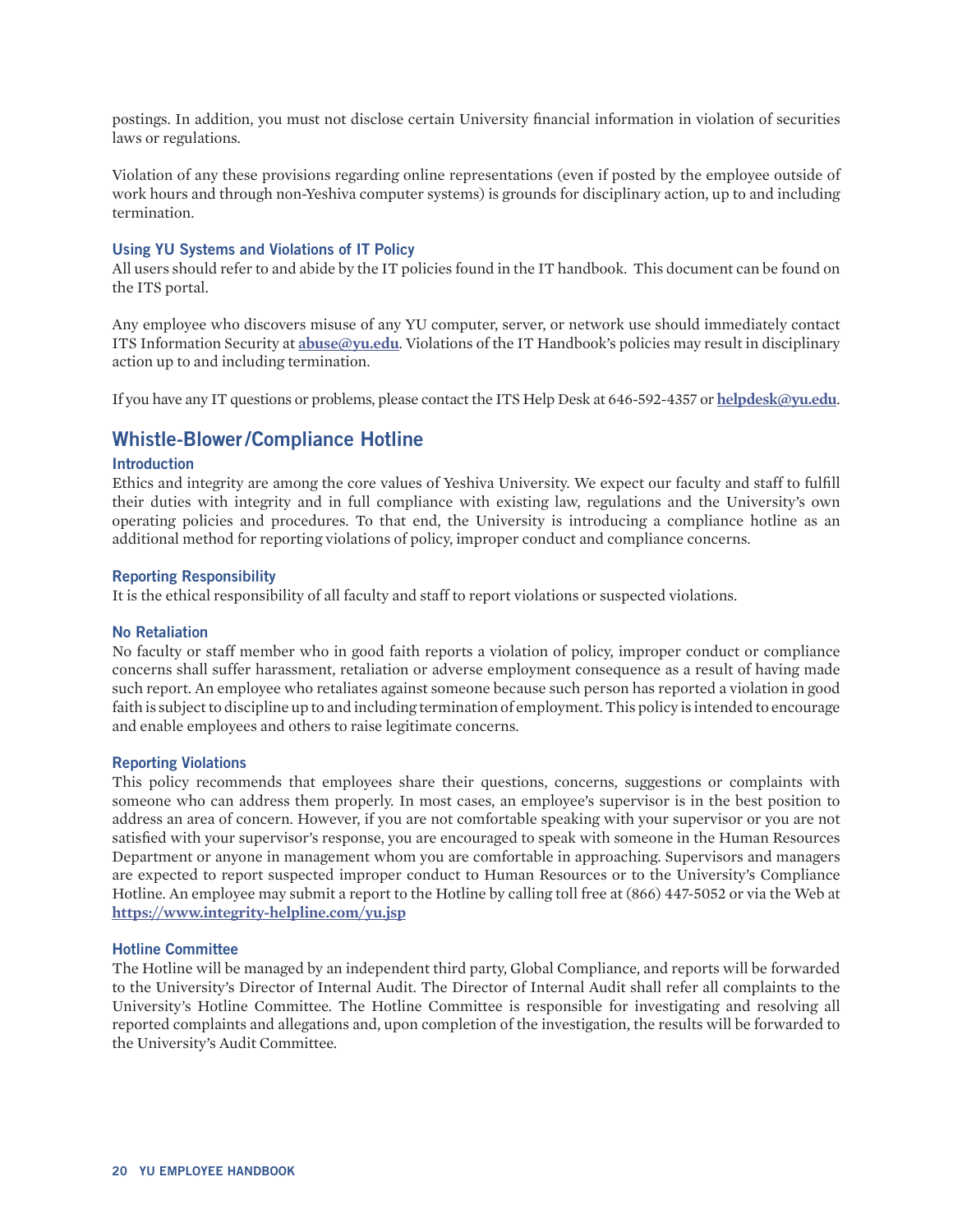#### <span id="page-20-0"></span>**Acting in Good Faith**

Anyone filing a complaint concerning a violation or suspected violation of policy, improper conduct or compliance concerns must be acting in good faith and have reasonable grounds for believing the information disclosed indicates that a violation exists. Any allegations that prove not to be substantiated and which prove to have been made maliciously or knowingly to be false will be viewed as a serious disciplinary offense leading to disciplinary action up to and including termination of employment.

#### **Confidentiality**

Violations or suspected violations may be submitted on a confidential basis by the complainant or may be submitted anonymously. Reports of violations or suspected violations will be kept confidential to the extent possible, consistent with the need to conduct an adequate investigation.

#### **Handling of Reported Violations**

All reports will be promptly investigated, and appropriate corrective action will be taken if warranted by the investigation.

### **Identification Cards**

To maintain the safety and security of Yeshiva, you are required to carry a valid Yeshiva photo identification card. You can obtain a card through the campus **[Safety & Security Office](http://www.yu.edu/safety-security/)** when you are hired after authorization by the Human Resources Department. You may be asked to display your identification card at any time when entering a Yeshiva Facility.

The Yeshiva University official identification card provides access to:

- University buildings
- Library services and resources-print and electronic, and
- University events.

Lost or damaged cards may be replaced for a fee, which you must pay. Your identification card must be returned to your supervisor or the Human Resources Department when you leave Yeshiva's employment.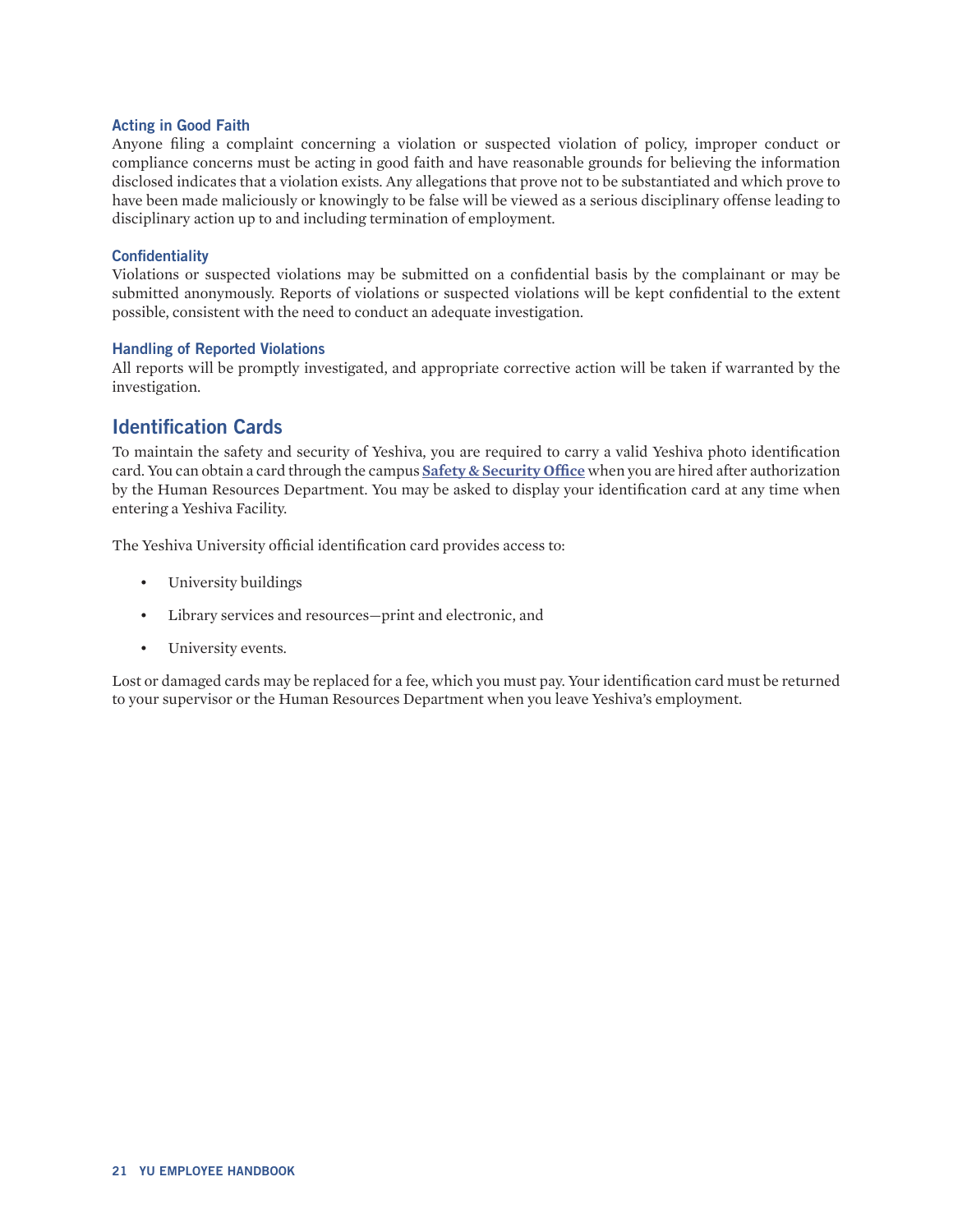# <span id="page-21-0"></span>Time Off and Leaves of Absence

## **Attendance**

Yeshiva depends on its employees to report to work on all scheduled workdays and during all scheduled work hours and to report to work on time. Excessive or patterned absenteeism will impact the productivity of the workplace and your performance.

You must notify your supervisor as far in advance as possible, but no later than one hour before your scheduled starting time if you expect to be late or absent. You must call your supervisor for each day of your absence, unless you are directed otherwise by your supervisor.

## **Vacation**

#### **Vacation Eligibility**

As part of Yeshiva's generous time-off policy, non-union full-time employees and part time employees who work at least 20 hours per week will accrue vacation time on a pay period basis. You become eligible to take your accrued vacation time after completing your first six months of employment. You may, under special circumstances with your supervisor's approval, borrow additional time in excess of your accrued time up to the amount which you would accrue for the calendar year. If your employment terminates before the end of the calendar year, you must repay any days borrowed but not earned. You do not accrue vacation when on an unpaid leave of absence. If a Yeshiva-observed holiday falls during a scheduled vacation, the day will be charged to holiday pay. If a serious illness or death in the family occurs during an authorized vacation, sick time or bereavement time can be charged in lieu of vacation time with your supervisor's approval.

#### **Scheduling Vacation**

To maintain appropriate staffing levels, your supervisor will coordinate, schedule and approve your requested vacation dates. You should make your vacation request well in advance to allow time for your supervisor to accommodate all requests and adequately staff the department. Since all vacation requests must be approved in advance, we strongly recommend that you receive final vacation approval before making financial commitments. You should take all of your earned vacation time each year. Non-represented employees who work full time will accrue 20 days/4 weeks per year. Employees who work less than 35 hours will accrue vacation hours on a pro-rated basis, based upon hours worked. All vacation time must be approved in advance by your Department Head and scheduled in accordance with operational needs. Vacation should be used on a current basis, but up to 10 days/2 weeks may be carried over into the following year, as long as the total vacation carried over on December 31st of each year does not exceed your annual entitlement. The maximum entitlement accrual is 20 days/4 weeks (one year of vacation earnings)/ This maximum accrual is pro-rated for employees who work less than 35 hours but will never exceed one year's worth of vacation earnings. Unused, accrued vacation time beyond your maximum annual entitlement shall be forfeited. Effective June 30, 2022, up to 10 days/2 weeks of accrued vacation time will be paid on separation of employment with Yeshiva (pro-rated for employees who work less than 35 hours per week). However, an employee who does not provide adequate notice of at least two weeks upon resignation, forfeits any rights to unused accrued vacation pay.

## **Holidays**

The University provides you with paid holidays each year. The following legal and Jewish holidays are observed on dates set by the University. Typically, Jewish holidays are observed, and offices will be closed, when the holiday falls on a work day.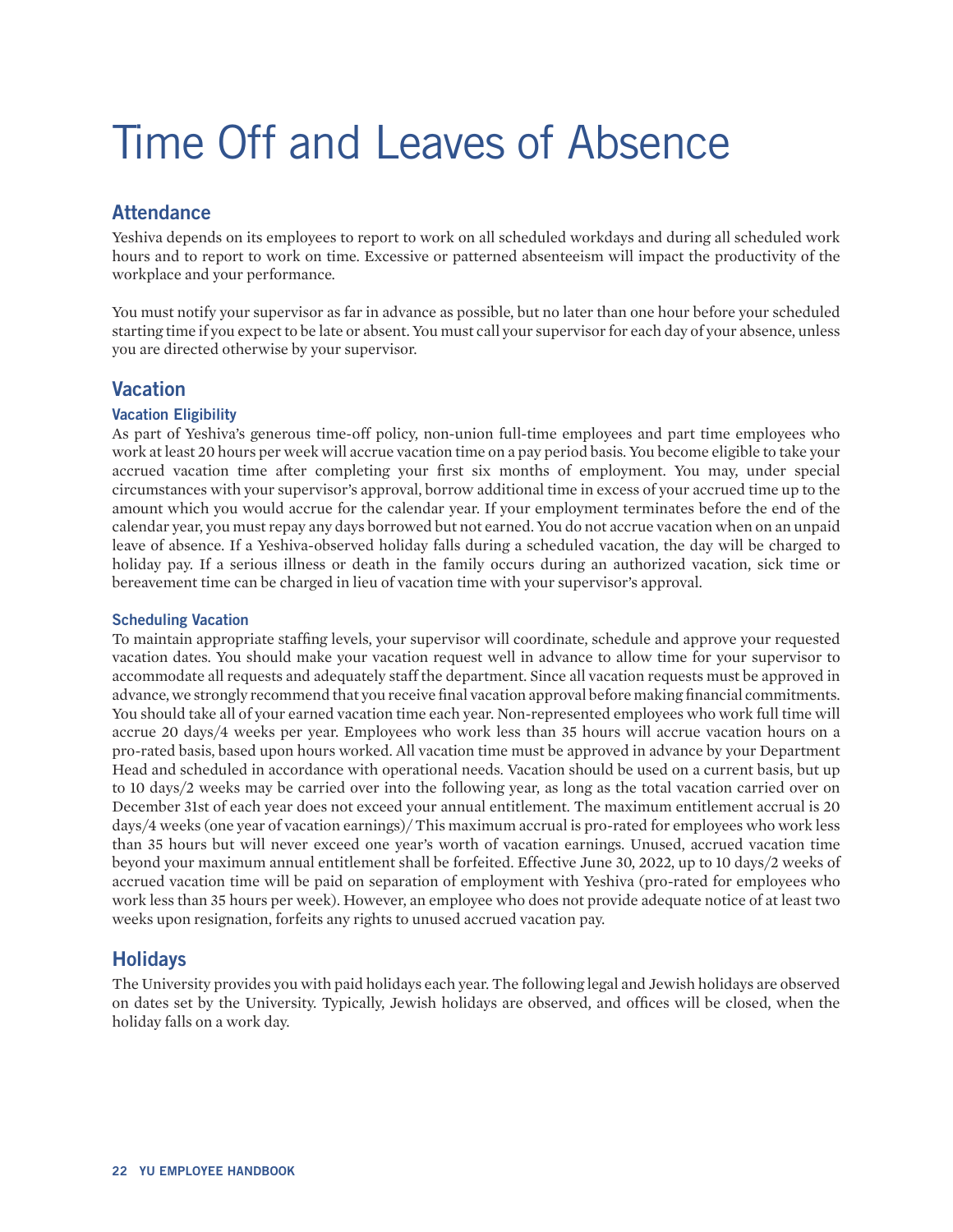<span id="page-22-0"></span>

| <b>LEGAL HOLIDAYS</b>                       | <b>JEWISH HOLIDAYS</b> |                           |
|---------------------------------------------|------------------------|---------------------------|
| New Year's Day                              | <b>Rosh Hashanah</b>   | 2 days                    |
| <b>Memorial Day</b>                         | Yom Kippur             | 1 day                     |
| <b>Independence Day</b>                     | <b>Sukkots</b>         | 2 days                    |
| <b>Labor Day</b>                            | <b>Shemini Atzeret</b> | 1 day                     |
| Thanksgiving Day                            | <b>Simhat Torah</b>    | 1 day                     |
| Christmas Day (or 1 day during mo. of Dec.) | <b>Passover</b>        | First 2 days & last 2 day |
|                                             | Shavout                | 2 days                    |
|                                             |                        |                           |

The list of observed holiday dates will be distributed at the beginning of each year by Human Resources.

## **Temporary Work Schedule Change**

Yeshiva University is committed to providing employees with the right to temporarily change their work schedule, in accordance with New York City's (NYC) Temporary Schedule Change Law. Eligible employees may request to change their work schedules, for certain "personal events," for up to two occasions within a calendar year: either two (2) separate occasions, each totaling one (1) business day, or one (1) occasion for up to two (2) business days.

The following are considered qualifying "personal events:"

- The need to care for a child under the age of 18
- The need to care for a "care recipient," who is a person with a disability who is a family or household member and relies on the employee for medical care or to meet the needs of daily living.
- The need to attend a legal proceeding or hearing for public benefits to which the employee, a family member, or the employee's minor child or care recipient is a party
- Any other reason for which the employee may use leave under Yeshiva University's Sick Leave Policies or applicable Collective Bargaining Agreement.

To request a temporary schedule change, employees should submit requests to their immediate supervisor/ manager.

The request must include:

- 1. Date of the temporary schedule change
- 2. That the change is due to a personal event
- 3. Proposed type of temporary change, such as using unpaid time off, a schedule swap, or change in work hours

Employees may request a schedule change verbally (for example, in person or by phone), but must submit a written request within two (2) business days upon their return to work, using the **[Temporary Schedule](https://www.yu.edu/sites/default/files/inline-files/YUTemporaryScheduleChangeRequestForm.pdf)  [Change Request Form](https://www.yu.edu/sites/default/files/inline-files/YUTemporaryScheduleChangeRequestForm.pdf).**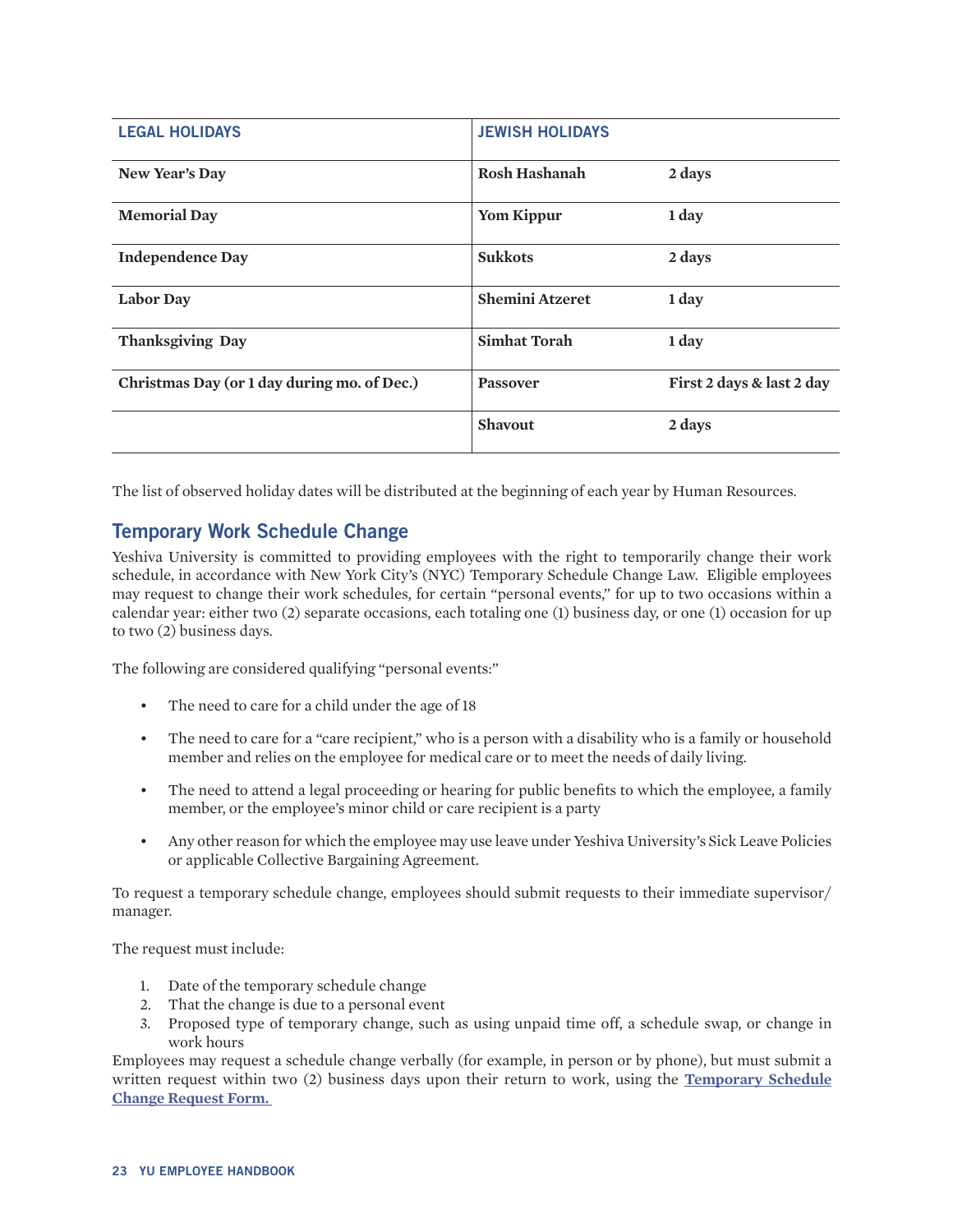<span id="page-23-0"></span>The University will respond immediately to all requests and within fourteen (14) days of receiving a request in writing, will provide a written response that includes the following information:

- 1. Whether the request was granted or denied
- 2. How the request was accommodated (if granted), or the reason for denial (if denied). The only two lawful reasons for denying a request are:
	- a. if the employee exceeded the number of allowable requests under the law
	- b. if the employee did not have a qualifying reason for the request
- 3. Number of requests the employee has made for temporary schedule changes
- 4. How many days the employee has left in the calendar year for temporary schedule changes

For more information regarding the Temporary Work Schedule Change policy, please visit **[http://www.yu.edu/](http://www.yu.edu/hr/policies) [hr/policies](http://www.yu.edu/hr/policies)** or you can contact the Office of Human Resources.

### **Emergency Closing**

Yeshiva will make every effort to remain open for business on scheduled workdays. However, there may be instances where conditions make it impossible to do so. These include, but are not limited to, severe weather, declared state of emergency, utility disruptions, natural disasters and terrorist actions. In all cases, employee safety will be the primary consideration. To find out the status of Campus Operations in the event of natural and civil emergencies, please refer to Yeshiva's Web site **[\(www.yu.edu](http://www.yu.edu)).**

## **Alert Find**

In the event of issues presenting a threat to campus safety or situations that require time-sensitive distribution of information, we will post the relevant information on Yeshiva's text- and voice-messaging emergency alert system, **[Alert Find](https://www.yu.edu/safety-security/yu-alerts/alert-how) [\(www.yu.edu/yualert](http://www.yu.edu/safety-security/yu-alerts/alert-how))**. To receive these alerts, you must register in advance for this service at the Web site.

### **Paid Leaves**

#### **Absence Due to Illness**

To keep each department running smoothly and efficiently, it is important that every employee report to work regularly and on time. For this reason, careful attention is given to promptness, absence record and overall dependability, as noted earlier.

Yeshiva recognizes, however, that an employee may occasionally be disabled by injury or illness. As a result, sick days are designed to provide protection to you against loss of income during unavoidable illness or injury.

#### **Sick Days**

Full-time employees accrue sick days at the rate of one day per month; part-time employees are eligible to accrue sick leave on a pro-rated basis. You can accumulate up to a maximum of 130 days and employees can use up to 56 hours of sick leave for family members and other provisions in accordance with New York City and New York State's regulations.

Sick days can be used only in cases of genuine illness or injury and if you are on active pay status immediately prior to the illness or injury.

If you use all of your available sick days, you can substitute and use your accrued vacation time. Unused sick days are not paid out when you leave Yeshiva..

For more information regarding the University's sick leave policy, please visit **<http://www.yu.edu/hr/policies/>**  or you can contact Human Resources Department for additional information.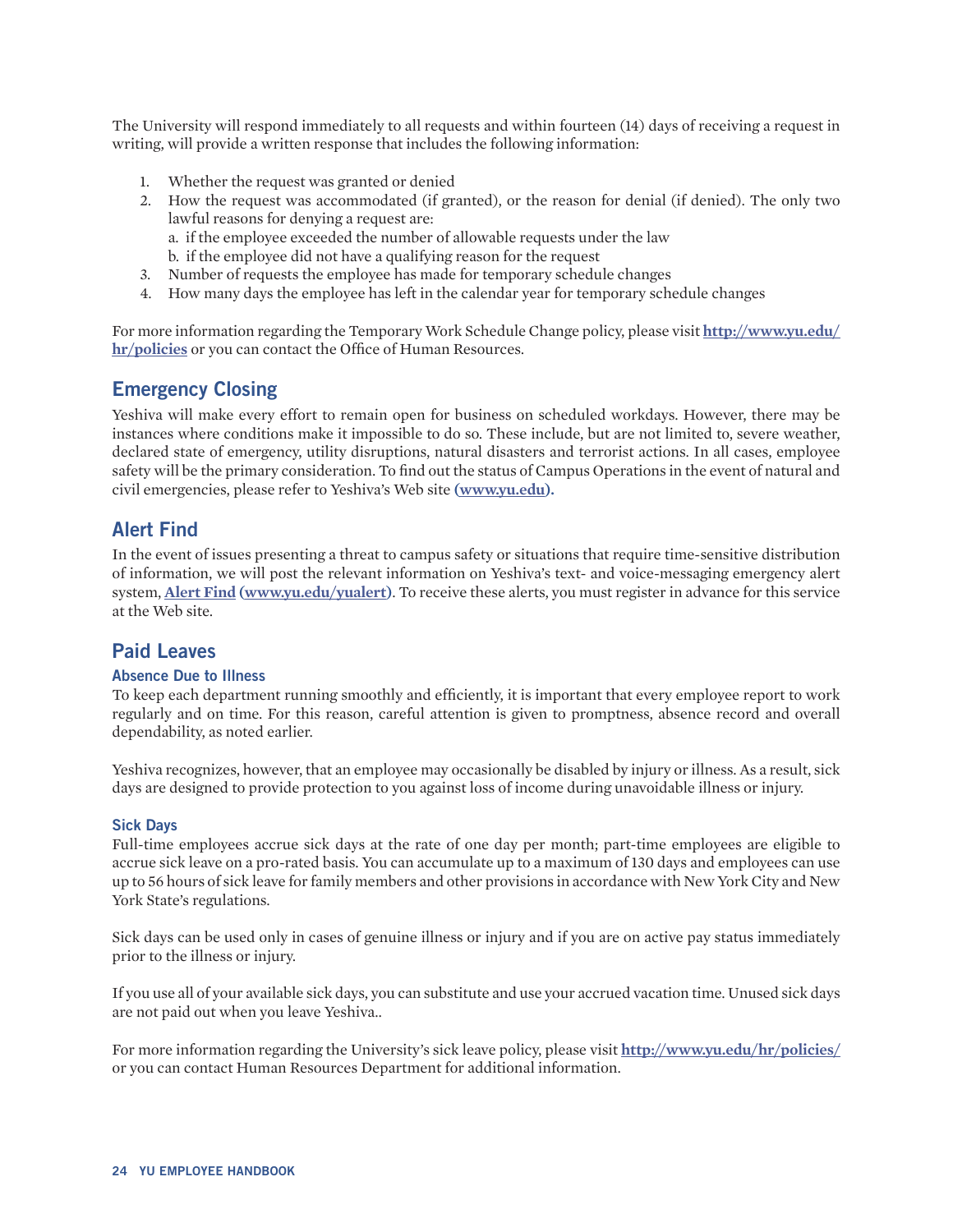#### <span id="page-24-0"></span>**Bereavement/Condolence Leave**

If a member of your immediate family dies, you will receive a paid leave of absence for up to five days. These days are to be taken within a reasonable time of the date of the death or funeral.

Immediate family includes your spouse, child, stepchild, parents, step-parents, siblings, step-siblings (brothers and sisters), grandparents, grandchildren (or members of your household), father-in-law, mother-in-law, grandparent-in-law, son-in-law or daughter-in-law.

One day of paid leave is provided for the death of your aunt, uncle, first cousin, niece or nephew. If you need more time for funeral or other arrangements, it may be charged to vacation days with departmental approval. You should make your supervisor aware of your situation.

#### **Pregnancy & Childbirth Leave—Staff**

**Summary:** Full time staff members, who have been employed by the University for at least one year, will receive full salary for 8 weeks of leave provided they are certified as eligible for NY State disability benefits. Additional unpaid leave is available in accordance with the Family Medical Leave Act (FMLA).

Part time staff and those with less than one year of service are eligible for accrued sick time, accrued vacation time, NY State disability benefits and unpaid FMLA leave.

All Staff must contact the Human Resources Benefits Office to obtain instructions to apply for Short Term Disability benefits.

#### **Pregnancy & Childbirth Leave—Faculty**

**Summary:** Full time faculty (regardless of tenure status) who have been employed for at least one year, will receive full salary for 8 weeks of leave provided they are certified as eligible for NY State disability benefits. Additional unpaid leave is available in accordance with the Family Medical Leave Act (FMLA).

Part time faculty and those with less than one year of service are eligible only for NY State disability benefits and unpaid FMLA leave.

All Faculty must contact the Human resources Benefits Office to obtain instructions to apply for Short Term Disability benefits.

For more information regarding the University's Pregnancy & Childbirth Leave policies, as it applies to Staff and Faculty, please visit: **<http://www.yu.edu/hr/policies/>** or you can contact Human Resources for additional information.

#### **Jury Duty**

If you are a full-time or part-time employee and are required to serve on a jury, Yeshiva will grant you a paid leave of absence. You will be paid your normal, scheduled work hours while serving on jury duty; therefore, you are responsible for informing the courts of that fact. You are only eligible to receive travel expenses from the courts for their jury service. While on jury duty, you are expected to report to work any day you are excused.

If you receive a jury duty notice, you should immediately notify your supervisor. Additionally, a copy of the notice to serve jury duty and completion of duty served should be submitted to your supervisor.

If jury duty falls when you cannot be away from work, Yeshiva may request the court to allow you to choose a more convenient time to serve. You must cooperate with Yeshiva's request and ask for the postponement in accordance with the court's procedures.

#### **Time Off to Vote**

Employees may take up to two hours of leave with pay. The scheduling of time off to vote is based on operating needs and is at the discretion of supervisory staff within each department. Schedules will be changed if an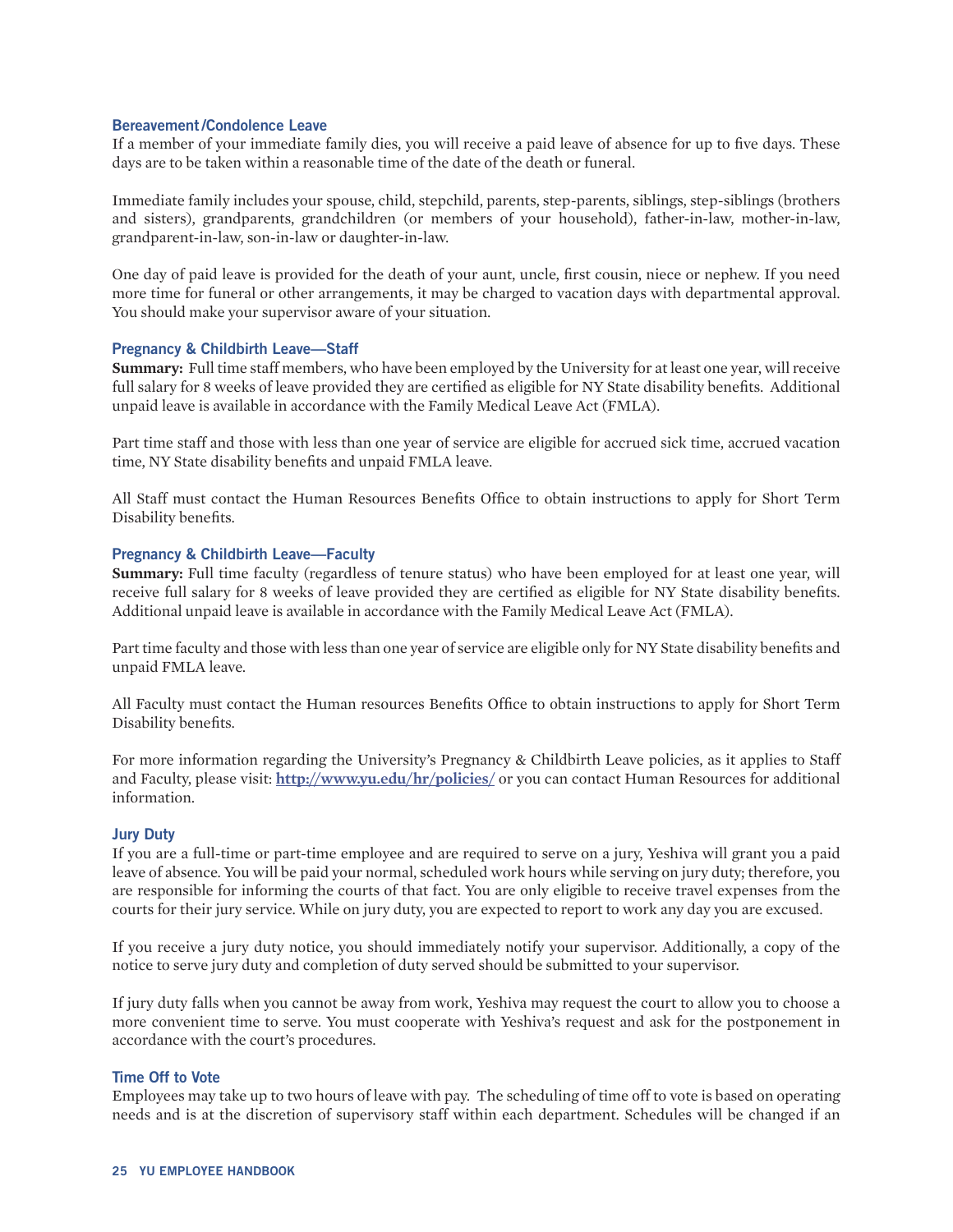<span id="page-25-0"></span>employee has less than four hours between the opening of the polls and the start of the shift or the end of the shift and the closing of the polls.

If you live outside of the New York metropolitan area, you should let your supervisor know, at least two days in advance, if you anticipate a conflict between your work schedule and the opportunity to vote. Employees may use vacation time if they need more than two hours off to vote.

No employee will be penalized or retaliated against for requesting time off to vote.

#### **Nursing Mothers**

Nursing mothers will be accommodated with reasonable break time (up to 20–30 minutes each break at least once every three hours), and a private place to express milk in the workplace. Employees are expected to take such breaks at a time that does not interfere with their duties. Such breaks are unpaid for non-exempt employees, except to the extent the employee uses a regular paid break. The employee may also utilize her meal period for this purpose, if she wishes. Employees who anticipate the need to arrange for such breaks should contact the Chief Human Resources Officer as far as possible in advance of the employee's return to work after childbirth, so that appropriate arrangements can be made.

### **Unpaid Leaves**

### **Family and Medical Leave Act ("FMLA") Policy**

FMLA is a federal law requiring covered employers to provide unpaid job-protected leave to eligible employees for qualified medical or family reasons. As required by federal guidelines, Yeshiva University will grant eligible employees with up to 12 weeks (or up to 26 weeks of military caregiver leave to care for a covered service member with a serious injury or illness) during a 12-month period.

University policy as well as applicable collective bargaining agreements may provide even greater leave benefits. Please consult with the University's Benefit Office or your applicable collective bargaining agreement to determine what other leave benefits you may be entitled to under University policy.

#### **Qualifying Family Members**

Parent—a biological, adoptive, step or foster mother or father, or someone who stood in loco parentis to the employee when he or she was a minor.

Spouse—a husband or wife as recognized in the state where the employee was married and includes individuals in a same-sex marriage or common law marriage.

Son or Daughter—or leave other than military family leave, a biological, adopted, or foster child, a stepchild, a legal ward, or a child of a person standing in loco parentis who is either under 18 years of age, or 18 or older and incapable of self-care because of a mental or physical disability.

#### **Eligibility**

University employees are eligible for FMLA leave if they:

- Have been employed by Yeshiva University for at least 12 months; and
- Have completed 1,250 hours of service during the 12-month period prior to the commencement of a leave.

#### **Qualifying Events That May Entitle an Employee to FMLA Leave**

To qualify for FMLA leave, the employee must be requesting leave for any of the following reasons: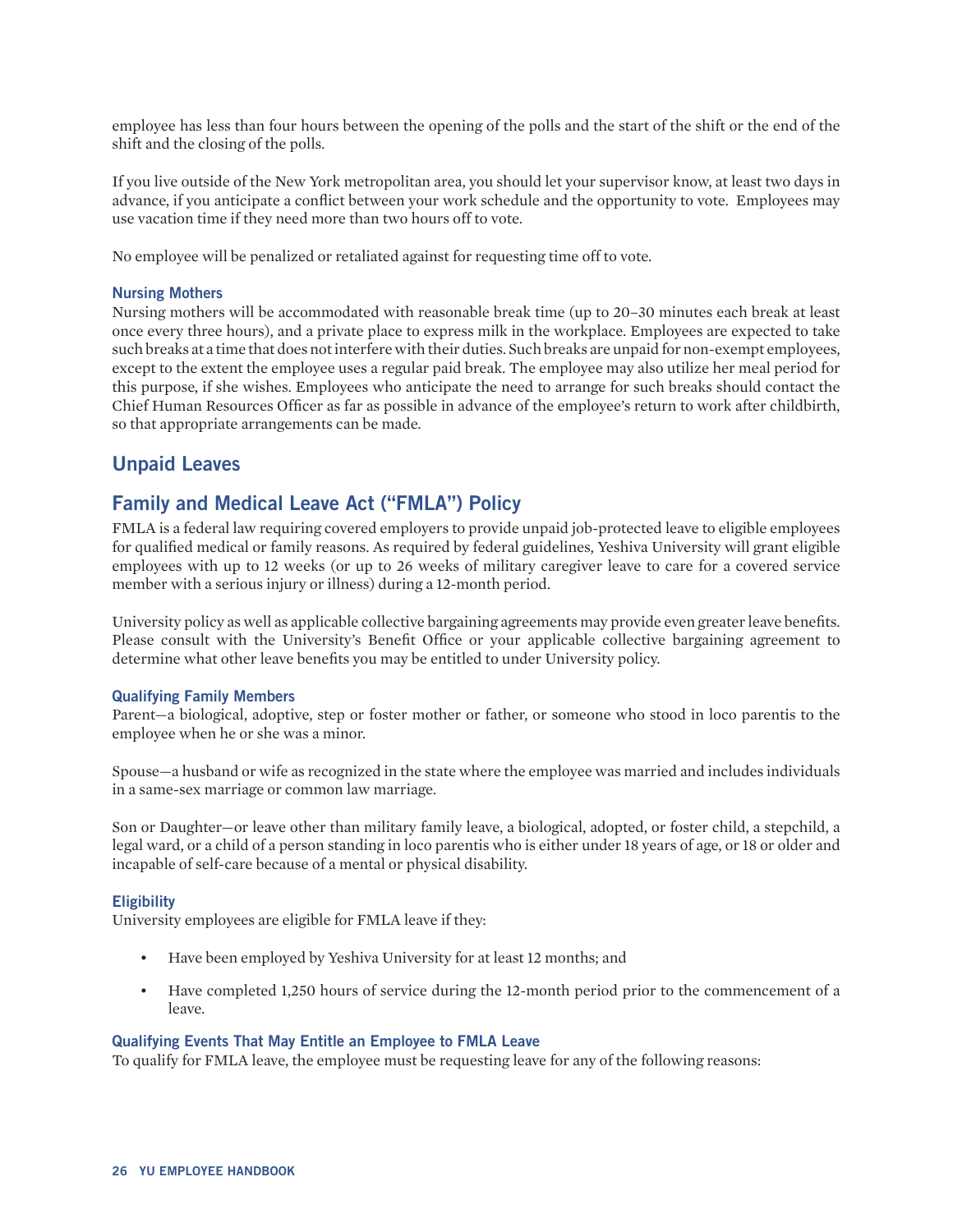- 1. The employee's own serious health condition
- 2. To care for a child, spouse or parent who has a serious health condition
- 3. The birth of a child and in order to care for that child
- 4. The placement of a child for adoption or foster care and to care for the newly placed child
- 5. A qualifying exigency that occurs because the employee's spouse, son, daughter or parent who is serving in the National Guard or Reserves is serving on or has been called to active duty in the U.S. Armed Forces. A qualifying exigency includes:
	- a. any issue relating to a short-notice deployment (i.e., within seven calendar days of notification of deployment)
	- b. attendance at military events and related activities, such as pre-deployment briefings and family support sessions
	- c. time needed to provide or arrange for childcare or participate in school-related activities with respect to a child or ward of the covered family member
	- d. time needed to make or update financial and legal arrangements relating to the covered family member or act as the covered family member's representative with respect to military service benefits
	- e. time needed to participate in counseling, where the need for counseling arises from the covered member's active duty or call to active duty
- f. up to five days spent with a covered family member on short-term rest and recuperation leave from a deployment;
- g. post-deployment activities, including any official ceremony sponsored by the military, as well as exigencies arising from the death of a covered family member while on active duty status
- h. other activities provided that the University and the employee agree that such leave shall qualify as an exigency and agree to both the timing and duration of the leave.

Eligible University employees are entitled to take up to 26 work weeks of job protected FMLA leave during a 12-month period to care for an employee's spouse, child, parent or next-of-kin (meaning "nearest blood relative") who is also a "covered service member" of the United States Armed Forces, including a member of the National Guard or Reserves who is undergoing medical treatment, recuperation, or therapy, is otherwise in outpatient status, or is otherwise on the temporary disability retired list, for a serious injury or illness that was incurred while the service member was serving on active duty and in the line of duty and could render the service member unfit to perform the duties of his or her office, grade, rank or rating).

For purposes of this policy, phrases such as "serious health condition", "next of kin", "covered active duty", "covered military member", "eligible family members of covered service members and covered military members", "covered service member", and "serious injury or illness" are terms defined by governmental regulations. If you have any questions as to what these terms mean and/or whether they apply in your circumstances, please contact the Human Resources Department.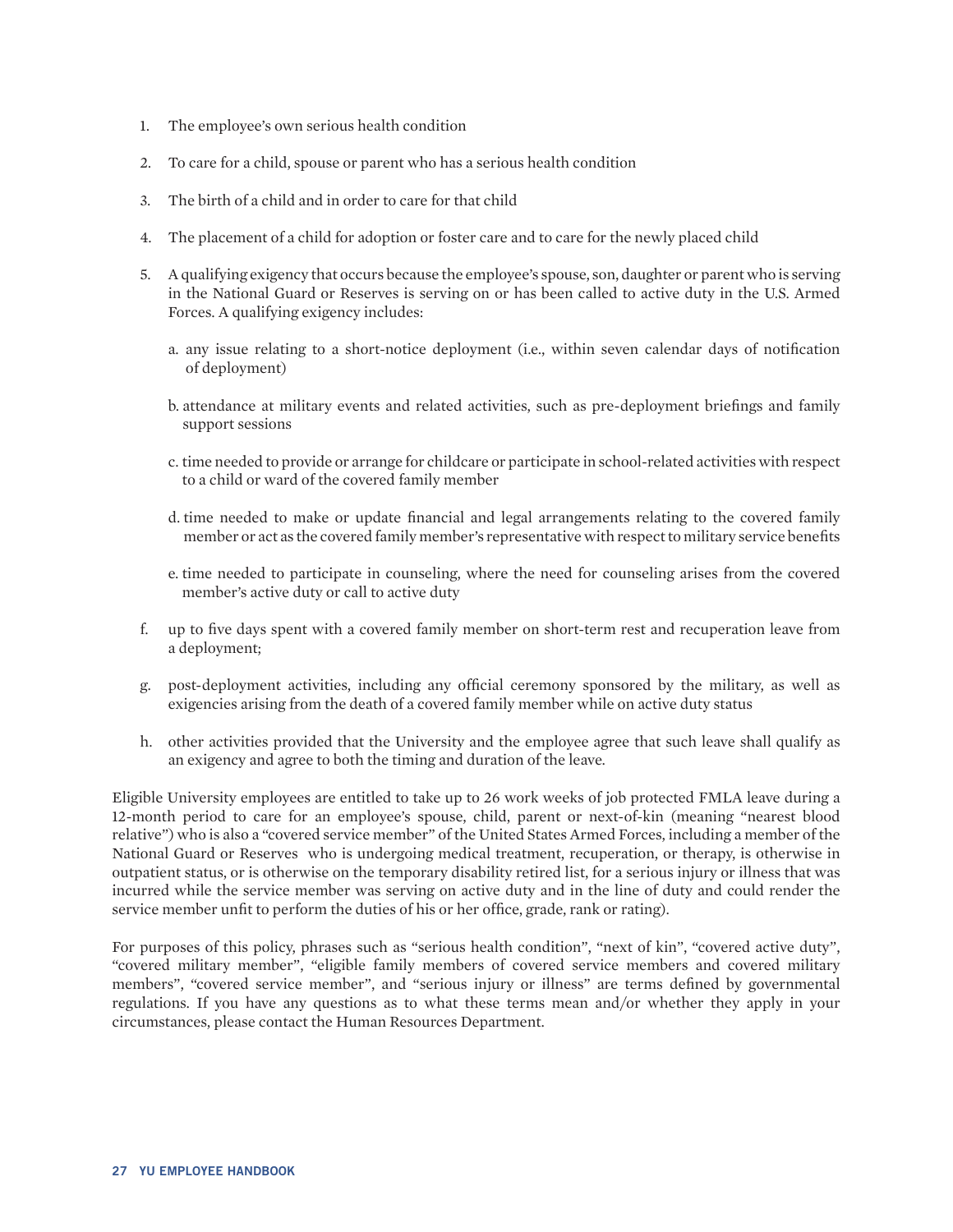#### **Serious Health Condition**

A serious health condition is defined as a condition that requires inpatient care at a hospital, hospice or residential medical care facility, including any period of incapacity or any subsequent treatment in connection with such inpatient care or a condition that requires continuing care by a licensed health care provider.

#### **Amount of Leave that May Be Taken**

An eligible employee is entitled to take up to 12 workweeks of unpaid FMLA leave during a 12-month rolling period for any FMLA-qualifying reason. A rolling 12-month period means that the University will measure backward 12 months from the date that an employee seeks to use FMLA leave to determine whether that employee has exhausted his/her 12-week entitlement in that 12-month period.

Leave to care for a newborn or newly placed child must conclude within 12 months after the birth or placement of the child.

An eligible employee is entitled to take up to 26 workweeks of unpaid leave in a single 12-month period for the military caregiver FMLA leave. During that single 12-month period, the employee many not take more than a combined maximum of 26 workweeks of FMLA leave for all purposes, and may not take more than 12 weeks of FMLA leave for any purpose other than to care for a covered service member. The 12-month period in which an eligible employee may take the FMLA military caregiver leave is calculated on a going forward basis starting with the first day the leave is taken.

Military caregiver leave is to be applied on a per-covered service member, per-injury basis. During a single 12-month period, the employee may not take more than a maximum combined total of 26 workweeks of FMLA leave for all purposes. Except for military caregiver leave, FMLA leave is still limited to 12 workweeks within a 12-month period for all other qualifying reasons.

In the event an employee and his or her spouse are both University employees, they are entitled to a combined total of 12 weeks of FMLA leave for the birth of a child, adoption or foster care placement of a child with the employees, or for aftercare of the newborn or newly placed child If each spouse wishes to take leave to care for a covered injured or ill service member, they may only take a combined total of 26 weeks of leave.

#### **FMLA Leave Runs Simultaneously with All Other Unpaid Leaves**

An employee's 12-or 26- week FMLA entitlement runs concurrently with all other applicable unpaid leaves including, but not limited to, short-term and long-term disability, Workers' Compensation. Employees may substitute accrued paid leave for unpaid FMLA leave as referenced below.

#### **Substitution of Paid Leave**

An employee must use available paid sick leave where an FMLA leave is taken for his or her own serious health condition (including childbirth). **For maternity disability, sick time will only be applied to the period in which the employee is deemed disabled by their physician.** Employees will not be required to use accrued vacation unless such leave otherwise would be forfeited under the University's personnel policies or the applicable labor agreement. However, an employee may elect to substitute earned vacation for otherwise unpaid FMLA leave, if he or she does so prior to taking FMLA leave. An employee who elects to take paid leave must follow all applicable University policies with respect to the use of that leave.

The University will count applicable paid leave taken for a FMLA-qualifying reason toward an employee's 12- or 26-week FMLA entitlement. This applicable leave will run concurrently with and count toward an employee's 12- or 26-week FMLA entitlement. Once such accrued benefits are exhausted, the balance of the FMLA leave will be without pay, unless the employee is eligible for short-term disability benefits in accordance with applicable state law.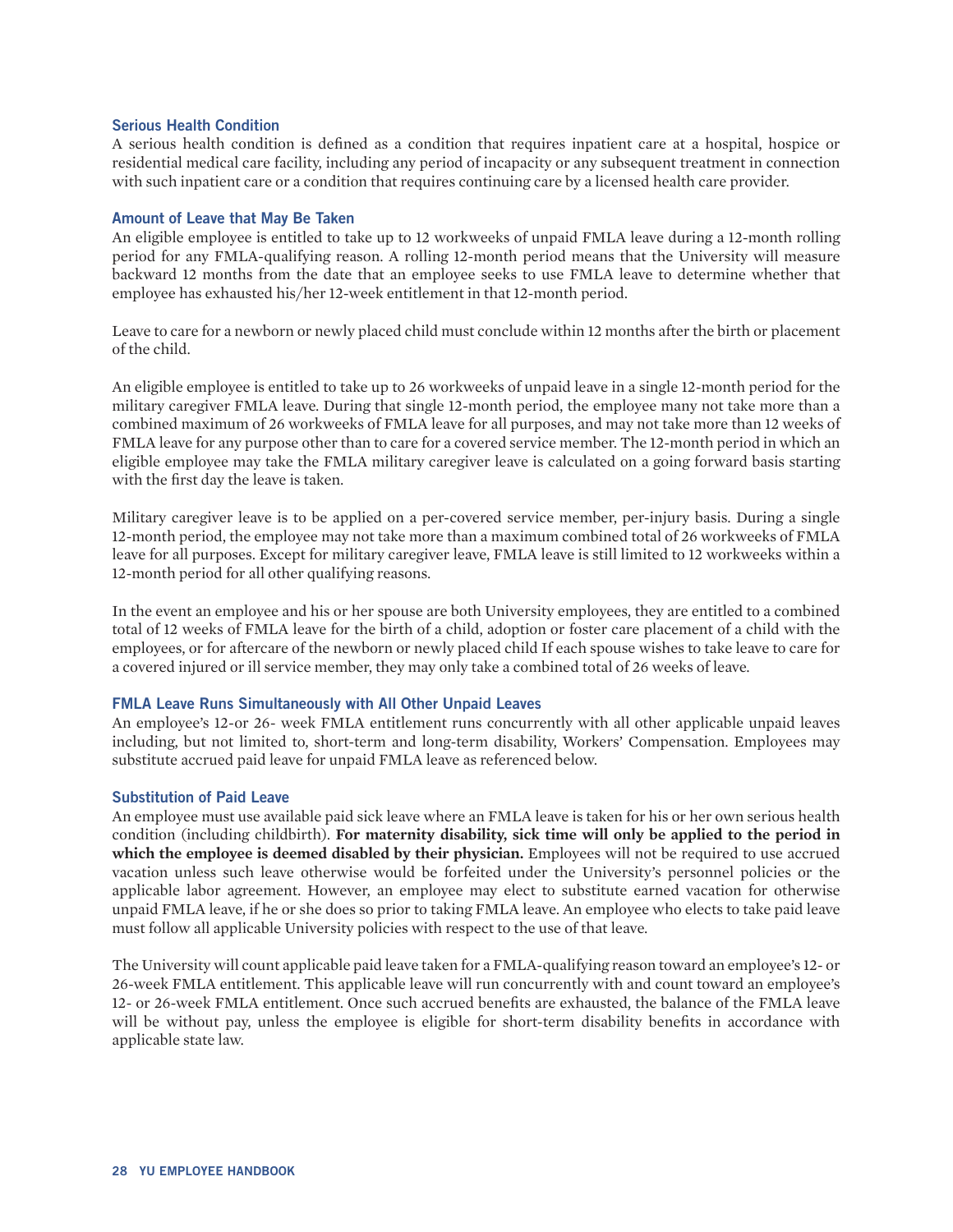#### **Intermittent or Reduced Schedule FMLA Leave**

Intermittent leave is Family or Medical leave taken in separate blocks of time due to a single qualifying reason. A reduced schedule is a leave schedule that reduces an employee's usual number of working hours per workweek, or hours per workday.

Employees may take intermittent or reduced schedule Family or Medical leave for their own serious health condition, to care for a child, spouse or parent who has a serious health condition or to care for an injured service member where such leave is medically necessary for planned or unanticipated medical treatment of a serious health condition or for recovery from treatment or recovery from a serious health condition. Leave taken for qualifying exigencies may also be taken on an intermittent basis.

Intermittent or reduced-schedule leave should be scheduled to the extent possible to minimally disrupt business operations.

When an employee takes intermittent or reduced-schedule leave, the University may temporarily transfer the employee to an alternative position with equivalent pay and benefits for which the employee is qualified and which better accommodates a reduced-schedule or intermittent leave schedule.

#### **Notice**

Where reasonable and practicable, the employee must give at least thirty (30) days' advance notice prior to the commencement of a FMLA leave. If proper notice is not given, leave may be denied unless there is a reasonable excuse for the delay. If the need for family or medical leave is not foreseeable, notice must be given by the employee as soon as possible and practicable. Except in cases of extreme medical emergencies, employees are expected to advise their supervisor as soon as they know the need for and expected duration of the leave, and generally within two business days of the time they know of the need for leave. Notice may be given by telephone, e-mail, fax, or other similar methods. In all cases, whether leave is taken intermittently or continuously, the employee, where practicable, must make a reasonable effort to schedule his/her leave so as not to interrupt University operations unduly.

The University will notify the employee requesting leave whether s/he is eligible for FMLA. If the employee is eligible, the notice will indicate any additional information required and describe the employee's rights and responsibilities. If the employee is not eligible, the University will provide a reason for the ineligibility.

Upon the provision of sufficient information, the University will notify the employee that leave has been designated as FMLA leave and the amount of leave to be counted towards the employee's leave entitlement. The University will also notify the employee if the leave is not designated as FMLA leave due to insufficient information or a non-qualifying reason. The University may provisionally designate the employee's leave, at the outset, as FMLA leave, subject to submission of sufficient information.

#### **Certification**

The employee must provide medical certification from a health care provider to confirm that the employee or employee's child, spouse or parent has a serious health condition or that service member leave is required. For the purposes of a FMLA leave, a serious health condition is an illness, injury, impairment, or a physical or mental condition that involves:

- any period of incapacity or treatment in connection with, or following, inpatient care in a hospital, hospice or residential medical care facility ;
- any period of incapacity requiring absence from work, school, or other regular daily activities for more than three calendar days that also involves continuing treatment by a health care provider; or
- continuing treatment by, or under the supervision of, a health care provider for prenatal care, or for a chronic or long-term health condition that is so serious that if not treated would likely result in a period of incapacity for more than three calendar days.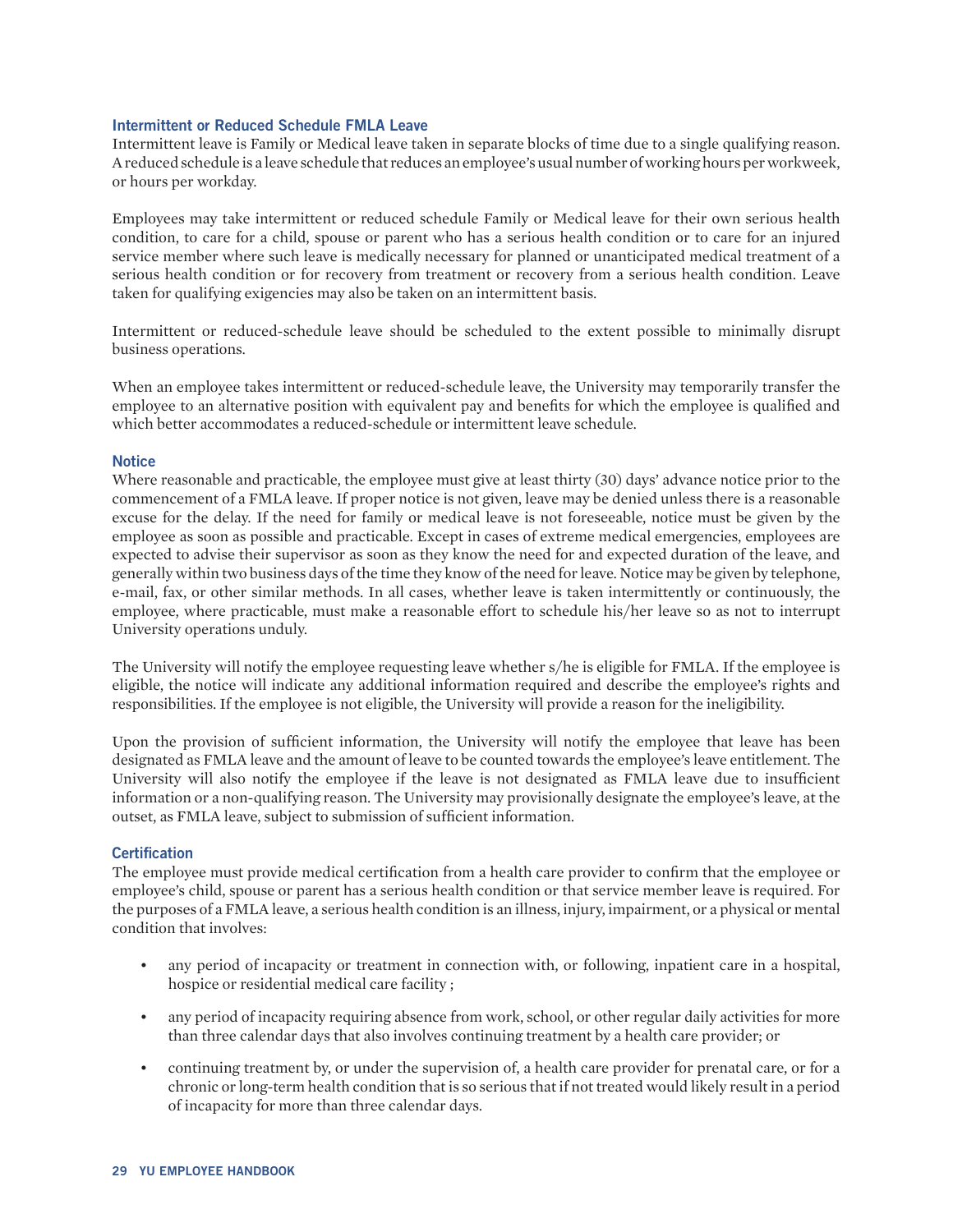#### *Note that ALL employees are required to submit documentation substantiating sick leave absences (including those not covered by the FMLA). Faculty members should consult the Faculty Handbook for information pertaining to sick leave and other leaves of absences.*

An employee requesting leave for a qualifying exigency should provide documentation pertaining to the exigency, including a copy of his or her family member's military orders, except where military necessity or other circumstances make it impossible or unreasonable to do so.

Medical certification by a health care provider or certification of a qualifying exigency must be provided within 15 days of the leave request unless it is not possible to do so. Failure to provide the required certification on time may impact the employee's ability to take the leave as requested.

The University may seek clarification or authentication of information provided on a medical certification form, and may require an opinion from a second health care provider at its expense to verify any information in the medical certification.

The University requires that the serious medical condition be recertified every 30 days except for leave related to pregnancy or childbirth or where the minimum duration of the serious health condition at issue is more than 30 days. For employees requesting intermittent or reduced leave for periods in excess of six months, the University requires recertification every six months. In addition, employees are required to report periodically on their status and intent to return to work. If the circumstances of an employee's leave change and the employee is able to return to work earlier than originally indicated, the employee should notify the University at least two days prior to the date that he or she intends to return to work.

An employee returning from FMLA leave taken for his/her own serious health condition must provide certification from a health care provider that he/she is medically able to resume work. An employee failing to complete the return-to-work medical certification form will not be permitted to resume work until the completed form is provided.

#### **Benefits**

During FMLA leave that runs *concurrently* with paid leave, all of an employee's benefits will continue as elected prior to the commencement of the leave. During FMLA leave that is unpaid, all University benefits that operate on an accrual basis, such as sick, personal and vacation days, will cease to accrue.

All group health benefits will continue during the leave provided that the employee continues *all required* regular employee contributions to these plans. *Employees enrolled in University sponsored benefit plans should contact the University Benefits Office to make arrangements for employee contributions. Union-represented employees should contact their Benefit Fund Office so that they can comply with the requirements of their Benefit Fund.* All other benefits will be governed in accordance with the terms of each benefit plan.

#### **Job Reinstatement/Return to Work**

Eligible employees taking leave under this policy will be reinstated to their former position or to an equivalent position with equivalent benefits and other terms and conditions of employment. However, no employee is entitled under this policy to any right, benefit or position other than that to which the employee would have been entitled had he or she not taken leave. Thus, for example, if a layoff or some other extenuating circumstance or business condition arises that affects the employee's position, reinstatement may not be possible. An employee who does not return to work after exhausting available FMLA leave will not be reinstated to employment, except as provided by an applicable collective bargaining agreement.

The University reserves the right to deny reinstatement to certain key employees, where such denial is necessary to prevent substantial and grievous economic injury to the University's operations. Key employees will be notified of the University's intention in this regard as soon as a determination is made that such injury would occur. In the event such notice is given to a key employee already on leave, the employee will be offered the opportunity to terminate his or her leave and immediately return to work.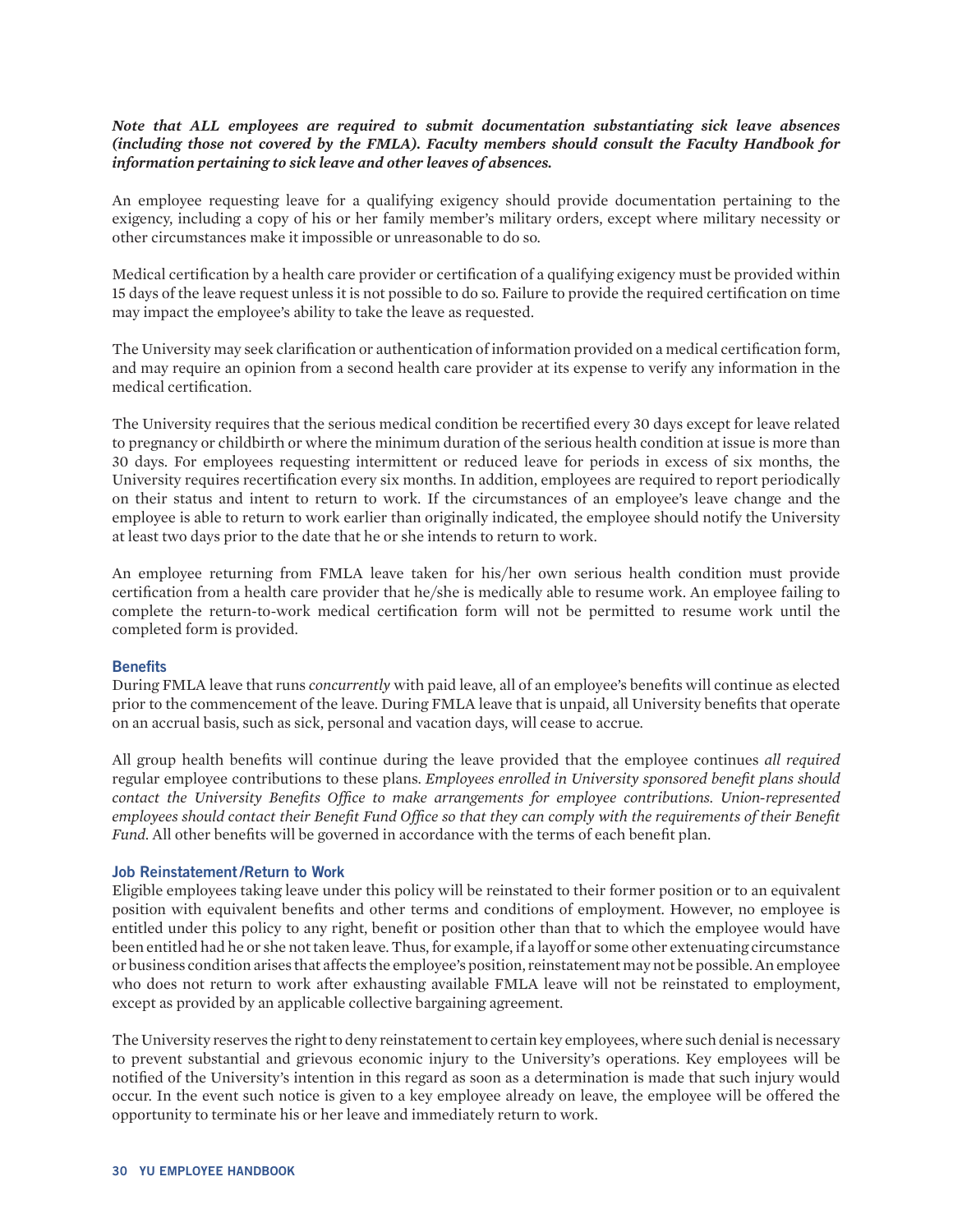#### <span id="page-30-0"></span>**No Work During Leave**

*The taking of another job while on FMLA leave may lead to disciplinary action, up to and including discharge.*

#### **Applying for FLMA Leave**

All employees who would like to apply for an FMLA leave or if you have any further questions concerning FMLA leave, please contact the **[University's Benefits Office](https://www.yu.edu/hr/benefits/)** at (646) 592-4339 or (646) 592-4338.

### **Medical or Disability Leave**

Employees who have completed at least six months of active employment and become disabled will be eligible for an unpaid medical leave of absence for up to six months. (Some or all of this time may be covered by accrued sick pay, if eligible under the University's sick or unpaid leave guidelines.)

All University employees who are absent from work due to illness or injury for more than seven consecutive calendar days are required to submit documentation substantiating their absence and apply immediately for medical or disability leave by contacting the **[University Benefits Office](https://www.yu.edu/hr/benefits/)** at (646) 592-4339.

Maternity leave is considered a disability under New York State Law. You will be asked to submit follow-up medical reports as needed.

Upon your return to duty you must provide medical documentation of your fitness for duty.

At the end of six months, employees who cannot return to duty may apply for Long Term Disability benefits by contacting the University Benefits Office at (646) 592-4339. Employment will not be guaranteed after the conclusion of the approved six month medical leave of absence.

#### **Military Leave**

If you serve in the United States Army, Navy, Air Force, Marines, Coast Guard, National Guard, Reserves or Public Health Service, you will receive an unpaid leave of absence for your service in accordance with applicable law. While on military leave, you may substitute your accrued paid leave time for unpaid leave. If you satisfy certain conditions, at the end of your leave you generally have a right to return to your prior position or to a position that you would have obtained had you not gone on military leave.

During a military leave of less than 31 days, your group health plan coverage continues. For military leaves of more than 30 days, you may elect to continue your health coverage for up to 24 months. You may be required to pay all or part of the premium for the continuation of coverage.

You can access the full Military Leave Policy on the Human Resources Web site, **[www.yu.edu/hr/](http://www.yu.edu/hr/)**.

### **Personal Leave**

Employees who have completed six months of employment may apply for a personal leave of absence of up to six months. The request is subject to the approval of the Department Head, Dean and the Chief Human Resources Officer. Any exceptions to this policy must be approved by the Chief Human Resources Officer.

During an unpaid leave of absence, you do not accrue sick, vacation or personal time (except as provided by law, i.e., military leave). You do not receive pay for holidays that fall during an unpaid leave.

### **Parental Leave**

Yeshiva University is committed to supporting employees who have additions to their immediate families or challenges caring for a spouse, child or elder parent with an extended illness or incapacitation with the option to participate in an extended leave of absence program.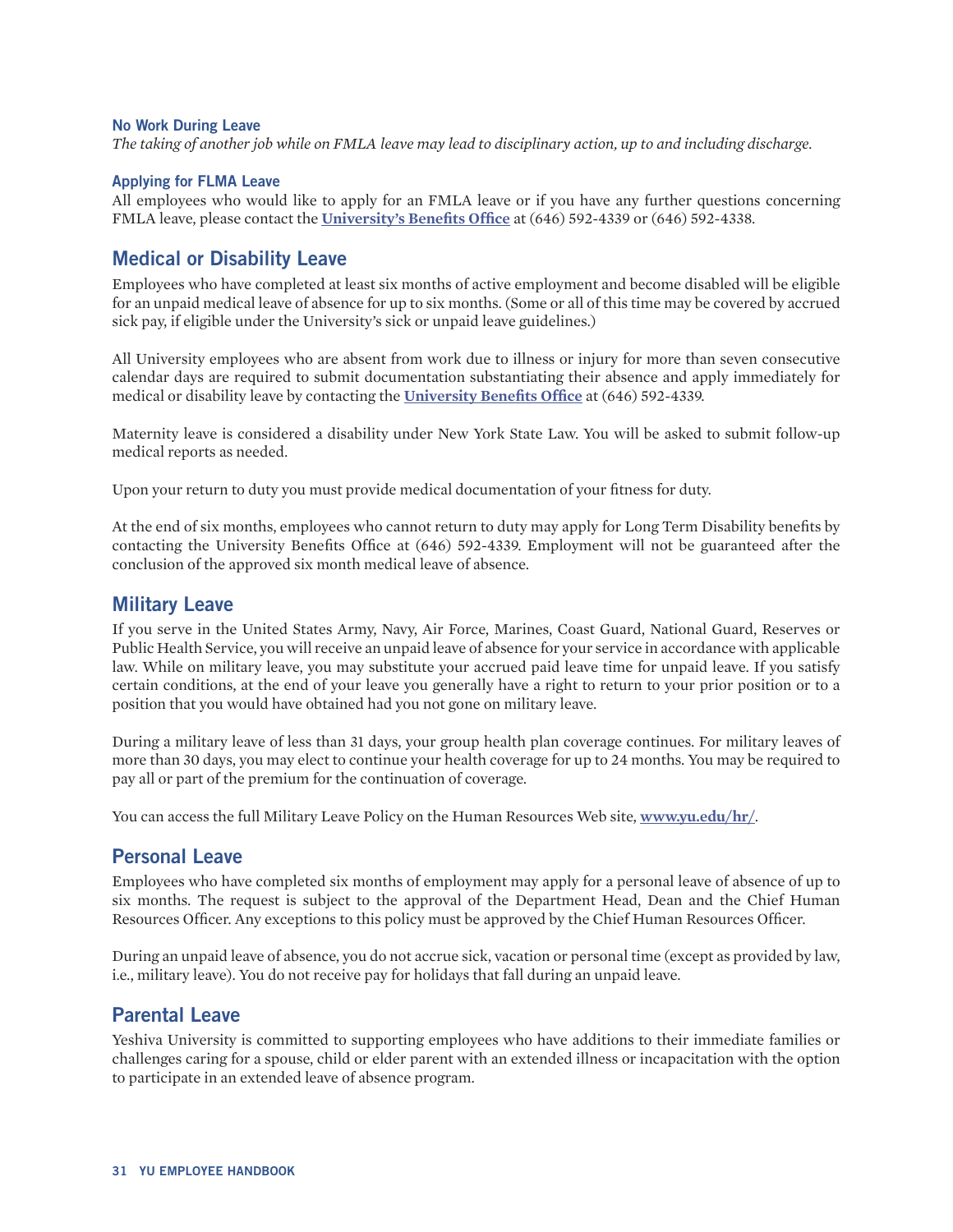## <span id="page-31-0"></span>**Leave for Birth or Adoption of a Child**

An unpaid leave of absence of up to 12 months in a single continuous period *may be granted, upon approval.* For staff members, who are pregnant, please refer to the "**[Policy for Staff Leaves of Absence for Reasons of](http://www.yu.edu/hr/policies/)  [Pregnancy and Childbirth](http://www.yu.edu/hr/policies/)**."

For staff members who adopt a child; whose spouse has given birth; and/or for staff members who give birth and wish to extend their leave of absence, an unpaid leave of absence of up to 12 months in a single continuous period *may be granted at the discretion of your supervisor or Department Chair.*

To be eligible for the leave, you must have at least three years of continuous service, and your employment may not be subject to a collective bargaining agreement. Your leave must begin following the birth of a child, the adoption of a child, or the placement of a foster child into your care. The leave will run concurrently with any other applicable leaves of absence (e.g., FMLA, Disability Leave, etc.) and is available to both eligible female and male employees. In the event both parents are employed by Yeshiva University, only one parental leave will be granted for each newly acquired child.

You are required to return to work upon the expiration of your leave. If you fail to return to work at the University upon the expiration of the Parental Leave, you will be considered to have resigned your employment with the University, effective immediately.

## **Leave for Care of an Older Child, Member of Your Household, or Parent**

You may request a Parental Leave under this policy to care for an older child, a spouse or other individual who resides in your household or an elder parent for periods of extended illness or incapacitation. In those cases, a leave can be granted for up to three months, *at the discretion of your supervisor or Department Chair,* if you have expended all of your accumulated paid time off and FMLA and you provide documentation acceptable to the University that substantiates eligibility under this policy and the need for the leave.

During a period of leave granted under this policy, you remain subject to the general terms and conditions of employment applicable to your employment classification. In the case of leave without pay once FMLA has been exhausted, you are responsible for the cost of benefits continued during the leave and must contact the University Benefits Office to make appropriate arrangements.

If you wish to request a leave of absence under this policy, you may find the form and directions for submission on the Human Resources Department Web site **[\(www.yu.edu/hr/\)](http://www.yu.edu/hr/)**. Please note that permission must be granted by your Department Head, Dean, Manager, Administrator or Supervisor before the leave may begin.

The University reserves the right not to approve a leave under this policy when it deems the employee cannot be easily replaced or the extended absence of an employee may be disruptive to its operations.

A leave of absence, without pay and for a period of up to 12 months in a single continuous period, may be granted to a full-time employee who (i) is the full-time primary care parent during the period of the leave; (ii) has completed at least three years of continuous service; and (iii) is not subject to a collective bargaining agreement; following the birth of an employee's child, the adoption of a child, or the placement of a foster child into the employee's care. The period of Child Care Leave will begin on the date of birth, adoption or foster care placement of the child and may extend up to 12 months following the start date of the leave. This leave will run concurrently with any other applicable leaves of absence (e.g., FMLA, Disability Leave, etc.) and is available to both eligible female and male employees. In the event both parents are employed by Yeshiva University, only one child care leave will be granted for each child.

Employees are required to return to work upon the expiration of their leave. If an employee fails to return to work at the University upon the expiration of the Child Care Leave, the employee will be considered as having resigned his or her employment with the University, effective immediately. Upon request, an employee may be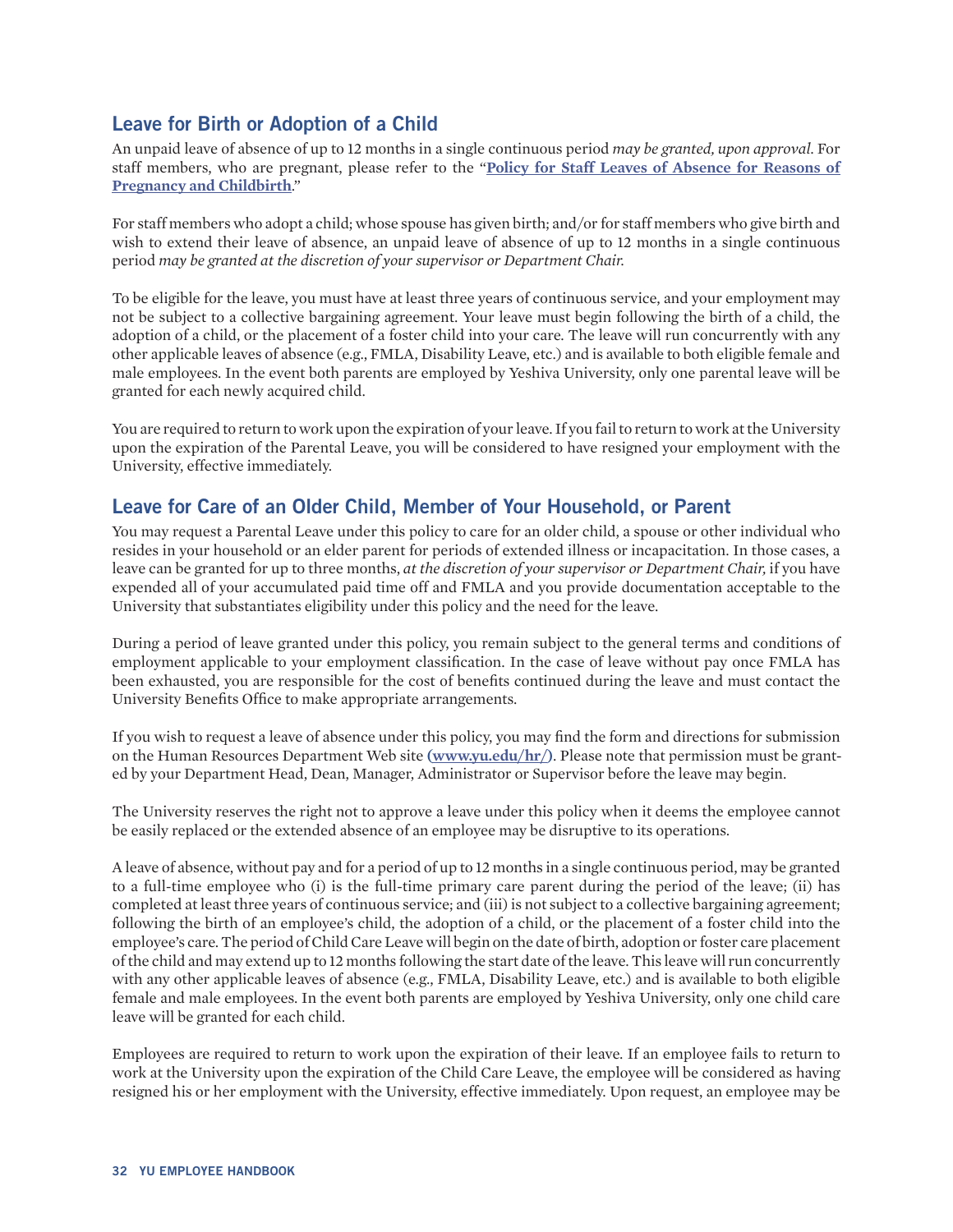reinstated to his or her position before the scheduled expiration of the leave. However, in certain situations, an employee may not be permitted to return from such leave until the expiration of the period that such employee requested and was granted. Generally, such restrictions on early return are limited to situations where such return would be disruptive to a project or where the termination of a replacement would occur.

Leave other than for birth or adoption: You may request a child care leave under this policy for an older child (less than 18 years of age on the day the leave is granted) if a dependent child or child who resides in the household has an extended illness or period of incapacitation.

In those cases, an unpaid leave can be granted for three months if the faculty or staff member has expended all of his or her accumulated paid time off and FMLA, and provides documentation acceptable to the University that substantiates eligibility under this policy and the need for the leave.

During a period of leave granted under this policy, the employee remains an employee at-will and subject to the general terms and conditions of employment applicable to his/her employment classification.

An employee who wishes to request a leave of absence under this policy may find the form and directions for submission on the Human Resources Department Web site **([www.yu.edu/hr/](http://www.yu.edu/hr/))**. Please note that permission must be granted by your Dean, in the case of faculty, or your Senior Department Head such as Dean or Vice President, in the case of staff, before the leave may begin.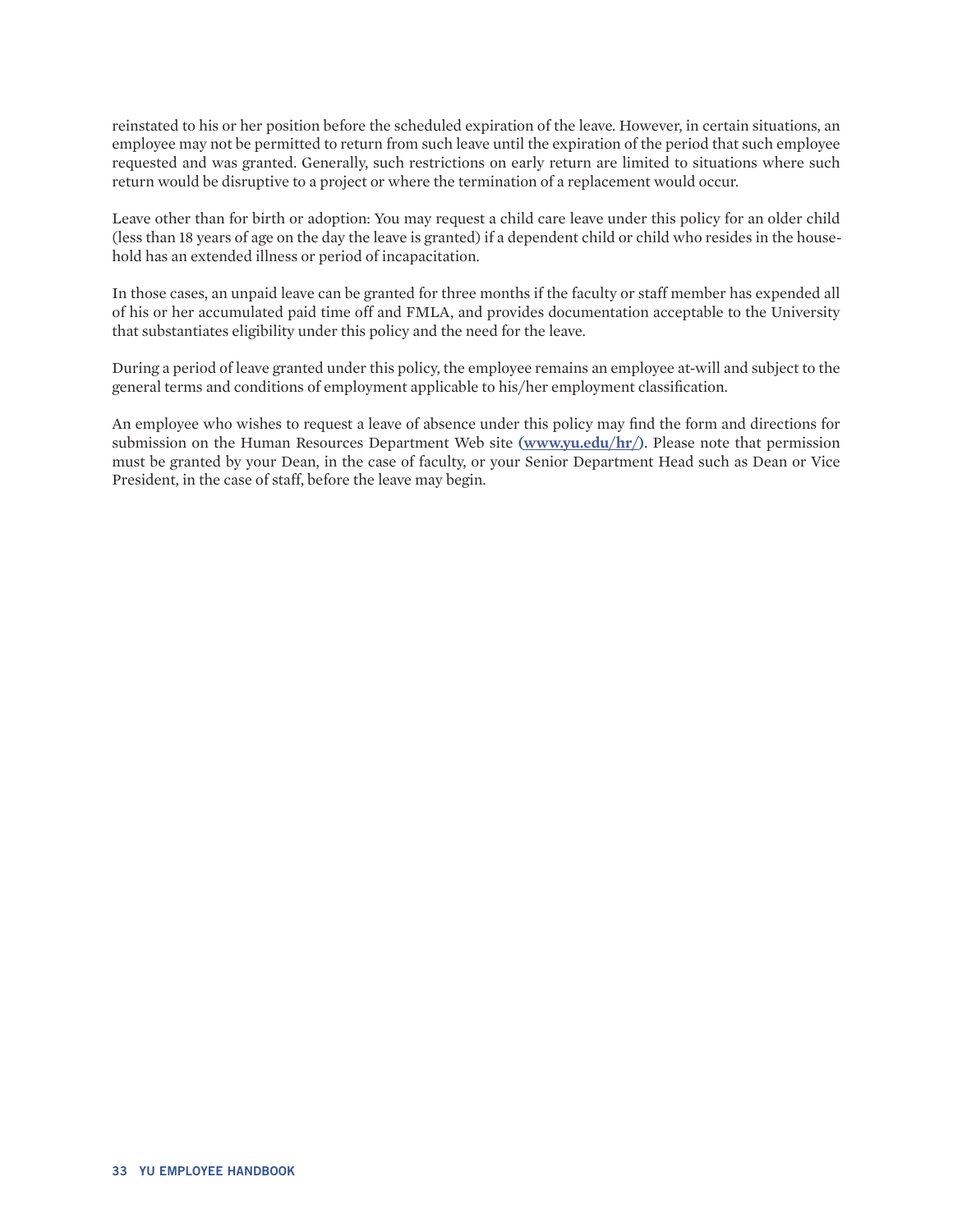# <span id="page-33-0"></span>Professional Conduct

# **Conflict of Interest**

The purpose of this policy is to set standards for the highest ethical conduct with respect to the actions and business relationships of all employees.

You have an obligation to avoid activities or situations that may result in a conflict of interest or the appearance of one. You must not use Yeshiva's position to influence outside organizations or individuals for your direct financial, personal, or professional benefit or that of family members or friends.

You are responsible for recognizing the possibility of a conflict of interest. If you are not certain that a conflict exists, you must err on the side of disclosure. In addition, you must identify and disclose any new potential conflicts as they occur or present themselves.

It is not possible to describe every instance in which a conflict of interest might arise. However, take care if you (or a family member) have a direct or indirect financial or other interest in a business transaction involving Yeshiva, coupled with some degree of influence or control over the outcome. If so, you are vulnerable to the charge that your influence within Yeshiva might advance this private interest or benefit.

## **Gifts/Gratuities**

You are not permitted to solicit or receive any gifts or gratuities of any nature that would, or reasonably could, be expected to influence your responsibilities to the University. Thus, all gifts or gratuities of more than de Minimis value (\$25 or less) from companies or individuals doing business or seeking to do business with Yeshiva are prohibited. Obviously, any attempt to offer a bribe should be reported immediately to your supervisor and to the Chief Human Resources Officer.

## **Personal Purchases**

Except where employee discount programs exist, you are prohibited from purchasing personal items from vendors who transact business with the University unless the vendor has a retail operation normally open to the public. Even so, you may not use your employment with the University to influence the vendor in any way. (You must use caution in invoicing personal purchases. To avoid the possibility of error, the invoice should be billed and shipped to your home address.) If you have any questions, contact your supervisor or manager.

## **Prohibition on Political Contributions**

As a not-for-profit organization, Yeshiva funds may not be used for contributions to political candidates or parties. While staff members are free to make such contributions on their own, no reimbursement from the University budget will be provided for such contributions, and no check requests for such purposes will be approved.

## **Confidentiality Commitment**

As an employee of Yeshiva, you may encounter a variety of confidential matters regarding other employees, faculty, staff, students, clients, donors and research. When doing so, it is your responsibility to maintain the highest level of privacy and protection of confidential information for your fellow employees and other members of the Yeshiva community.

Nothing herein shall be deemed to limit an individual's right under the law including, without limitation, an individual's right to discuss the terms and conditions of his or her employment with colleagues or management or to provide information to any government agency in accordance with law.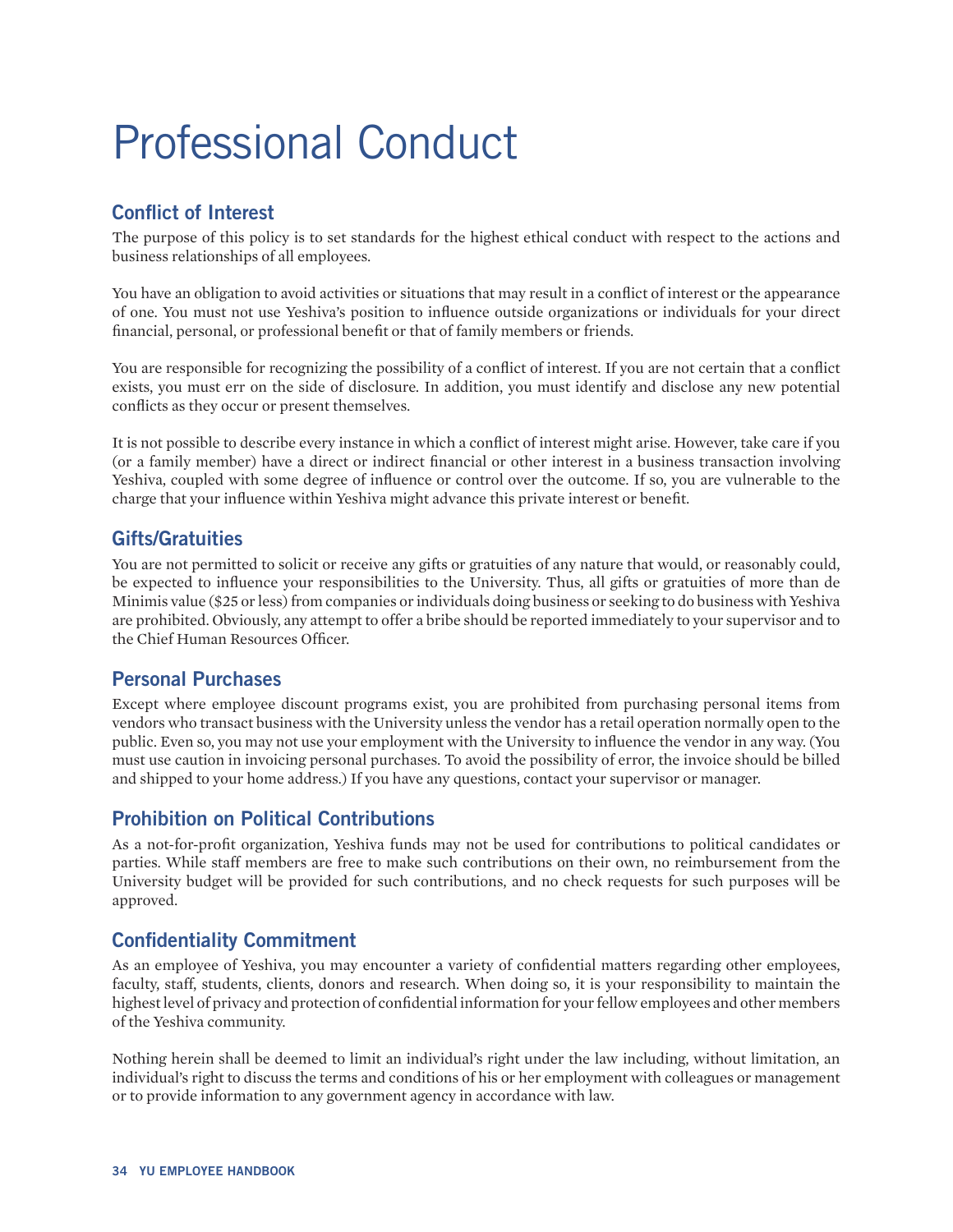## <span id="page-34-0"></span>**Personnel Records and Privacy**

The Human Resources Department and/or your department maintains personnel records for all employees. This record contains all documentation related to your association with us—i.e., your employment application, resume, payroll information, performance evaluations, letters of commendations, disciplinary actions, if applicable, etc.

These records are the property of Yeshiva. They are *confidential and can be viewed* only by members of the Human Resources Department or other authorized management staff and appropriate outside agencies. You may review your record at Yeshiva's discretion, by submitting a written request to **[Human Resources](http://www.yu.edu/hr/)**. Nothing can be removed from your file.

### **Health Information**

Yeshiva University is a covered entity within the meaning of the Health Insurance Portability and Accountability Act of 1996 (HIPAA) [45 CFR Parts 160 and 164].

No member of the Yeshiva staff shall disclose any individually identifiable protected health information concerning any patient, research participant, student or staff member without prior authorization from the protected individual.

Access to protected health information in the custody of the University shall be restricted to those who need such access as part of their employment, and said access shall be the minimum necessary to perform legitimate University functions.

## **Educational Records**

Yeshiva University is committed to maintaining student educational records in accordance with the Family Educational Rights and Privacy Act of 1974 (FERPA). The definition of educational records under the law is quite broad and not limited to academic records.

FERPA gives students the right of access to their educational records, while limiting the disclosure of those records. In general, personally identifiable information derived from educational records may be disclosed only with the students' consent, unless it is directory information (e.g., name, Yeshiva e-mail address, dates of attendance at Yeshiva and school, department or division attended, degrees and awards received, etc.), or unless the law provides an exception that permits disclosure without consent.

One exception allows campus personnel to share information from educational records with other school officials who have a legitimate educational interest. Another exception covers information that is necessary to protect the health or safety of the student or others.

Please note that FERPA's restrictions apply only to information from student educational records that are maintained by the school. They do not apply to personal knowledge derived from direct, personal experience with a student.

Any questions regarding the maintenance of student records or their disclosure should be directed to the **[Office of General Counsel](http://www.yu.edu/ogc/)** (212) 960-0051, or **[GC@yu.edu.](mailto:GC%40yu.edu.?subject=)**

## **Personal Identifying Information**

In the ordinary course of operating its business, Yeshiva obtains tax identification numbers (including Social Security numbers in the U.S.), passport information, driver's license data, residential addresses, personal birth dates, health status information, bank/brokerage account details, tax returns, photos and other personal information about its employees, clients and others who provide goods and services to Yeshiva and its clients. This is usually private and sensitive information that requires confidential treatment and is referred to as "Personally Identifying Information."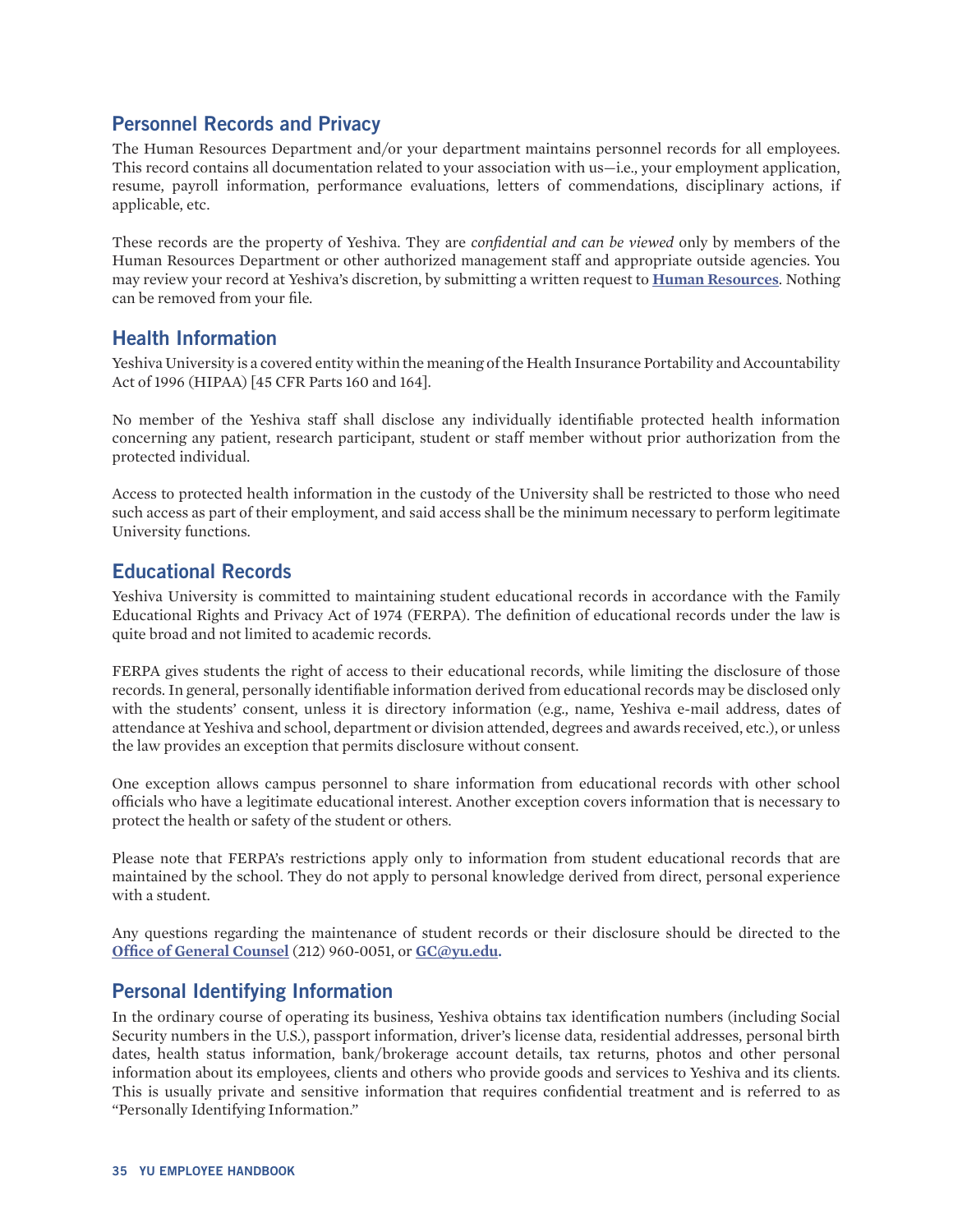#### <span id="page-35-0"></span>**General Policy**

It is the policy of Yeshiva to comply with all laws and regulations governing the use and disclosure of Personally Identifying Information and to protect the confidentiality of Personally Identifying Information. Yeshiva will protect from improper disclosure all Personal Identifying Information about any individual gathered and stored by Yeshiva.

This policy applies to everyone at Yeshiva: employees, temporary employees, interns, independent contractors, and those employed by our contractors.

#### **Specific Restrictions**

While Yeshiva may share Personally Identifying Information internally for administrative purposes and disclose it as required by law, such information:

- Should not be disclosed to third parties
- Should be kept within Yeshiva's secured Technology Resources or its secured office premises, or its authorized off-site storage facilities, except during travel when off-site possession is necessary
- Should not be accessed in the absence of a legitimate business need or objective
- Should be protected by device passwords, encryption, locked carrying cases and the like during travel or when a legitimate business need or objective requires transfer of such information outside of Yeshiva's secured Technology Resources or office premises
- Should not be discarded while still in a readable form; and
- Should be protected by confidentiality and non-disclosure agreements when third party disclosure is required to serve a client or further another University objective.

#### **A Special Note on Social Security Numbers**

Social Security numbers are Personal Identifying Information. There are specific laws and regulations restricting the use and disclosure of Social Security numbers, protecting confidentiality of them, and limiting access to them. Therefore, as general rules: do not ask any individual for his or her Social Security number (except to comply with lawful requirements of government agencies or as permitted by law, for example, for credit checks); do not use any individual's Social Security number as an ID number, password, account number or other purpose; and if you obtain an individual's Social Security number, do not disclose it to any third party (except as required or permitted by law) or store or transmit it in a manner which is not secure and confidential.

### **Notice of Breaches**

In the event of a breach of the data security imposed by this policy or any law, regulation or directive, immediate notice should be given to the **Chief Human Resources Officer** at (646) 592-4333.

## **Solicitations, Distributions and Use of Bulletin Boards**

You may not solicit another employee during working hours or distribute literature in work areas. In addition, you may not disturb the work of others. Persons not employed by Yeshiva may not solicit either.

#### **Bulletin Boards**

University bulletin boards are for posting or distributing the following:

- Notices containing matters directly concerning Yeshiva business
- Business announcements that also apply and are of interest to you.

You should check the bulletin boards periodically for new and/or updated information. You should also follow the rules set forth in posted materials and never remove anything from the board itself.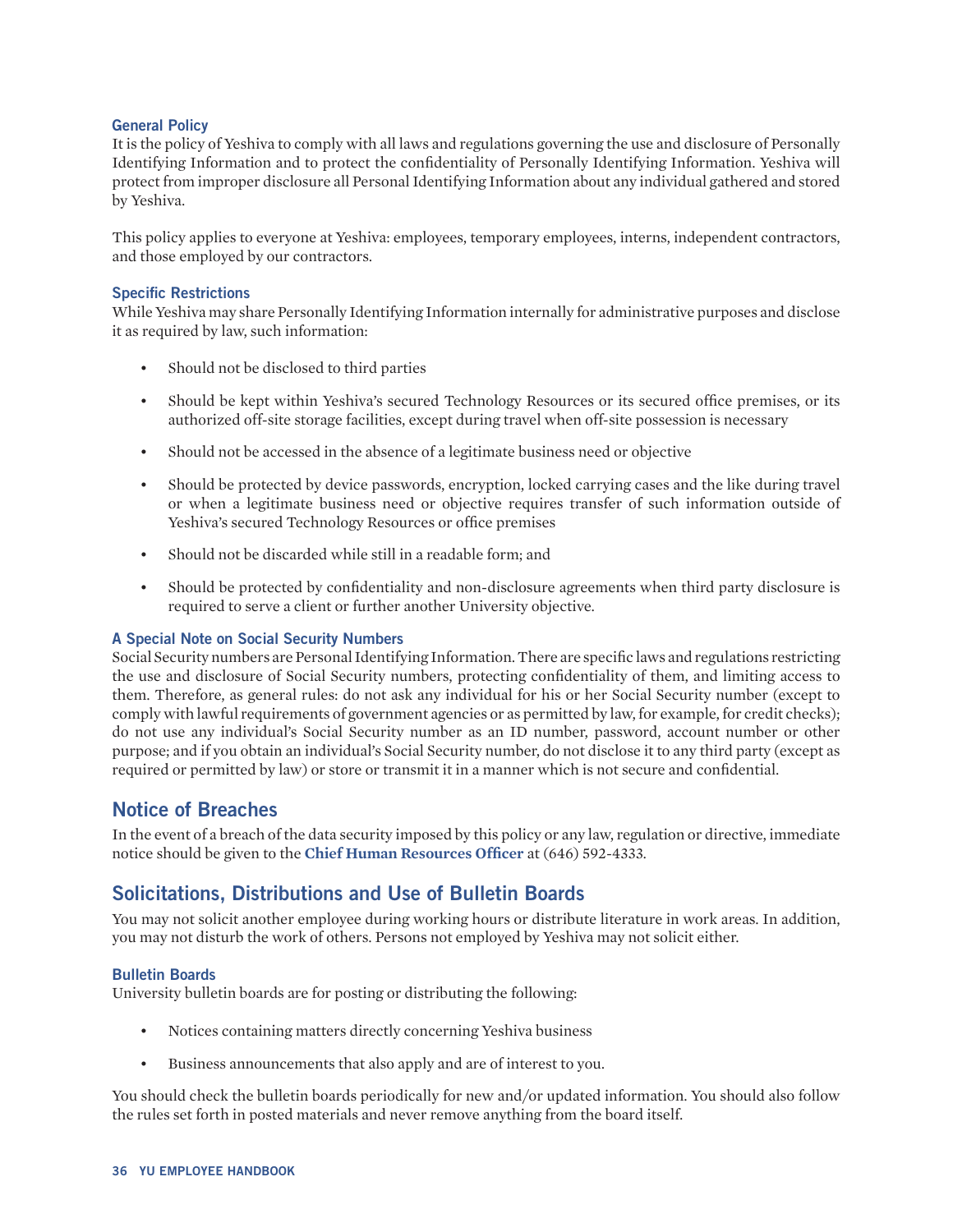## <span id="page-36-0"></span>**Outside Employment**

YU Employees are representatives of the University and are expected to help achieve its mission and to devote their attention to fulfilling their job responsibilities. Consequently, outside employment is not permitted if it could interfere with the employee's job performance or subject the University to criticism, unfavorable publicity or conflict of interest. Please refer to the University's Conflict of Interest Policy. If a full time employee wishes or finds it necessary to consider outside employment activity, such arrangement must be approved in writing by the employee's supervisor.

It is every employee's responsibility to disclose outside employment to their supervisor. Final judgment as to the compatibility of such activity with proper performance of duties for the University or any conflict of interest will rest with the supervisor, after consultation with the Chief Human Resources Officer, who has the right to prohibit such activity at any time during employment at Yeshiva. Approval for outside employment may be withdrawn at any time if the University determines that such employment no longer meets the above requirements or it is in the best business interests of YU to do so.

YU encourages outside volunteer involvement in community, industry and charitable activities, as long as the involvement does not cause a conflict of interest with the University or diminish an employee's ability to satisfactorily perform the demands of his or her position with YU. See the Faculty Handbook for the Faculty Outside Employment Policy.

## **Violence in the Workplace**

Yeshiva strongly believes that all employees should be treated with dignity and respect. Acts of violence will not be tolerated. Any instances of violence must be immediately reported to Security, your supervisor and/or the Human Resources Department. All complaints will be fully investigated. Yeshiva will promptly respond to any incident or suggestion of violence. Violation of this policy will result in disciplinary action, up to and including immediate discharge.

## **Meeting Performance Standards**

All employees are expected to meet Yeshiva's standards of work performance. Work performance encompasses many factors, including attendance, punctuality, personal conduct, job proficiency and general compliance with Yeshiva's policies and procedures.

If you fail to meet these standards, Yeshiva may, under appropriate circumstances, take corrective action. The intent of this process is to document performance issues while providing a reasonable time within which to improve performance. The process is designed to encourage development by providing guidance in areas that need improvement, such as poor work performance, attendance problems, personal conduct, general compliance with Yeshiva's policies and procedures, and/or other disciplinary problems. Yeshiva may give you the opportunity to improve your performance, unless there are grounds for immediate dismissal. In any case, since your employment is at-will, Yeshiva reserves the right to dismiss you at any time.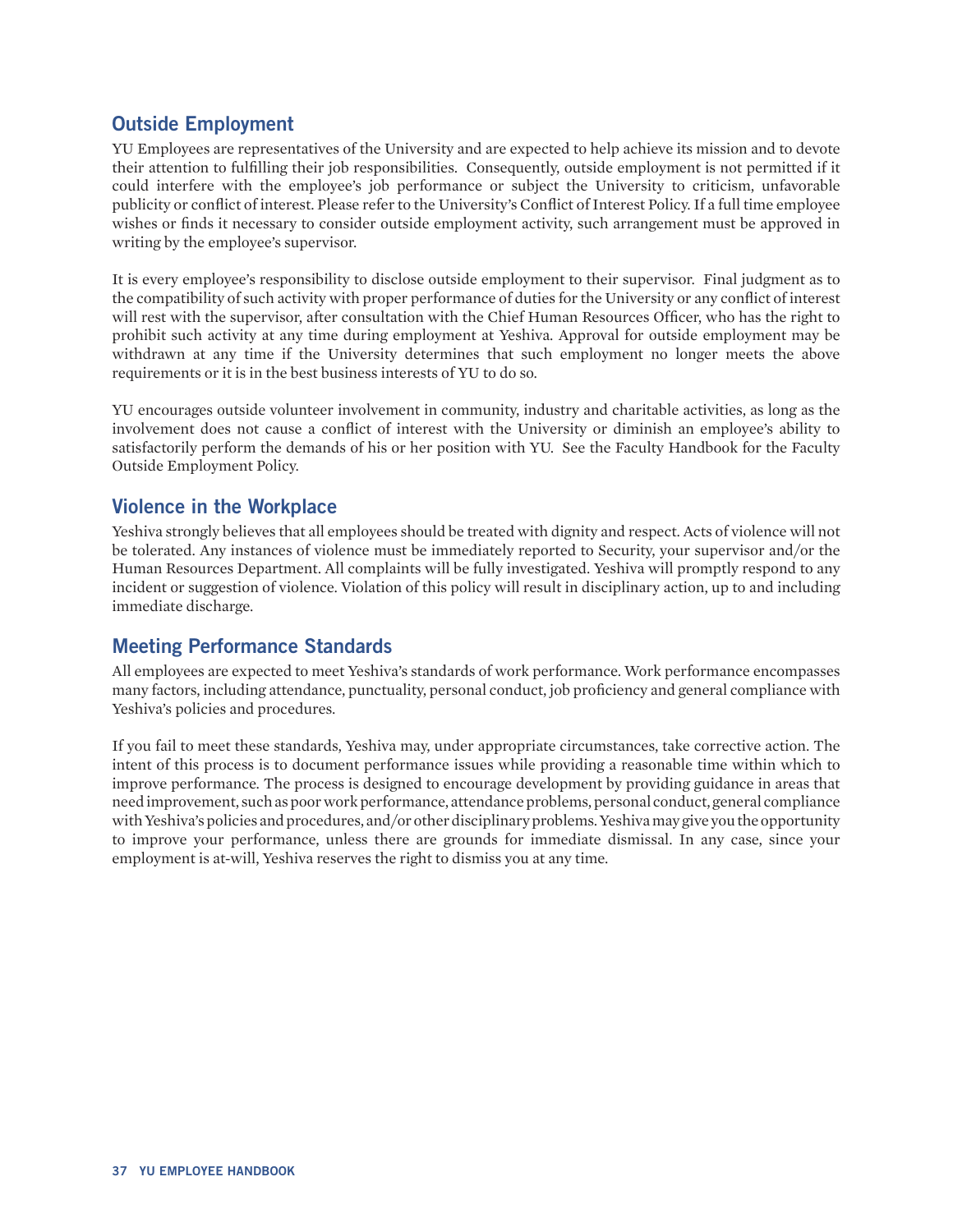# <span id="page-37-0"></span>**Compensation**

# **Payment of Salary**

Yeshiva's pay schedule can differ depending on position. All non-exempt employees are paid biweekly and all salaried employees are paid on a semi-monthly basis.

If the normal payday falls on a Yeshiva-recognized holiday, compensation will be distributed one workday prior to the normal schedule. Under no circumstances will Yeshiva release any paychecks prior to the announced schedule.

All statement of earnings for each pay period is available on-line via **[insidetrack.yu.edu/](https://yubeis.yu.edu:9443/authenticationendpoint/login.do?Name=PreLoginRequestProcessor&commonAuthCallerPath=%252Fcas%252Flogin&forceAuth=true&passiveAuth=false&service=https%3A%2F%2Finsidetrack.yu.edu%2Fc%2Fportal%2Flogin&tenantDomain=carbon.super&sessionDataKey=bc03322f-1003-4732-9f9f-202ca940dfbf&relyingParty=Luminis+Portal&type=cas&sp=Luminis+Portal&isSaaSApp=false&authenticators=BasicAuthenticator:LOCAL)**.

The amount of federal withholding is affected by the number of exemptions you claim on your Form W-4, Employee's Withholding Allowance Certificate. If your marital status changes or the number of exemptions previously claimed increases or decreases, you must submit a new Form W-4 to the Payroll Department.

## **Overtime Pay—Non-Exempt Employees**

At times the workload in your department may require your supervisor to request that you work longer hours than your regular schedule. If you are an employee who holds an exempt position, you are expected to work the hours necessary to complete your assigned tasks and projects. Employees in exempt positions do not receive overtime pay. Non-exempt employees are eligible to receive overtime pay. However, a supervisor's prior approval is required before non-exempt employees can work overtime. Failure to receive your supervisor's approval before beginning the overtime work may result in disciplinary action.

Each day, exempt employees must record the time you start and finish work on a time record. Your supervisor must approve your hours worked at the end of each pay period. All additional overtime worked must be approved by a supervisor in advance each day.

Employees represented for collective bargaining purposes should refer to the collective bargaining agreement for details outlining overtime pay. All other overtime-eligible employees should consult Human Resources for specifics concerning overtime pay.

## **Time Records**

Attendance is recorded daily by each department and is submitted to the Payroll Department bi-weekly. Our attendance records are University records, and care must be exercised by overtime-eligible employees in recording the hours worked, overtime hours, and absences. You are not to clock or sign in or out for other employees: If you do so, you may be subject to disciplinary action. Please refer to your department's administrator or your immediate supervisor for specifics on time-recording procedures.

Exempt employees are not required to sign in or out. However, business trips, vacation and sick days must be recorded on the attendance sheet by the employee designated to monitor attendance.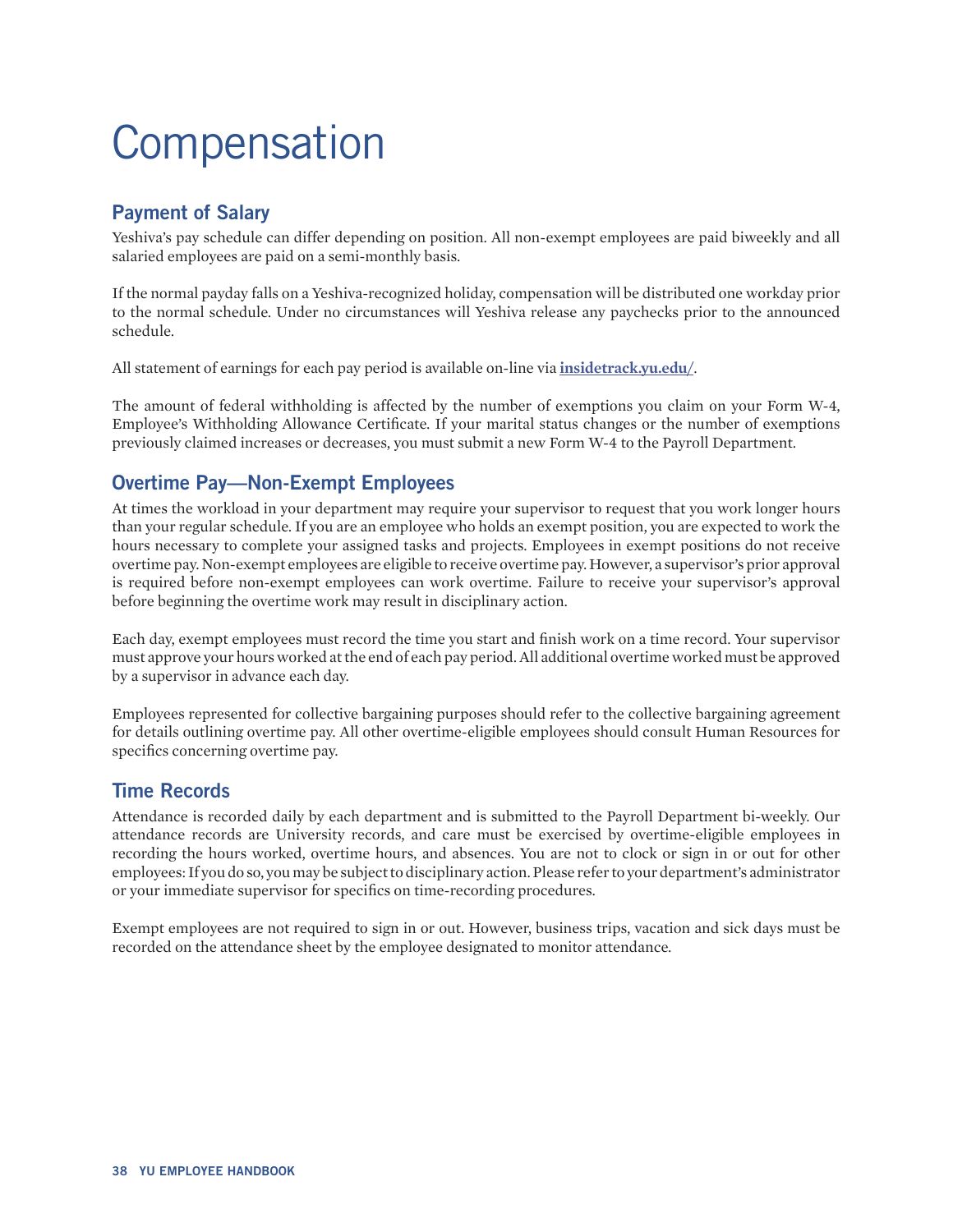# <span id="page-38-0"></span>**Benefits**

## **Benefit Plans**

Yeshiva University provides generous and comprehensive benefits, including:

- Health
- Dental
- Long-Term Disability
- Life
- Flexible Spending Account Reimbursement
- Mass Transit and Parking Reimbursement
- Long-Term Care
- Employee Assistance Program
- Retirement Plans
- Tuition Support

You are generally eligible to participate in these University programs if you are a regular, full-time or regular, part-time employee scheduled to work 20 or more hours per week. In most cases, benefits are described in more detail in the contracts, insurance certificates or plan documents, which are the legal documents that govern the administration and benefit provisions of each program. You can find these documents by clicking here **([www.yu.edu/hr/benefits\)](http://www.yu.edu/hr/benefits).**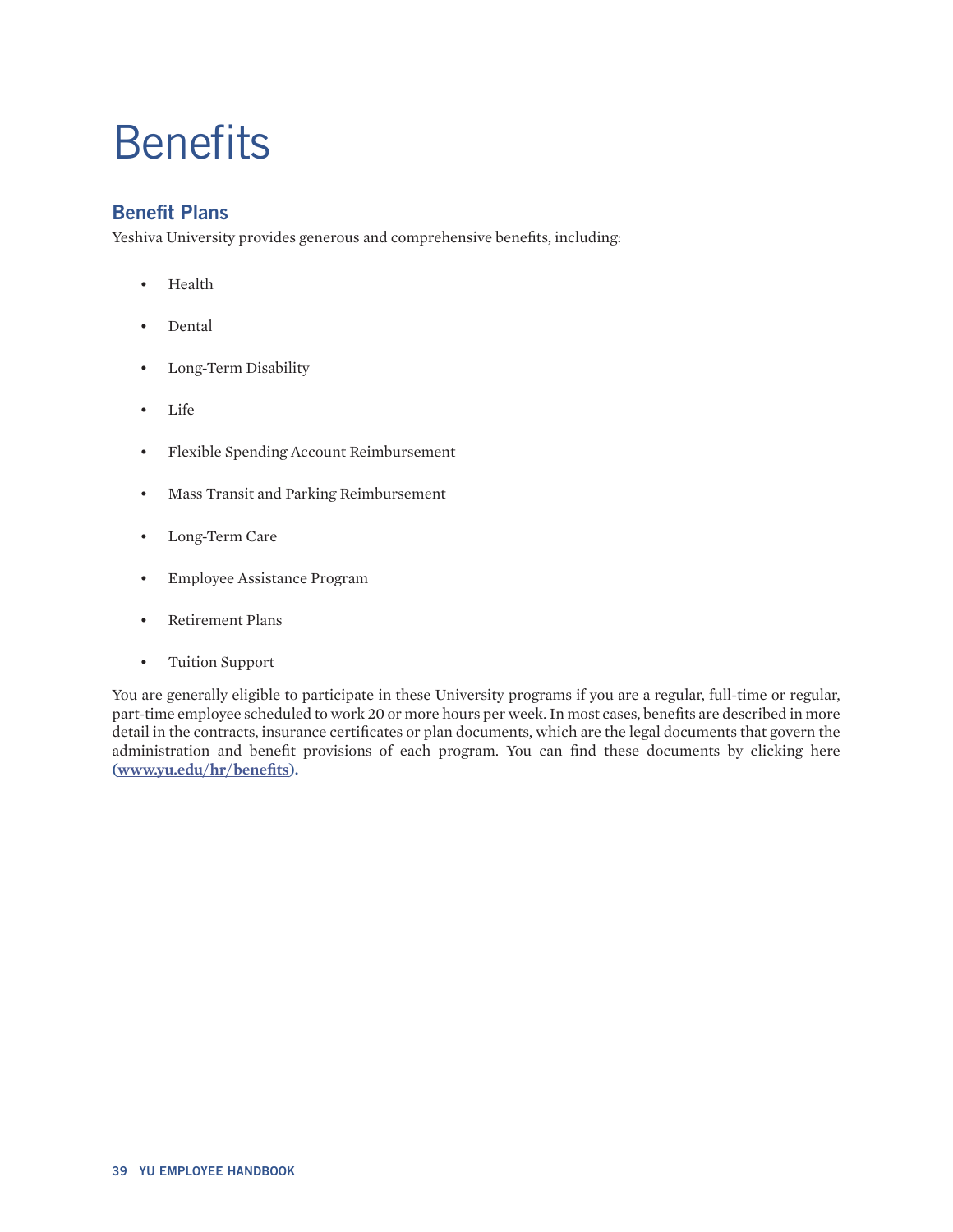# <span id="page-39-0"></span>Leaving Yeshiva University

# **Resignation**

A resignation is a voluntary termination of employment initiated by an employee. If you decide to resign for any reason, your supervisor and the Human Resources Department would like the opportunity to discuss the resignation before final action is taken. We request that you provide Yeshiva with a written two-week advance notice period. Bear in mind that vacation days or personal days (if applicable) may not be included in the notice period. Yeshiva will only compensate you for accrued unused vacation if you work throughout the notice period. If, as sometimes happens, your supervisor prefers that you leave prior to the end of your notice, you may be paid for the remainder of that period at the discretion of Yeshiva.

## **Dismissals /Termination**

Yeshiva employees not represented for collective bargaining—and who have not signed a contract of employment—are "employees-at-will." This means that no one has a contractual right, express or implied, to remain in Yeshiva's employ. Yeshiva may terminate an employee's employment, without cause, and with or without notice, at any time for any reason.

In the event of your termination, you are not entitled to any severance or payments whatsoever, aside from any compensation or monies that may be due and/or payable to you under the express terms of this Handbook.

In the absence of a written release from the former employee and a written request from the prospective employer, the University will only provide dates of employment, job title and salary for all employment references or employment verification requests.

## **Misconduct**

The following guidelines may be applied at the discretion of Yeshiva.

Any employee whose conduct, actions or performance violates or conflicts with Yeshiva's policies may be terminated immediately and without warning.

The following are some examples of grounds for immediate dismissal:

- Breach of trust or dishonesty
- Conviction of a felony
- Willful violation of an established policy or rule
- Falsification of University records
- Gross negligence
- **Insubordination**
- Violation of the Anti-Harassment and/or Equal Employment Opportunity Policies
- Time card or sign-in book violations
- Undue and unauthorized absences or lateness from duty during regularly scheduled work hours
- Deliberate non-performance of work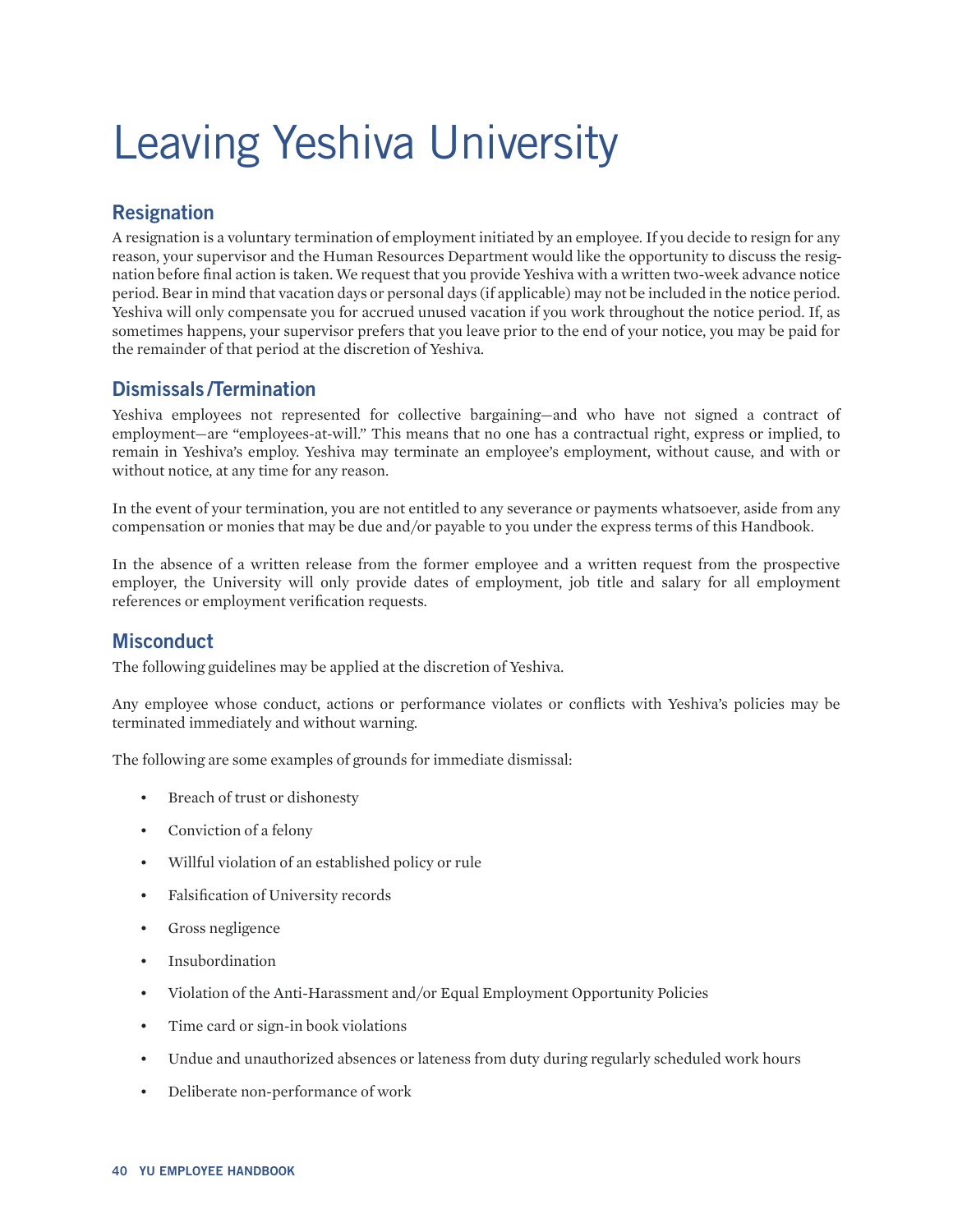- <span id="page-40-0"></span>• Larceny or unauthorized possession of, or the use of, property belonging to any co-worker, visitor or student of Yeshiva
- Possession of dangerous weapons on the premises
- Unauthorized possession, use or copying of any records that are the property of Yeshiva
- Unauthorized posting or removal of notices from bulletin boards
- Marring, defacing or other willful destruction of any supplies, equipment or property of Yeshiva
- Failure to call or directly contact your supervisor when you will be late or absent from work
- Fighting or serious breach of acceptable behavior
- Violation of the Alcohol or Drug Policy
- Theft
- Leaving the work premises without authorization during work hours
- Sleeping on duty.

This list is intended to be representative of the types of activities that may result in disciplinary action. It is not exhaustive, is not intended to be comprehensive and does not change the employment-at-will relationship between the employee and Yeshiva.

### **Post-Resignation /Termination Procedures**

#### **Exit Interview**

An exit interview is scheduled for all employees who are terminating employment. Human Resources is responsible for scheduling an exit interview before the employee's last day of employment and for arranging the return of all Yeshiva-owned or -issued property, including:

- Photo Identification Card
- Office keys
- University manuals
- Any additional University-owned or -issued property.

#### **Benefits**

Benefits (life, medical and dental) end on your last day of employment. An employee, unless dismissed for gross misconduct, has the option to convert to individual life insurance, and/or to continue medical/ dental benefits in accordance with the Consolidated Omnibus Budget Reconciliation Act (COBRA) regulations. Specific information will be provided at the exit interview.

#### **Final Paycheck**

To receive your final paycheck, you must return all Yeshiva property. This final paycheck will be made available during the next normal pay period.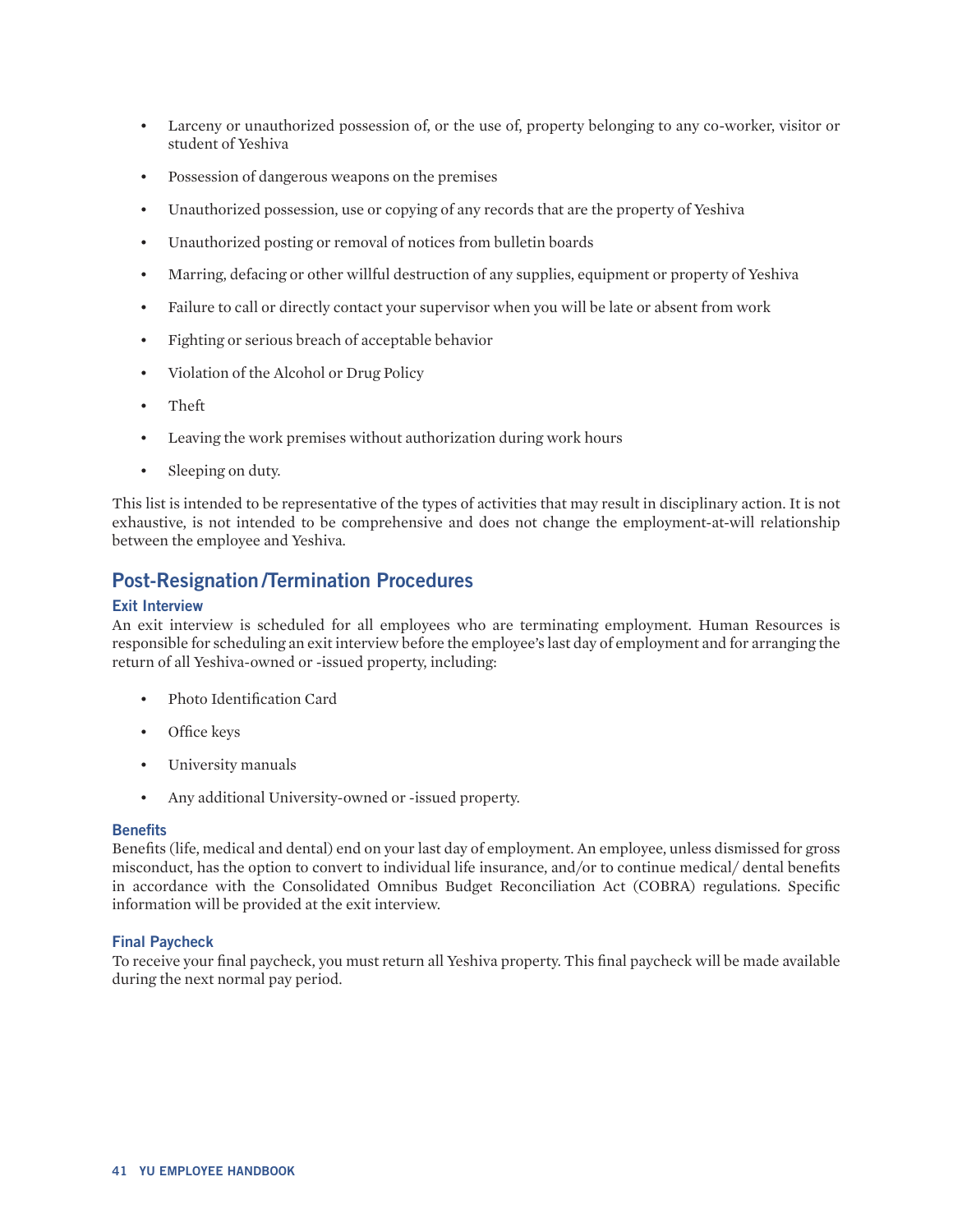# <span id="page-41-0"></span>Addendum

## **Applicable to California Employees**

The provisions in the Yeshiva University Employee Handbook are modified as described below for employees employed in California. In all instances, should the Handbook or this Addendum conflict with applicable laws, such laws will apply.

#### **Time Off & Leaves of Absence**

The "Time Off and Leaves of Absence" provision of the Handbook shall apply to California employees with the following exceptions:

In no instance will California employees forfeit vacation. California employees, however, may not earn more than 20 days of vacation at any time. Employees who have earned their maximum vacation entitlement do not earn additional vacation days until vacation days are used. Subject to the forgoing cap on vacation, California employees may carry over vacation from one year to the next.

#### **Personnel Records & Privacy**

Employees and former employees may have access to their personnel files and records that relate to the employee's performance or to any grievance concerning the employee. Yeshiva reserves the right to limit inspections to reasonable times and intervals.

#### **Final Paycheck**

Your final paycheck will be provided to you in a manner consistent with California Law.

## **Applicable to New Jersey Employees**

The provisions in the Yeshiva University Employee Handbook are modified as described below for employees employed in New Jersey. In all instances, should the Handbook or this Addendum conflict with applicable laws, such laws will apply.

#### **Leaves of Absence**

In addition to, or at times concurrent with, leave provided under the federal FMLA, qualified employees employed in New Jersey may be entitled to additional leave benefits. Please contact Human Resources should you have any questions regarding you leave benefits, or the interplay between New Jersey law and the federal FMLA.

#### **The New Jersey Family Leave Act**

The New Jersey Family Leave Act ("FLA"), allows employees to take time off of work to upon the birth a child or to care for a sick family member.

To be qualified for leave under the FLA, an employee must have worked for the University for12 months or more and have worked at least 1,000 hours over the previous 12 months.

Employees may take leave under the FLA on two occasions: after the birth or adoption of a child, or to care for a family member with a serious health condition. If the leave is related to the birth or adoption of a child, the FLA requires the employee to take leave time within one year of birth or adoption placement.

The FLA allows leave to care for a family member with a serious health condition, which is one that requires continuing medical treatment. Employees may take leave to care for a child, parent, spouse, or partner who has a serious health condition. The FLA does not entitle employees to take leave for their own personal illness or serious health condition.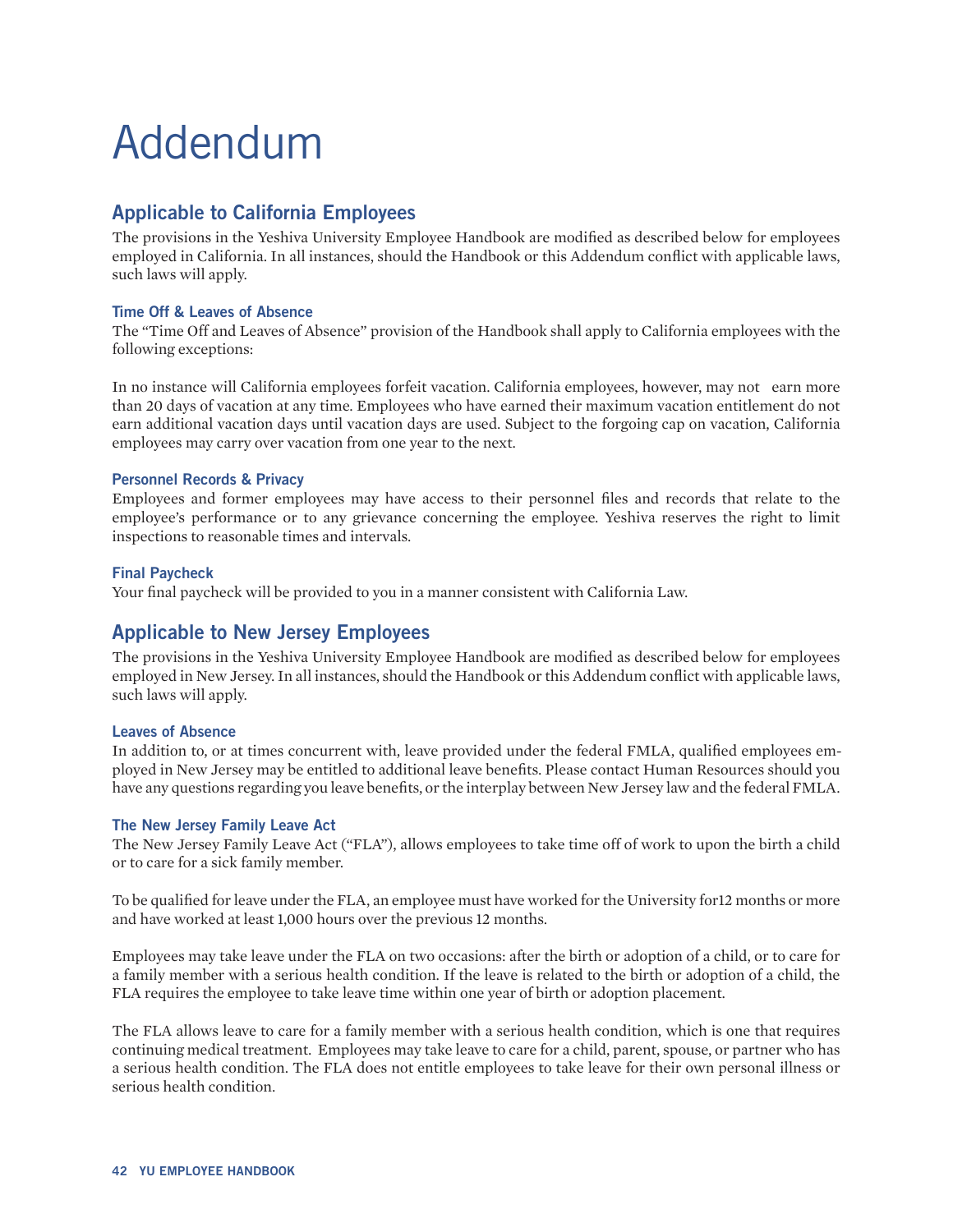Eligible employees may take up to 12 weeks of leave time within any 24 month period under the FLA. Employees may take leave on a continuous or intermittent basis. However, employees may not take intermittent leave upon the birth or adoption of a healthy child. Employees must make an effort to schedule leave time so as to not disrupt the University's operations.

Employees who wish to take time off under the FLA must notify Human Resources of their intent to take leave. Employees must notify Human Resources at least 30 days in advance or as soon as is practicable if the leave is to bond with a newborn or newly adopted child. Employees requesting leave to care for a family member with a serious health condition must notify Human Resources 15 days in advance or as soon as is practicable.

The University has the right to require that employees requesting leave sign a document certifying that the leave is for a purpose covered by the FLA. If the leave is for a family member's serious health condition, the University may also request medical certification from a healthcare provider.

While an employee takes leave under the FLA, the employee is prohibited from working for another employer on a full time basis. The employee may work part time so long as the total hours worked are less than half the weekly hours the employee typically works for the University.

#### **Paid Leave**

The New Jersey Family Leave Insurance Law (also known as the Paid Family Leave Law, "PFLL"), provides a wage supplement for employees who take family leave.

To be eligible for PFLL benefits, an employee must have worked at least 20 calendar weeks in New Jersey. The employee must also have earned at least 1,000 times the New Jersey Minimum Wage during the 52 weeks preceding leave. Currently, the New Jersey minimum wage is \$7.25/hour. Accordingly, any employee who earned at least \$7,250 in the last 52 weeks and worked at least 20 weeks in New Jersey will be entitled to PFLL benefits.

Employees are eligible for PFLL benefits if they take leave from work for the occasions covered by FLA: the birth or adoption of a child or to care for a family member with a serious health condition.

During this leave time, employees are entitled to 2/3 of the average weekly rate of pay. This amount is capped at a rate adjusted each year; the current maximum amount paid during leave time is \$524 per week. Employees are entitled to PFLL benefits for a total of 6 weeks in any 12 month period. PFLL benefits, like FLA leave, can be taken on a continuous or intermittent basis.

The University may require an employee to use other paid time off from work before using the PFLL program. The University may require that the employee first use paid sick leave, paid vacation time, or other leave at full pay before receiving PFLL benefits.

Employees who intend to file for PFLL benefits must provide notification to Human Resources. The notification requirements under the PFLL are the same as under the FLA: employees must provide 30 days' notice if the leave is to bond with a newborn child, and employees must provide 15 days' notice if the leave is to care for a family member. Employees who fail to provide adequate notice will have their total paid leave entitlement reduced by 2 weeks (14 days) for any 12 month period.

Employees also must file a PFLL claim with Human Resources within 30 days after beginning their period of family leave. To file a PFLL claim when the employee is taking leave to care for a sick family member, the employee must provide medical certification from a healthcare provider. This certification must include the probable duration of the condition and an estimate of the amount of time needed to care for the family member.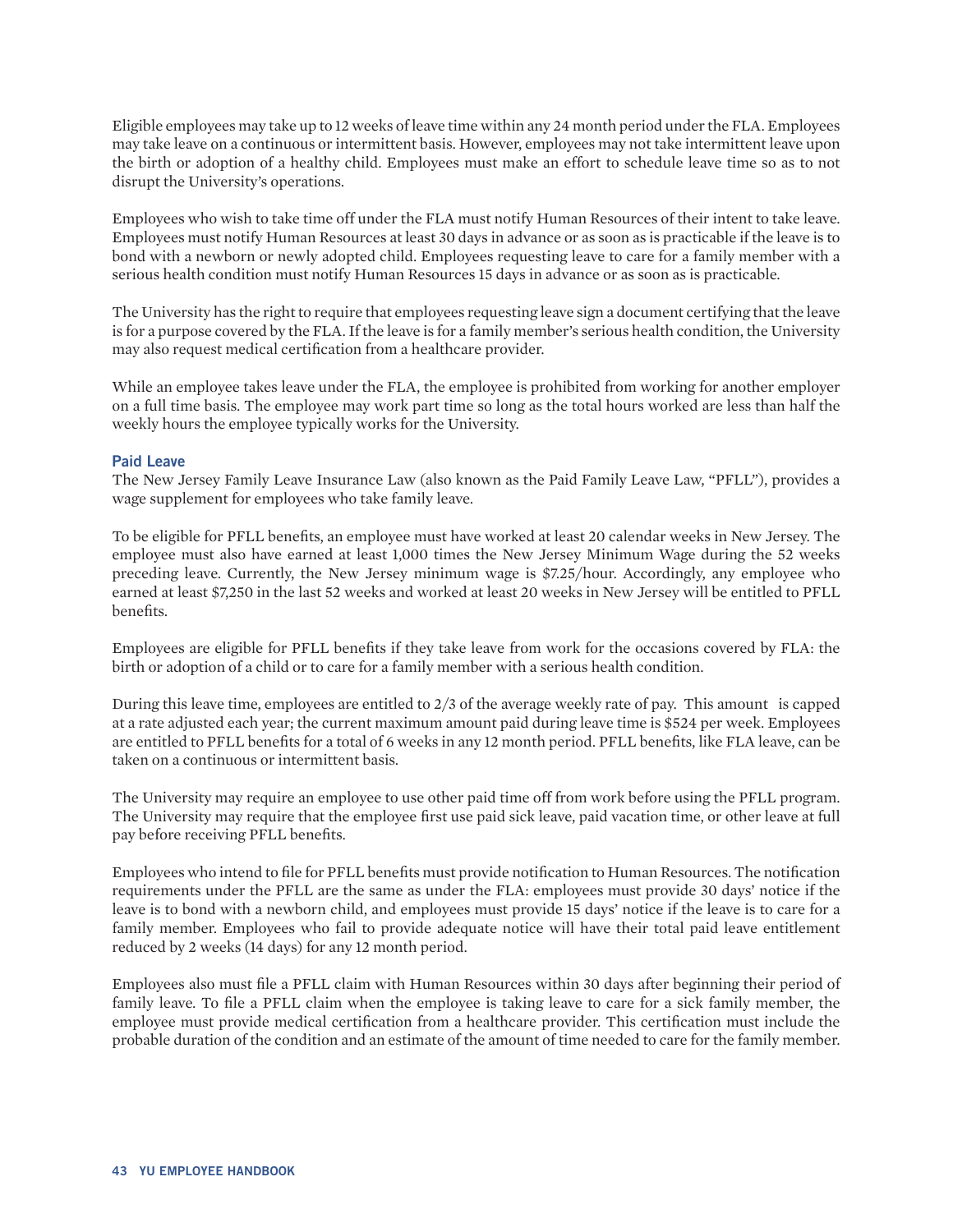# <span id="page-43-0"></span>Contact Information

| <b>DEPARTMENT</b>                    | <b>CONTACT INFORMATION</b> |                                           |
|--------------------------------------|----------------------------|-------------------------------------------|
| <b>Human Resources Department</b>    | Julie Auster               | julie.auster@yu.edu                       |
|                                      | Chief HR Officer           |                                           |
|                                      | $(646)$ 592-4333           |                                           |
| <b>Talent Management/HR Partners</b> | Renee Coker                | renee.coker@yu.edu                        |
|                                      | Sr. Director               |                                           |
|                                      | $(646)$ 592-4336           |                                           |
|                                      | Karin Rosenthal            | karin.rosenthal@yu.edu                    |
|                                      | Director                   |                                           |
|                                      | $(646)$ 592-4557           |                                           |
| <b>Title IX Officer</b>              | Renee Coker                | renee.coker@yu.edu                        |
|                                      | $(646)$ 592-4336           |                                           |
| HR Shared Services & Compensation    | Tanisha Riley              | tanisha.riley@yu.edu                      |
|                                      | Sr. Director               |                                           |
|                                      | $(646)$ 592-4548           |                                           |
|                                      | Christina Cruz-Mendez      | christina.cruz-mendez@yu.edu              |
|                                      | Assoc. Director            |                                           |
|                                      | $(646)$ 592-4549           |                                           |
| <b>University Benefits</b>           | Jane Gonzalez              | jane.gonzalez@yu.edu                      |
|                                      | $(646)$ 592-4337           |                                           |
| <b>Payroll Services</b>              | Effie Smith                | effie.smith@yu.edu                        |
|                                      | Director                   |                                           |
|                                      | $(646)$ 592-4317           |                                           |
| <b>Safety</b>                        | Juliet Ogbonnaya           | juliet.ogbonnaya@yu.edu                   |
|                                      | Safety Specialist          |                                           |
|                                      | $(646)$ 592-4104           |                                           |
| <b>Legal Department</b>              | Andrew J. Lauer            | gc@yu.edu                                 |
|                                      | General Counsel            |                                           |
|                                      | $(212)$ 960-0051           |                                           |
| <b>Employee Assistance Program</b>   | ComPsych                   | www.guidanceresources.com                 |
|                                      | $(877) 595 - 5281$         | www.yu.edu/hr/benefits/plans              |
| Security                             | Paul Murtha                |                                           |
|                                      | Director                   |                                           |
|                                      | $(212)$ 960-5221           |                                           |
| <b>Internal Audit</b>                | Amanda Grace               | grace@yu.edu                              |
|                                      | $(212)$ 960-5456           |                                           |
| <b>Global Compliance Hotline</b>     | $(866)$ 447-5052           | https://www.integrity-helpline.com/yu.jsp |
| <b>ITS Department</b>                | <b>Help Desk</b>           | helpdesk@yu.edu                           |
|                                      | $(212)$ 960-5294           |                                           |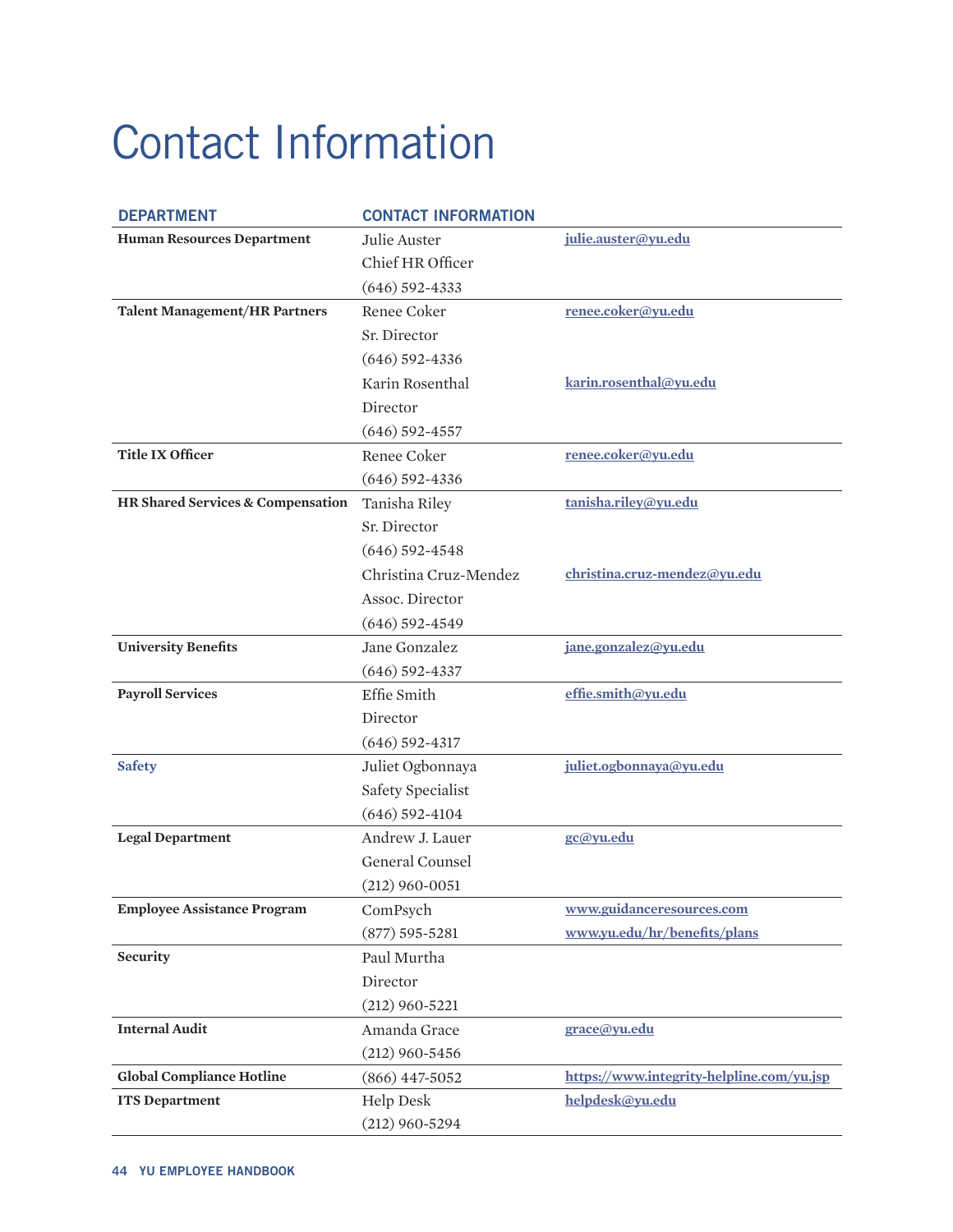# <span id="page-44-0"></span>Disclosure Form

#### PURSUANT TO THE POLICY REGARDING CONFLICT OF INTEREST FOR EMPLOYEES OF YESHIVA UNIVERSITY

*I hereby disclose the following activities, interests or relationships in which I am, or may become, involved to determine if they violate the University's policy regarding Conflict of Interest. (Adequate detail must be provided; if necessary, additional sheets should be attached.)*

| This form is to be submitted to:                                                     |  |
|--------------------------------------------------------------------------------------|--|
| Chief Human Resources Officer<br>Yeshiva University                                  |  |
| Wilf Campus<br>2945 Amsterdam Avenue<br>Belfer Hall, 204<br>New York, New York 10033 |  |
|                                                                                      |  |
|                                                                                      |  |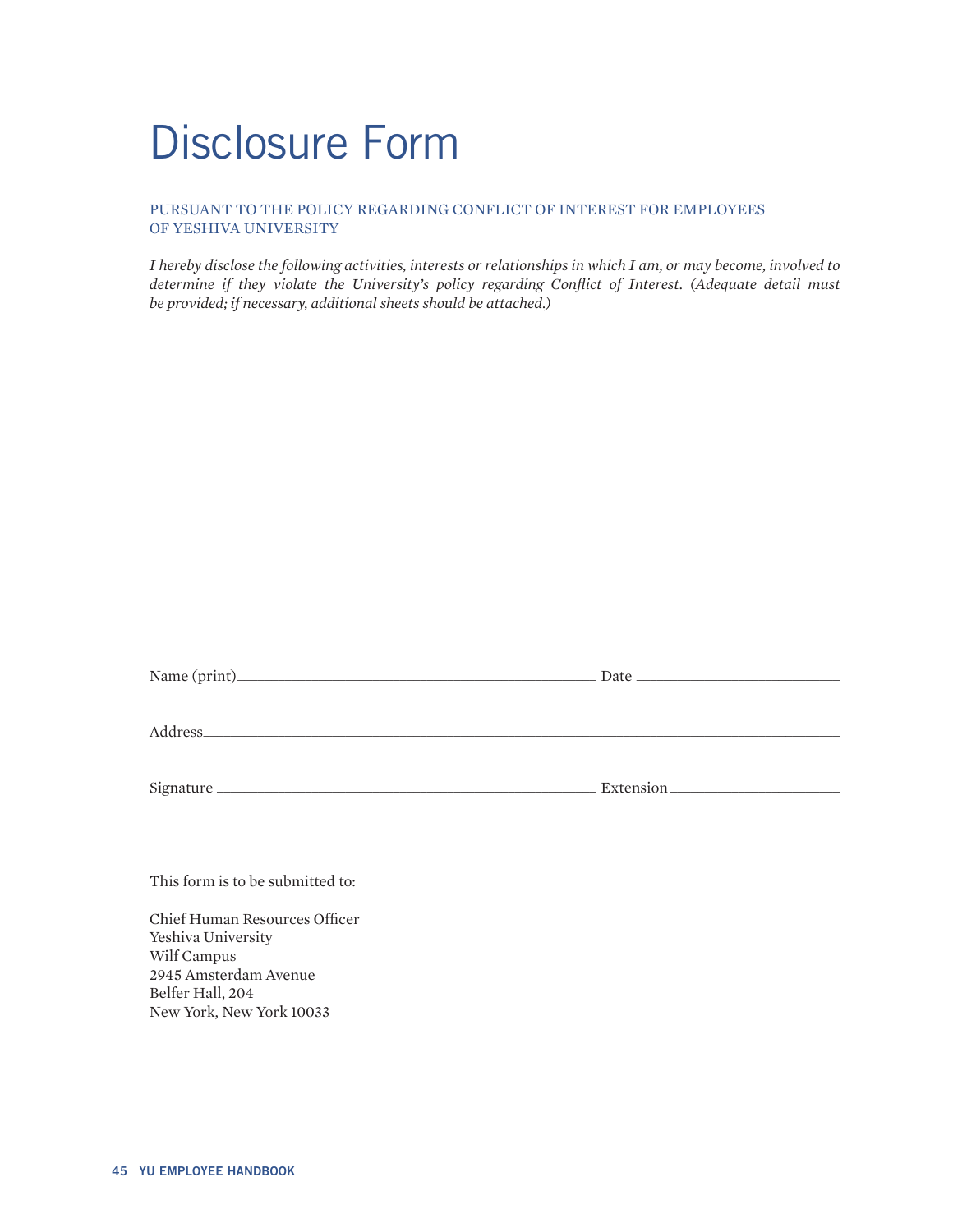# <span id="page-45-0"></span>Receipt for Employee Handbook

I acknowledge that I have received a copy of Yeshiva University's ("the University") Employee Handbook. I plan to read it thoroughly. If there is any policy, provision or benefit that I do not understand, I will ask the Human Resources Department to clarify it.

I also understand that unless there is an exception, the University is an at-will employer, which means that employment is not for any fixed period of time. In that case, either the University or I can terminate employment at any time and for any reason without prior notice. I also understand that no supervisor or other representative of the University has the authority to enter into an agreement for employment for a specific period of time, or to make any agreement contrary to the above (except for the President, Provost or Human Resources).

In addition, I understand that the Handbook describes the University's policies and practices in effect on the date of publication and that nothing written here creates a promise or binding contract of future benefits. I also understand that these policies and procedures are continually evaluated and may change or end at any time with or without notice in the sole discretion of the University.

I acknowledge that I am responsible for knowing all policies and abiding by them. I further acknowledge that this Handbook may be updated and that I am responsible for knowing these updates by periodically checking Yeshiva's Web site **[\(www.yu.edu](https://www.yu.edu/))**.

*Please sign and date this receipt and return it to the Human Resources Department.*

Date \_\_\_\_\_\_\_\_\_\_\_\_\_\_\_\_\_\_\_\_\_\_\_\_\_\_\_\_\_\_\_\_\_\_\_\_\_\_\_\_\_\_\_\_\_\_\_\_\_\_\_\_\_\_\_\_\_\_\_\_\_

Name (print)\_\_\_\_\_\_\_\_\_\_\_\_\_\_\_\_\_\_\_\_\_\_\_\_\_\_\_\_\_\_\_\_\_\_\_\_\_\_\_\_\_\_\_\_\_\_\_\_\_\_\_\_\_

Signature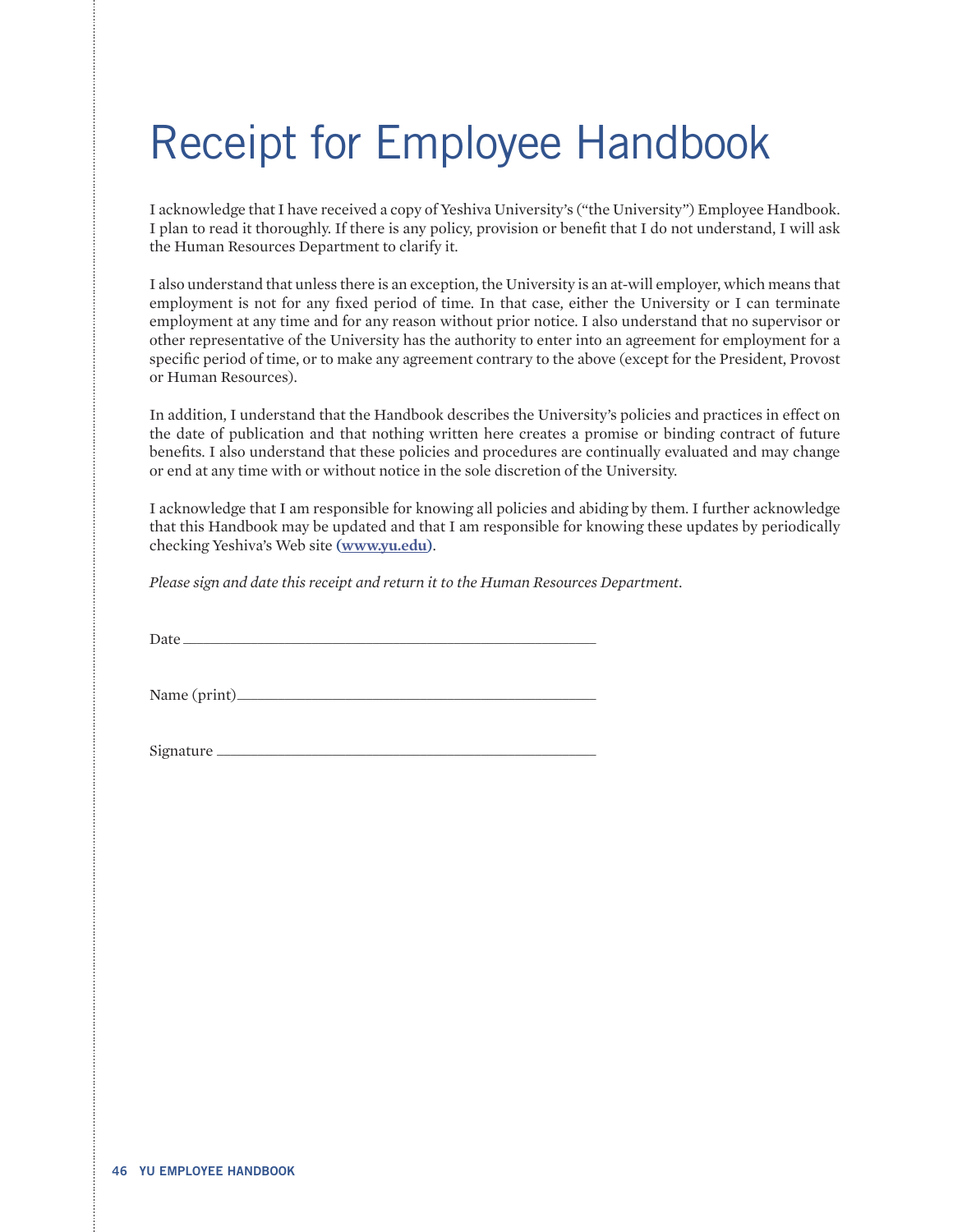# <span id="page-46-0"></span>Index

# **A**

[Alert Find ·](#page-22-0) **23** [Attendance ·](#page-21-0) **22**

## **B**

[Background Checks ·](#page-16-0) **17** [Benefits ·](#page-38-0) **38** [Bereavement/Condolence Leave ·](#page-23-0) **[25](#page-24-0)**

## **C**

[Compensation ·](#page-37-0) **37** [Computer Systems](#page-17-0) /Network · **19** [Confidentiality Commitment ·](#page-33-0) **34** [Conflict of Interest ·](#page-33-0) **33** [Contact Information ·](#page-43-0) **43**

## **D**

[Disability Accommodations ·](#page-12-0) **13** [Disclosure Form ·](#page-44-0) **44** Dismissals [/Termination ·](#page-39-0) **39** [Dress Code Guidelines ·](#page-16-0) **17** [Drug & Alcohol Use ·](#page-17-0) **18**

# **E**

[Educational Records ·](#page-34-0) **34** [Emergency Closing ·](#page-22-0) **24** [Employment of Family Member/Members of the](#page-16-0)  [Household ·](#page-16-0) **17** [Employment-at-Will ·](#page-5-0) **6** [Equal Employment Opportunity Statement ·](#page-6-0) **7** [Exit Interview ·](#page-40-0) **41**

## **F**

[Family and Medical Leave Act \("FMLA"\) Policy ·](#page-25-0) **26**

## **G**

Gifts [/Gratuities ·](#page-33-0) **34**

## **H**

[Health Information ·](#page-34-0) **34** [Holidays ·](#page-22-0) **23**

# **I**

[Identification Cards ·](#page-20-0) **21** [Introduction ·](#page-3-0) **4**

## **J**

[Jury Duty ·](#page-24-0) **25**

# **L**

[Leave for Birth or Adoption of a Child ·](#page-31-0) **32** [Leave for Care of an Older Child, Member of Your](#page-31-0)  [Household, or Parent ·](#page-31-0) **32** [Leaving Yeshiva University ·](#page-39-0) **[40](#page-39-0)**

## **M**

[Medical or Disability Leave ·](#page-30-0) **31** [Meeting Performance Standards ·](#page-36-0) **36** [Military Leave ·](#page-30-0) **31** [Misconduct ·](#page-39-0) **[40](#page-39-0)** [Mission Statement ·](#page-4-0) **5**

## **N**

[Non-Discrimination and Anti-Harassment Policy ·](#page-7-0) **8** [Notice of Breaches ·](#page-35-0) **36** [Nursing Mothers ·](#page-25-0) **26** [NY HERO Act ·](#page-25-0) **17**

# **O**

On the Job  $\cdot$  15 OSHA [/Safety ·](#page-16-0) **17** [Outside Employment ·](#page-36-0) **36** [Overtime Pay—Non-Exempt Employees ·](#page-37-0) **38**

## **P**

[Paid Leaves ·](#page-23-0) **24** [Parental Leave ·](#page-30-0) **31** [Payment of Salary ·](#page-37-0) **38** [Personal Identifying Information ·](#page-34-0) **34** [Personal Leave ·](#page-30-0) **31** [Personal Purchases ·](#page-33-0) **34** [Personnel Records and Privacy ·](#page-34-0) **35** Post-Resignation [/Termination Procedures ·](#page-40-0) **40**